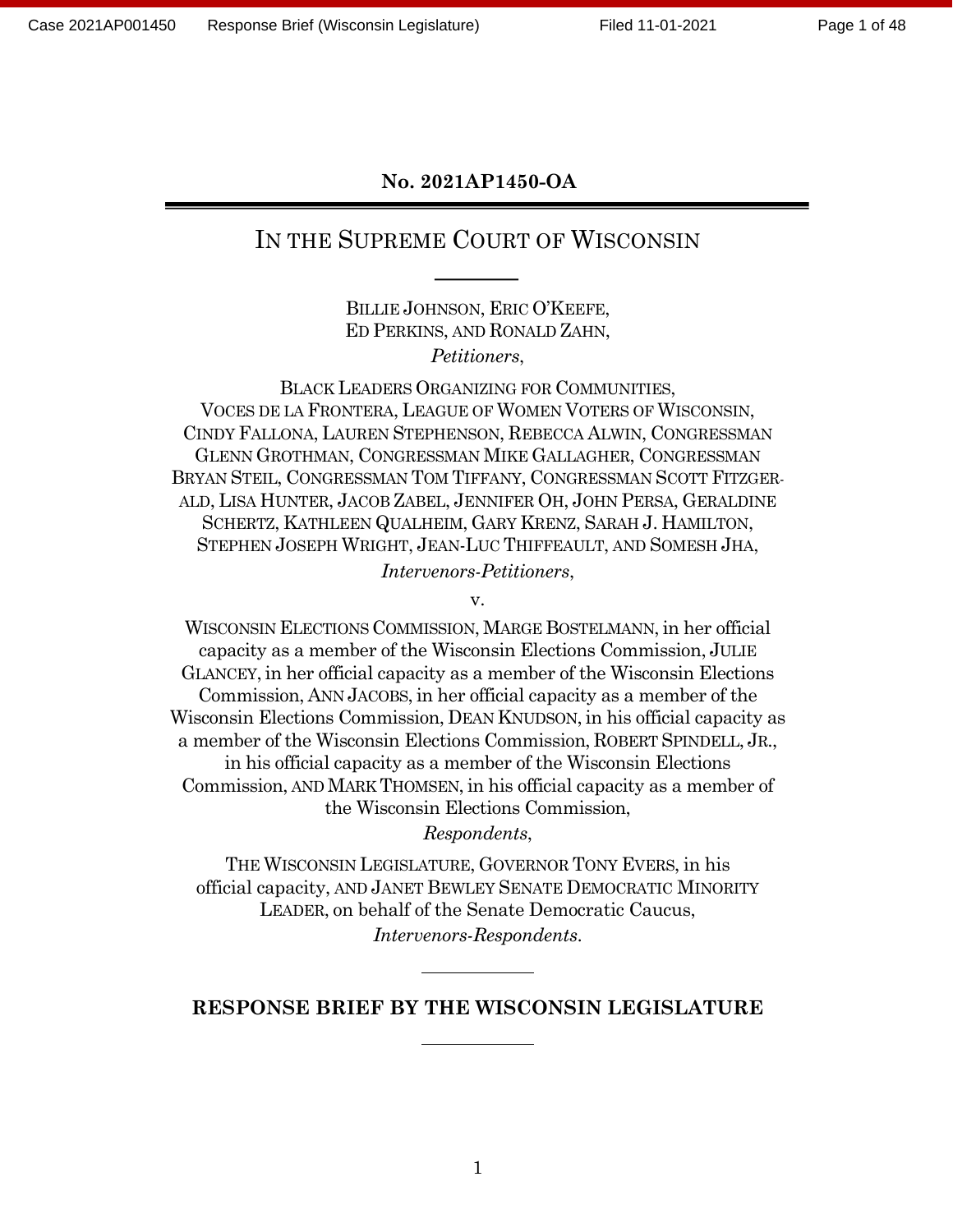#### **BELL GIFTOS ST. JOHN LLC**

KEVIN M.ST. JOHN SBN 1054815 5325 Wall Street, Suite 2200 Madison, WI 53718 608.216.7995 kstjohn@bellgiftos.com

#### **CONSOVOY MCCARTHY PLLC**

JEFFREY M. HARRIS\* TAYLOR A.R. MEEHAN\* JAMES P. MCGLONE\* 1600 Wilson Blvd., Suite 700 Arlington, VA 22209 703.243.9423 jeff@consovoymccarthy.com

\* *Admitted pro hac vice.*

*Counsel for Intervenor-Respondent, The Wisconsin Legislature*

#### **LAWFAIR LLC**

ADAM K. MORTARA SBN 1038391 125 South Wacker, Suite 300 Chicago, IL 60606 773.750.7154 mortara@lawfairllc.com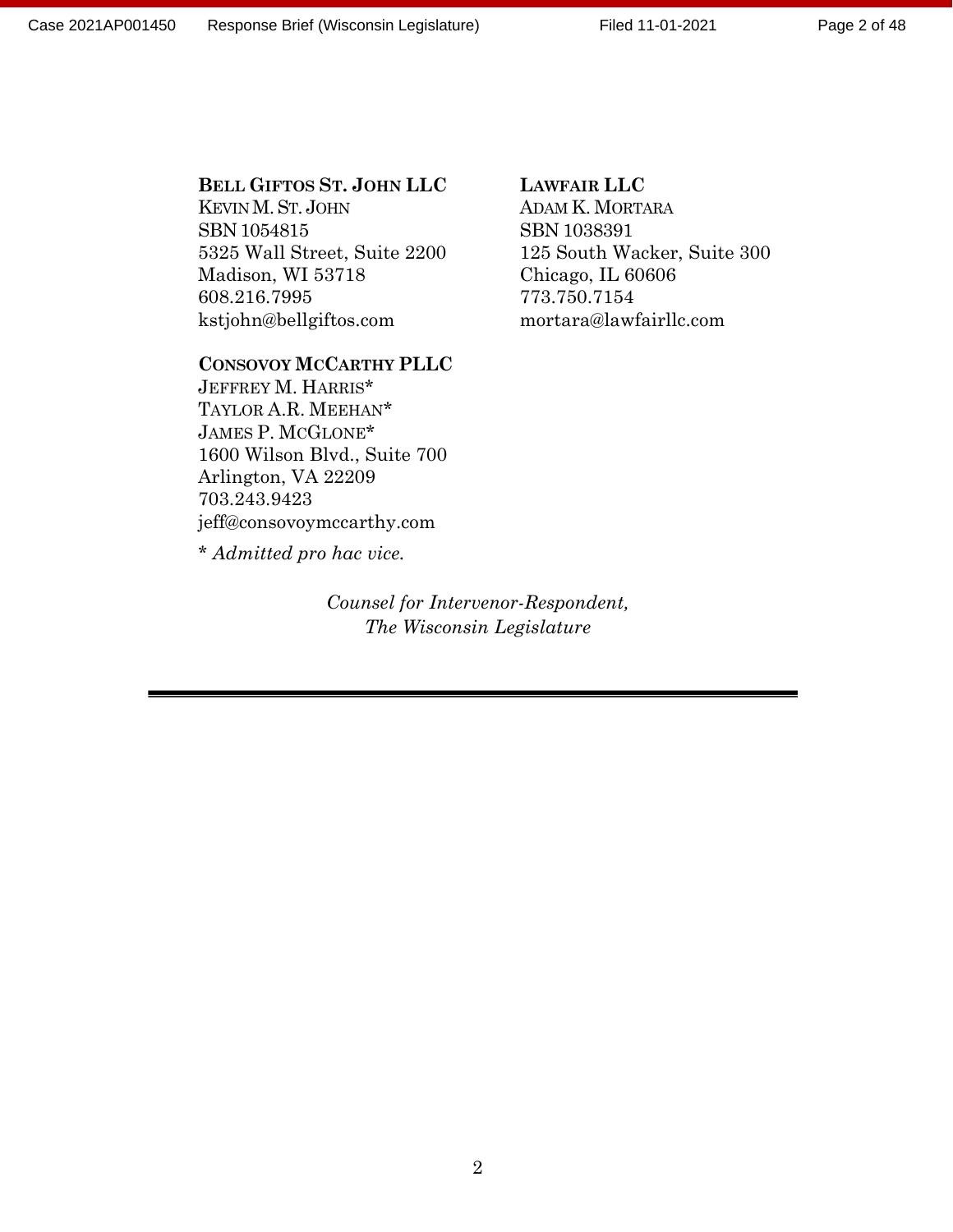# **TABLE OF CONTENTS**

| I.   | Every party agrees a remedy must comply with state<br>and federal law, while acknowledging there will be<br>policy-laden decisions beyond those requirements10 |
|------|----------------------------------------------------------------------------------------------------------------------------------------------------------------|
| Π.   | In the event the Legislature does not reapportion, the<br>Court will be ordering a judicial remedy, not acting as a                                            |
|      | A. This malapportionment suit is not a forum for                                                                                                               |
|      | B. Beginning with the Legislature's map is the<br>only way to avoid policy-laden judgments with                                                                |
|      | C. A "least-change" approach respects other                                                                                                                    |
| III. | Partisanship considerations must be rejected21                                                                                                                 |
|      | A. Neither federal nor state law requires a remedy                                                                                                             |
|      | B. Applying traditional redistricting criteria can<br>never be politically neutral because Wisconsin<br>Democrats have geographically concentrated             |
|      | C. Any pursuit of "fairness" entails political and<br>policy-laden decisions about theories of                                                                 |
|      | D. Achieving "balance" requires this Court to<br>make political assumptions about                                                                              |
| IV.  |                                                                                                                                                                |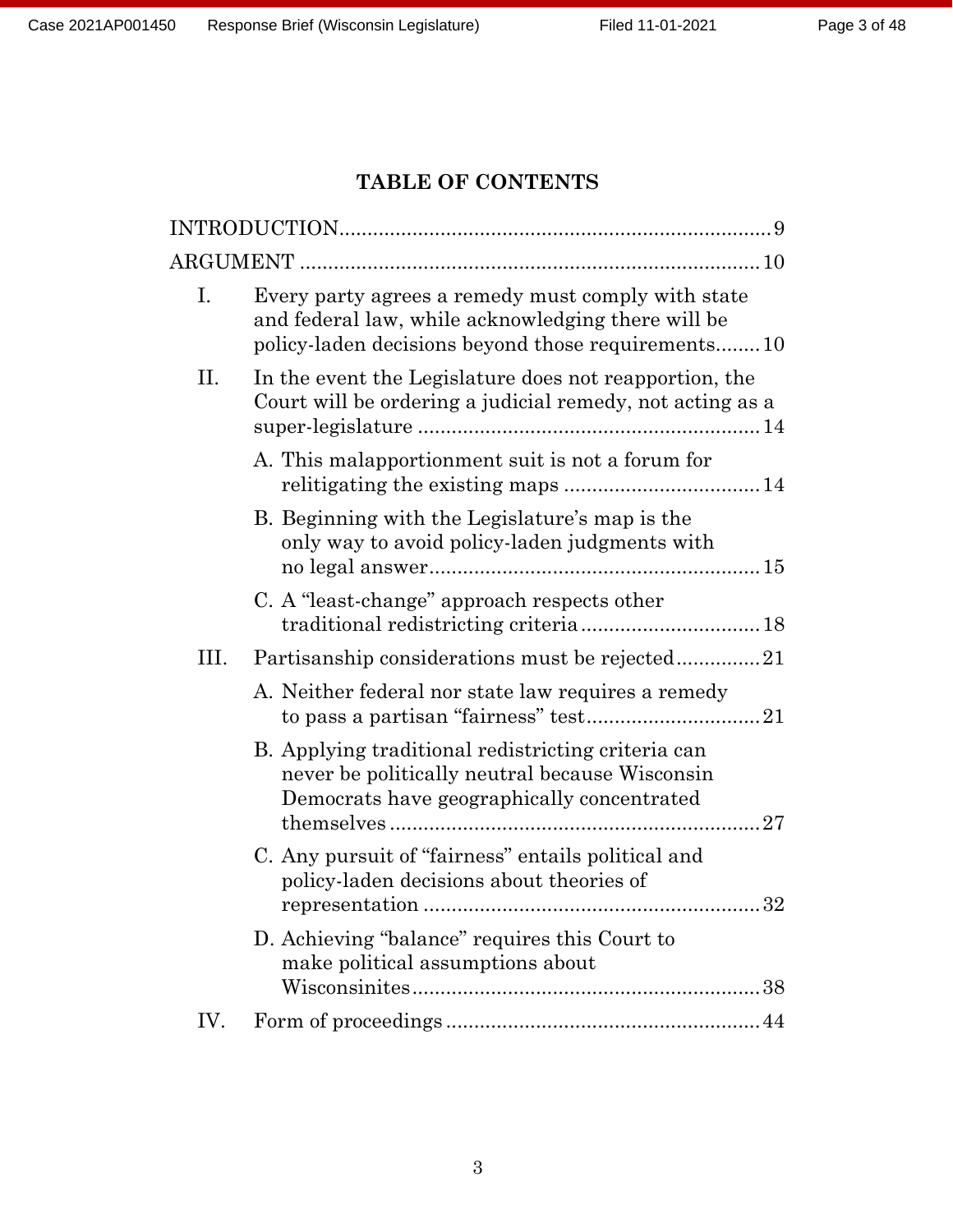| CERTIFICATION REGARDING FORM AND LENGTH 47 |  |
|--------------------------------------------|--|
|                                            |  |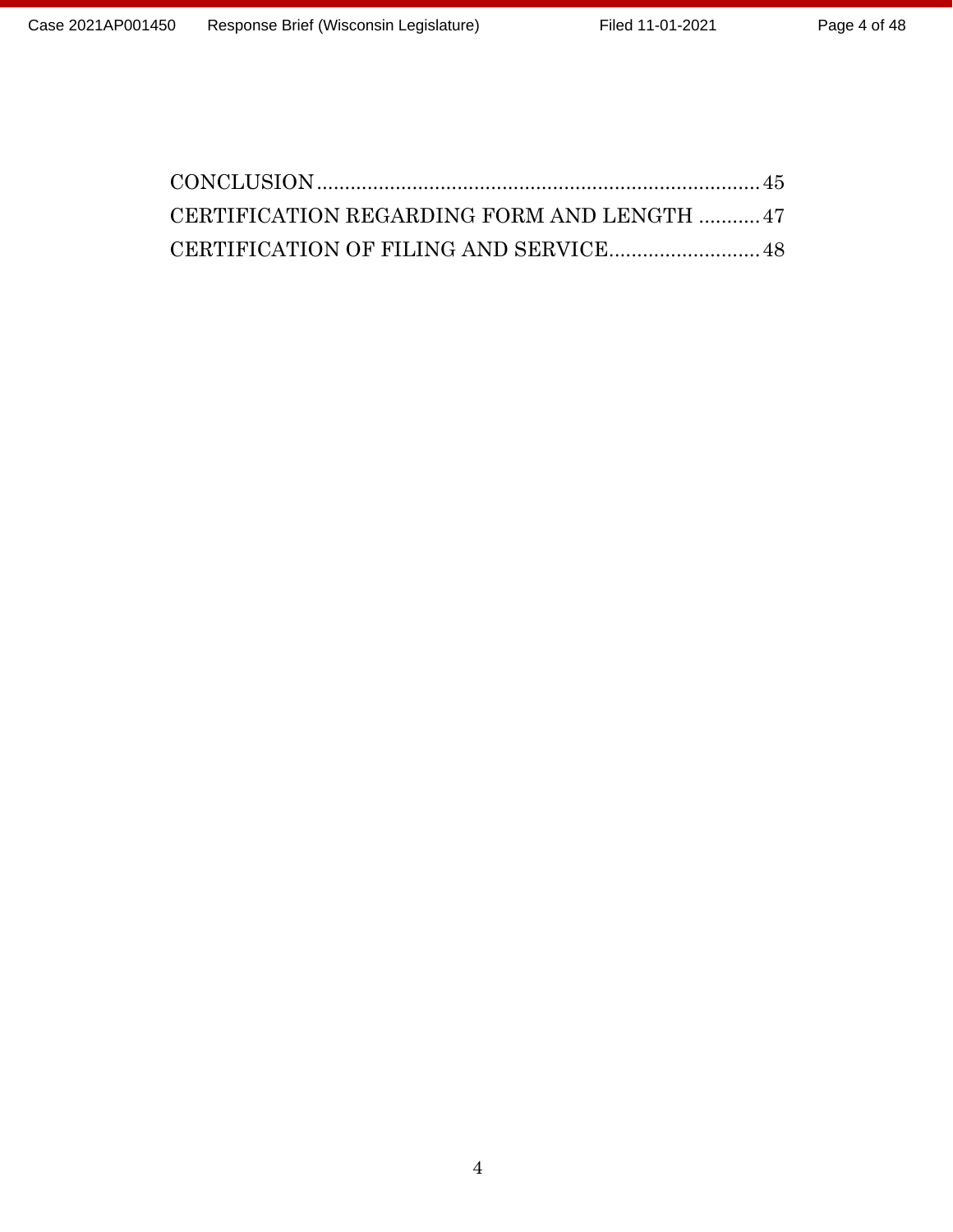# **TABLE OF AUTHORITIES**

# **CASES**

| Ayotte v. Planned Parenthood of N. New England,                                                             |
|-------------------------------------------------------------------------------------------------------------|
| Baldus v. Members of the Wis. Gov't Accountability Bd.,<br>849 F. Supp. 2d 840 (E.D. Wis. 2012)  14, 17, 39 |
| Bendix Autolite Corp. v. Midwesco Enters., Inc.,                                                            |
| Bogan v. Scott-Harris,                                                                                      |
| Bubolz v. Dane Cty.,                                                                                        |
| Cartwright v. Sharpe,                                                                                       |
| Cooper v. Harris,                                                                                           |
| Davis v. Bandemer,                                                                                          |
| Democratic Party v. Wisconsin,                                                                              |
| Flynn v. Dep't of Admin.,<br>216 Wis. 2d 521, 576 N.W.2d 245 (1998) 11, 16                                  |
| Gaffney v. Cummings,                                                                                        |
| Gill v. Whitford,                                                                                           |
| Gravel v. United States,                                                                                    |
| Holder v. Hall,                                                                                             |
| Jensen v. Wis. Elections Bd.,<br>2002 WI 13, 249 Wis. 2d 706, 639 N.W.2d 537 (2002) passim                  |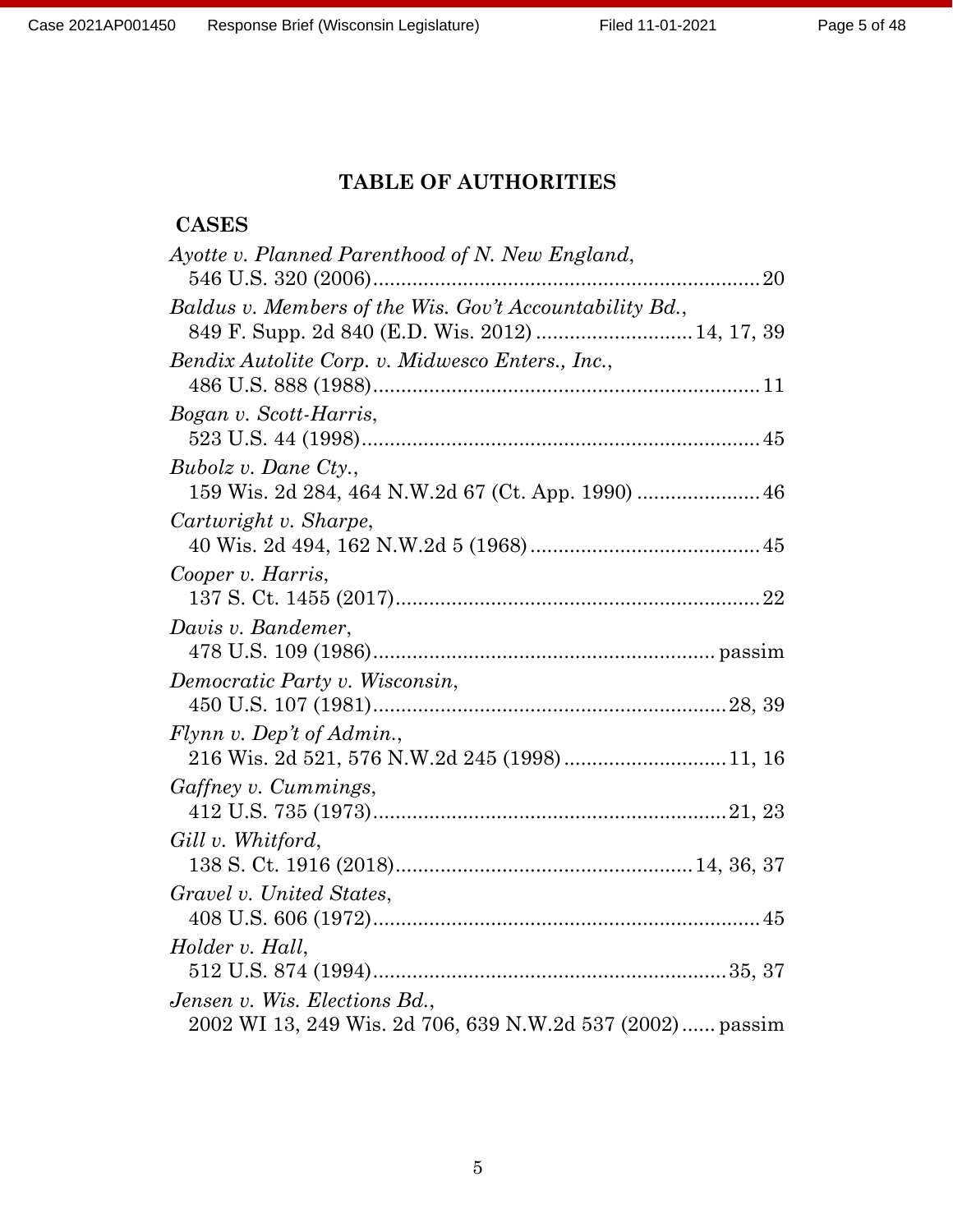| Karcher v. Daggett,                                                                  |
|--------------------------------------------------------------------------------------|
| League of United Latin Amer. Citizens v. Perry (LULAC),                              |
| Montana v. United States,                                                            |
| North Carolina v. Covington,                                                         |
| Perry v. Perez,                                                                      |
| Rucho v. Common Cause,                                                               |
| Shaw v. Reno,                                                                        |
| State ex rel Att'y Gen. v. Cunningham,                                               |
| State ex rel. Lamb v. Cunningham,                                                    |
| State ex rel. Reynolds v. Zimmerman,<br>22 Wis. 2d 544, 126 N.W.2d 551 (1964) 13, 26 |
| State v. Beno,                                                                       |
| State v. Chvala,<br>2004 WI App. 53, 271 Wis. 2d 115, 678 N.W.2d 880 24              |
| State v. Consol. Freightways Corp.,                                                  |
| State v. Seigel,<br>163 Wis. 2d 871, 472 N.W.2d 584 (Ct. App. 1991) 20, 46           |
| Thornburg v. Gingles,                                                                |
| Vieth v. Jubelirer,                                                                  |
|                                                                                      |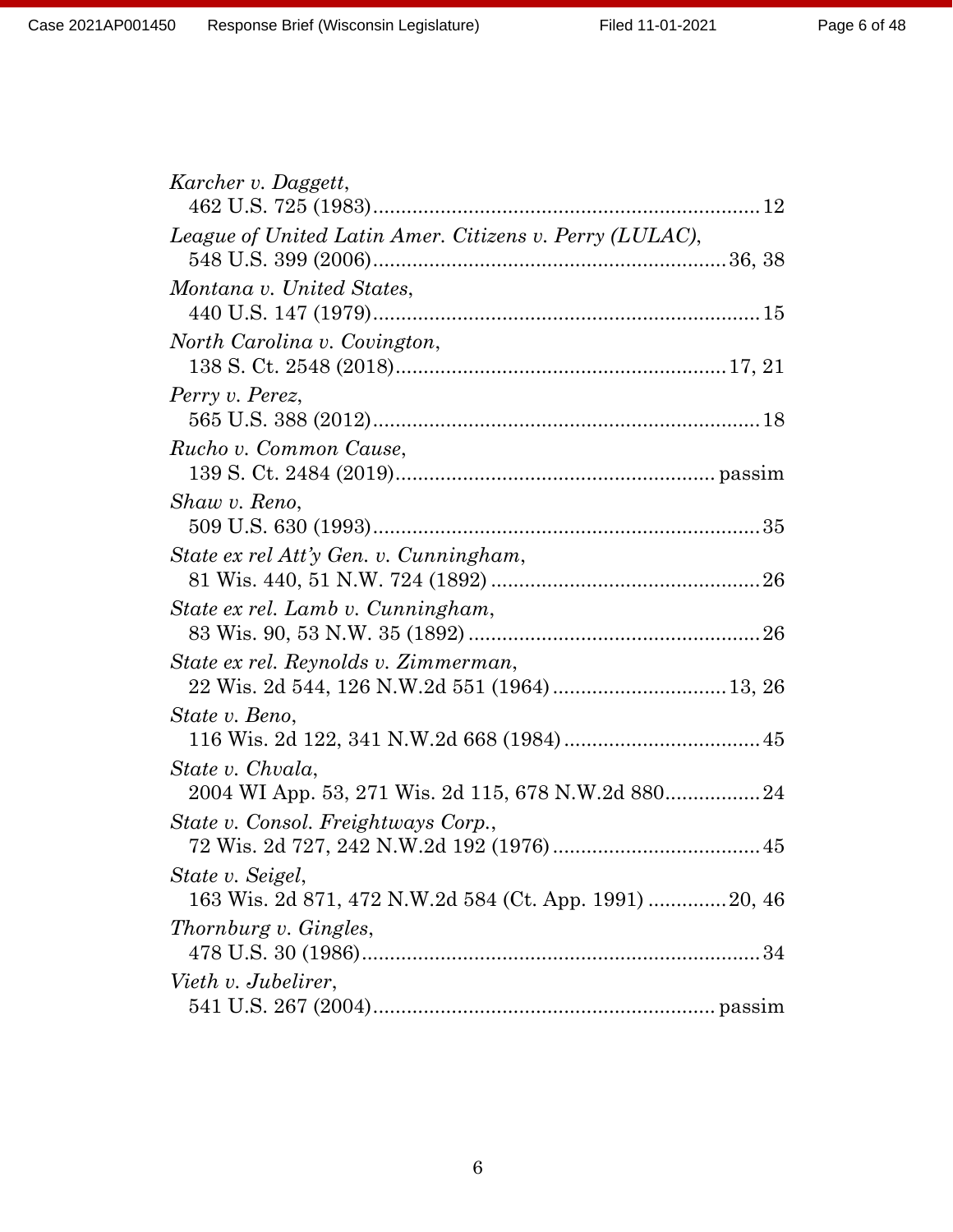| Vieth v. Pennsylvania,                   |
|------------------------------------------|
|                                          |
| Vincent v. Voight,                       |
|                                          |
| Voters with Facts v. City of Eau Claire, |
|                                          |
| Whitcomb v. Chavis,                      |
|                                          |
| White v. Weiser,                         |
|                                          |
| Whitford v. Gill,                        |
|                                          |
|                                          |

# **CONSTITUTIONAL PROVISIONS**

# **STATUTES**

# **OTHER AUTHORITIES**

| "Fall Election for President County Returns,"                  |  |
|----------------------------------------------------------------|--|
| Wisconsin State Elections Board (2008), bit.ly/3bpJ9lm43       |  |
| "Marquette Law School Poll, August 3-8, 2021, Toplines,"       |  |
|                                                                |  |
| "The People's Maps Commission Criteria for Drawing Districts," |  |
| The People's Maps Commission (2021), bit.ly/3ms8dyu  13, 30    |  |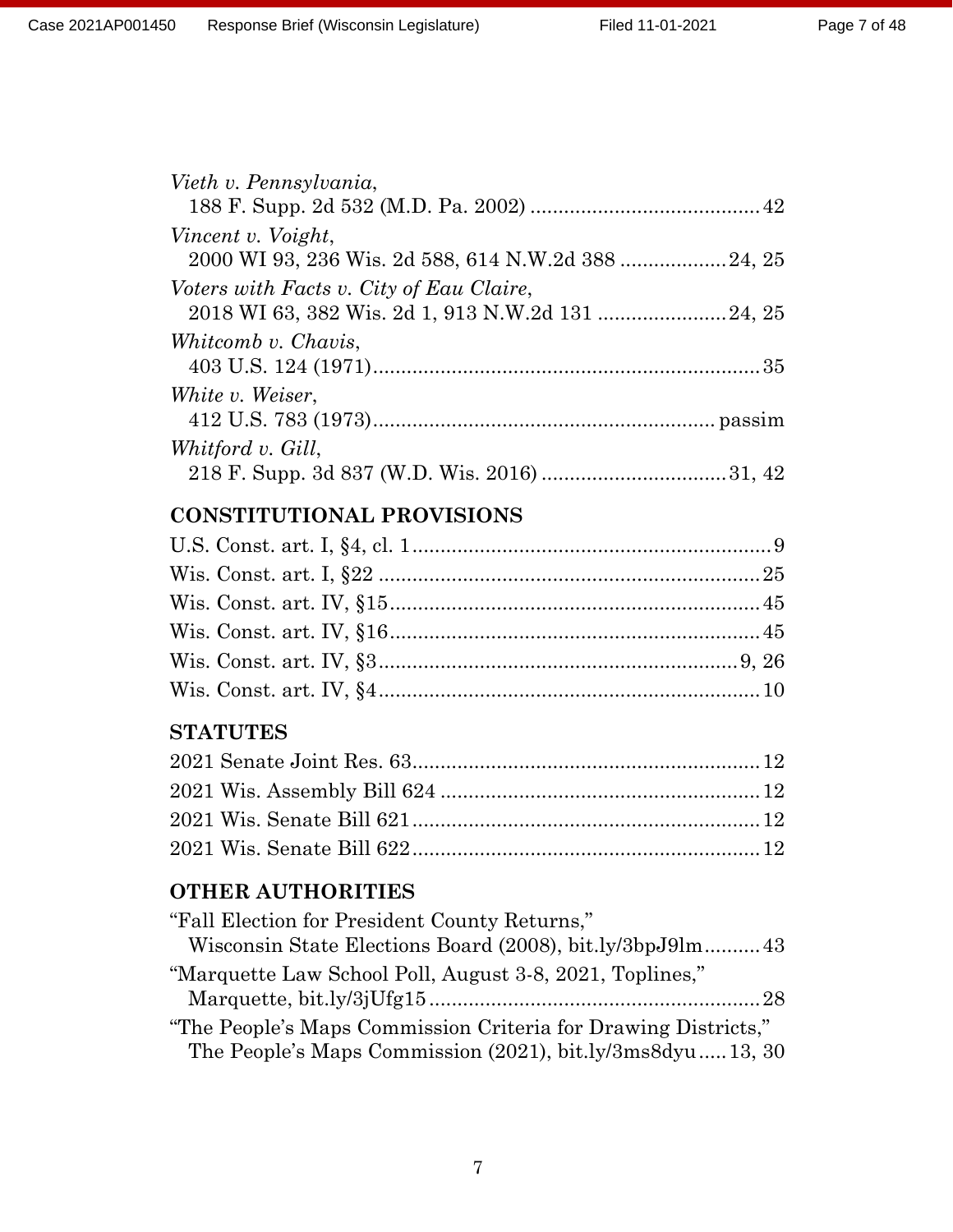| 2012 Fall General Election Results, Wisconsin Elections         |
|-----------------------------------------------------------------|
|                                                                 |
| 2014 Fall General Election Results, Wisconsin Elections         |
|                                                                 |
| 2016 Fall General Election Results, Wisconsin Elections         |
|                                                                 |
| 2018 Fall General Election Results, Wisconsin Elections         |
|                                                                 |
| 2020 Fall General Election Results, Wisconsin Elections         |
|                                                                 |
| Expert Report of James Gimpel, Ph.D.,                           |
| Whitford v. Gill, No. $3:15$ -cv-00421-jdp                      |
|                                                                 |
| Gardner, What Is "Fair" Partisan Representation,                |
| and How Can It Be Constitutionalized?,                          |
|                                                                 |
| Memo. from Legislative Reference Bureau re Proposed             |
| Congressional Districts (Oct. 20, 2021), bit.ly/2ZDNkas12       |
| Memo. from Legislative Reference Bureau re Proposed             |
| Legislative Districts (Oct. 20, 2021), bit.ly/ $3CsWC7Q$ 12, 13 |
| Persily, In Defense of Foxes Guarding Henhouses: The Case       |
| for Judicial Acquiescence to Incumbent-Protecting               |
| Gerrymanders, 116 Harv. L. Rev. 649 (2002) 12, 34               |
| Persily, When Judges Carve Democracies: A Primer                |
| on Court-Drawn Redistricting Plans,                             |
|                                                                 |
| Stephanopoulos & McGhee, Partisan Gerrymandering                |
| and the Efficiency Gap, 82 U. Chi. L. Rev. 831 (2015)36, 37     |
| The People's Maps Commission Online Public Hearing              |
| for the 3rd Congressional District,                             |
| The People's Maps Commission (Nov. 19, 2021)31                  |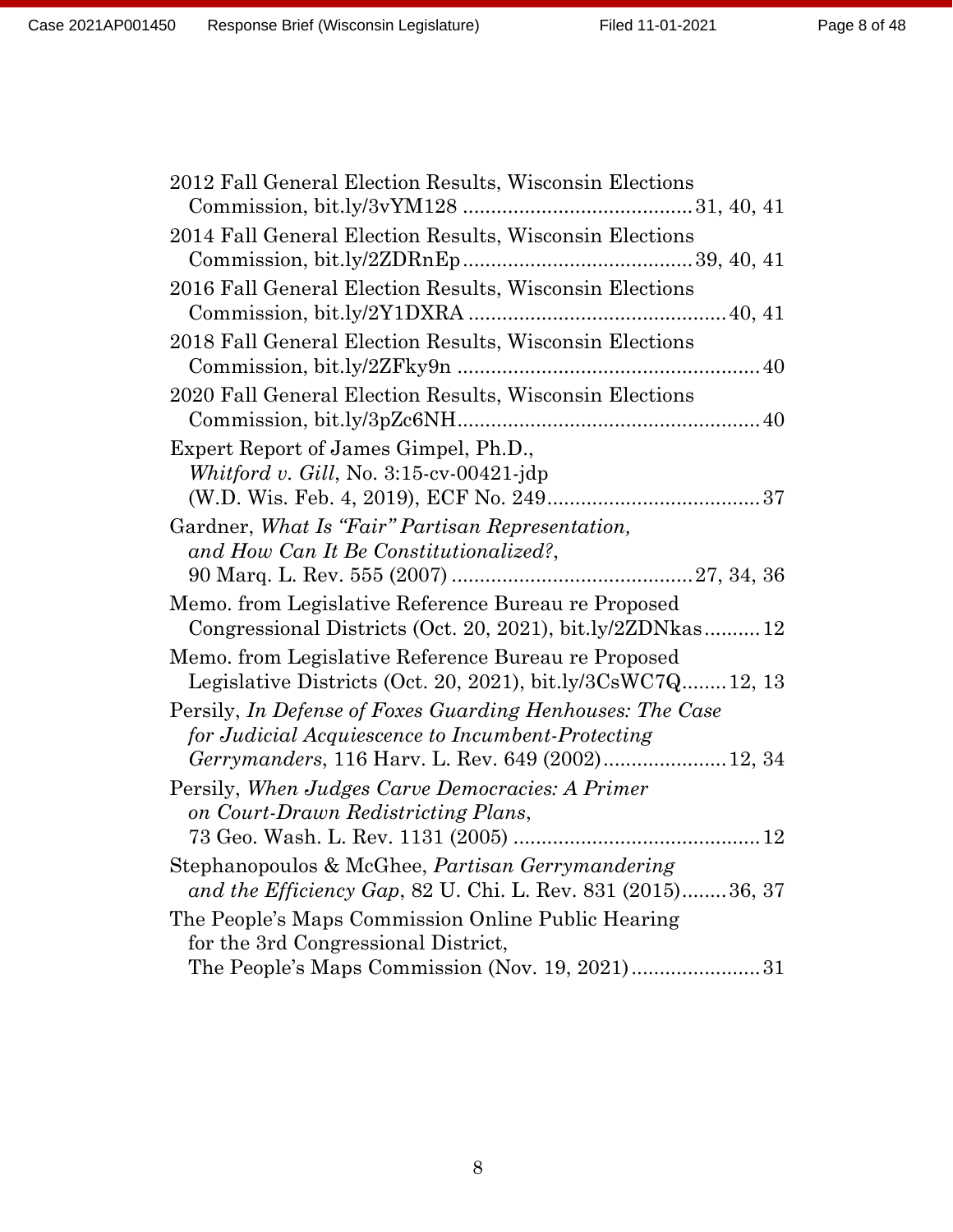### **INTRODUCTION**

This litigation and the ongoing work on Wisconsin's 2021 redistricting plans reveal that many have a basic misunderstanding of Wisconsin civics. The Wisconsin Constitution states in no uncertain terms: "At its first session after each enumeration made by the authority of the United States, the legislature shall apportion and district anew the members of the senate and assembly, according to the number of inhabitants." Wis. Const. art. IV, §3; *see also*  U.S. Const. art. I, §4, cl. 1 ("Manner of holding Elections for … Representatives[] shall be prescribed in each State by the Legislature thereof"). There is a process for amending that provision of the Wisconsin Constitution. It is not in this Court.

Should the Court need to provide a remedy, it will be a modest remedy to a malapportionment problem. It is not the time or the place to decide whether computers or an unelected commission or some other expert should redistrict. The Wisconsin Constitution assigns that responsibility to the Legislature. Yet some wish this Court to step in and impose its (their) will as a super-legislature, doing super-legislature things such as drawing "fair" maps in accordance with their preferred vision of the good. As the Bard said, the wish is the father to the thought.<sup>1</sup> Activists, hungry for the Legislature's chair, invite this Court to oust it from its

- PRINCE HENRY: I never thought to hear you speak again. KING: Thy wish was father, Harry, to that thought.
	- I stay too long by thee; I weary thee.
	- Dost thou so hunger for mine empty chair
	- That thou wilt needs invest thee with my honors.

<sup>1</sup> *See* Henry IV, Part 2, Act IV, Scene iii: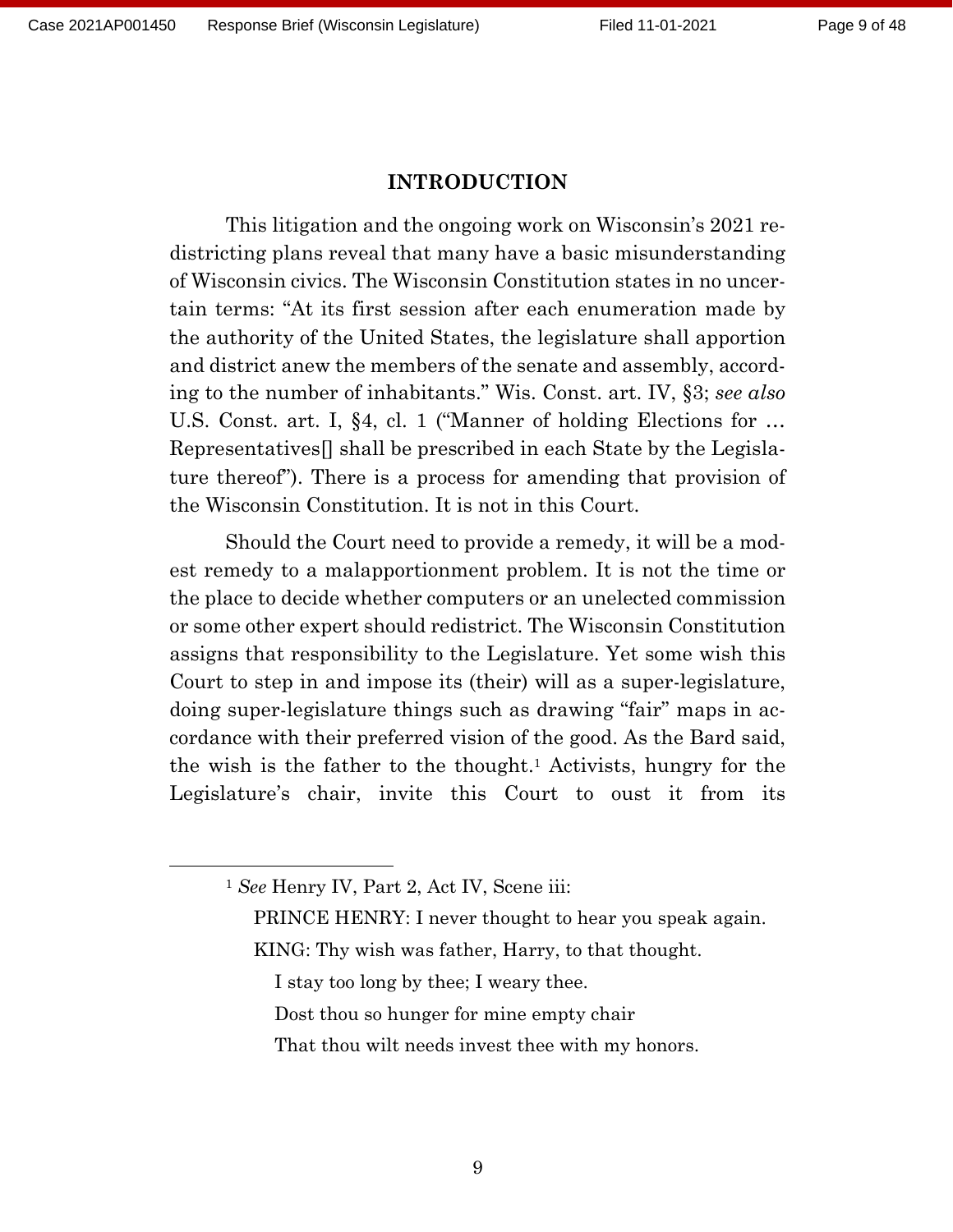constitutional duty. But we are a country of laws, and no law supports the revolution they seek. Wishful thinking is not Wisconsin law.

#### **ARGUMENT**

### **I. Every party agrees a remedy must comply with state and federal law, while acknowledging there will be policy-laden decisions beyond those requirements.**

**1.** The parties appear to uniformly agree on the *required* redistricting factors. Any remedy must comply with state and federal law. Districts must be equally apportioned. Districts must comply with the Voting Rights Act without running afoul of the Fourteenth Amendment. Districts must be contiguous.<sup>2</sup> A legislative redistricting plan must have three nested Assembly districts for every one Senate district. *See* Legislature's Br. 22-31.

**2.** The parties will inevitably part ways, however, about how to balance softer redistricting criteria, which are not absolutely required. For example, districts should generally honor county, municipal, or ward boundaries—but invariably a county or municipality will be too large or too small for a single district. Where and how should Milwaukee be split? Where and how should the small town of Ainsworth or the village of Arpin be combined with a nearby community of interest? Likewise, districts must be compact, but only "as practicable." Wis. Const. art. IV, §4. When is it practicable? When not? And while everyone agrees that

<sup>2</sup> As the Legislature explained in its initial brief, contiguity is not necessarily geographical contiguity. In Wisconsin, a municipality may have annexed "island" territory that should be included in a district for it to be "contiguous," even if not geographically contiguous. *See* Legislature's Br. 30; *see also* Citizen Mathematicians & Scientists Br. 13 (explaining the same).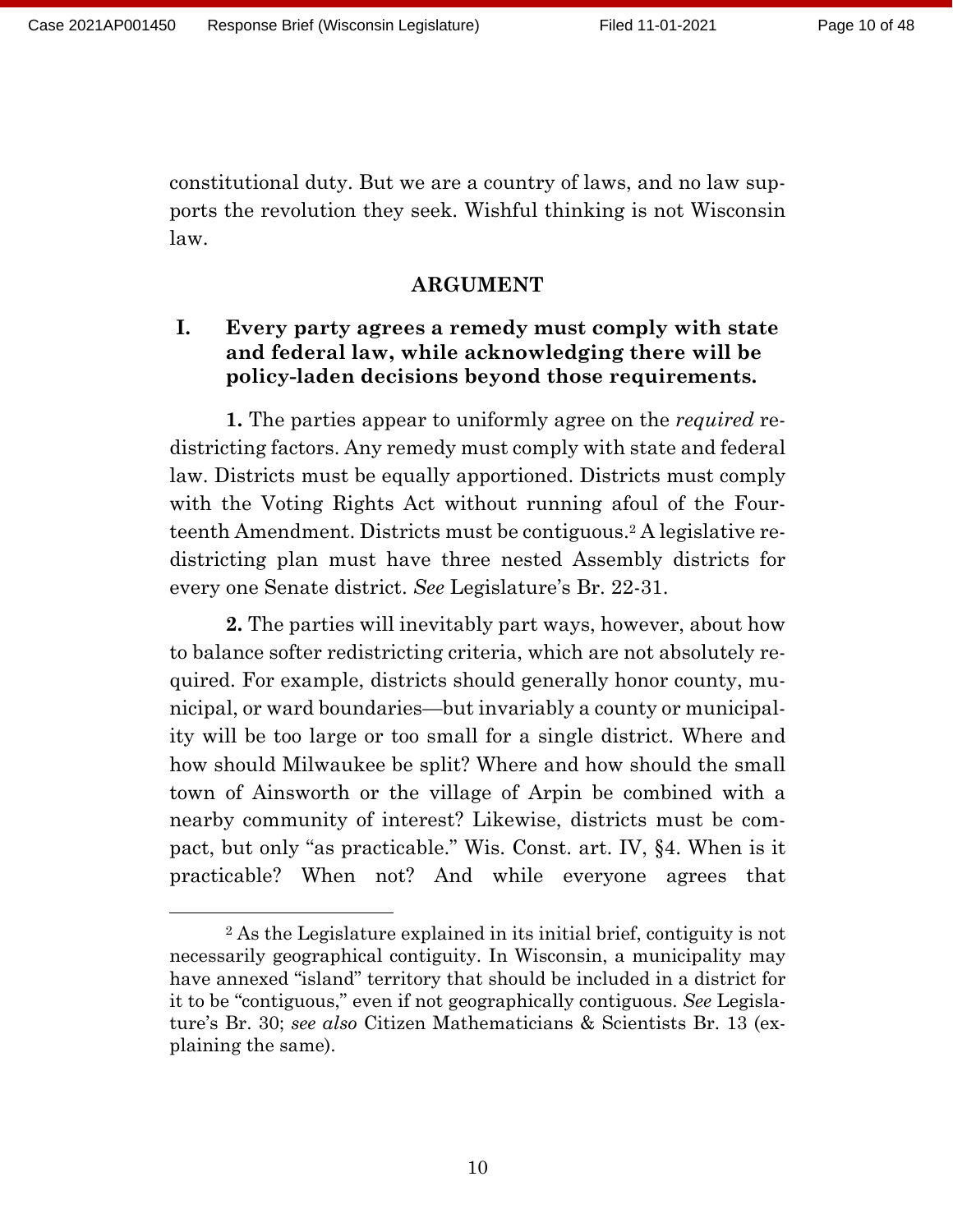communities of interest should generally be kept intact, when does keeping those communities together warrant sacrificing other redistricting criteria—say, slight deviations in population or compactness? Which incumbents should be paired, which ones not?

Asking a court to balance these competing redistricting criteria to remedy a malapportionment claim is akin to asking the court "whether a particular line is longer than a particular rock is heavy." *Bendix Autolite Corp. v. Midwesco Enters., Inc.*, 486 U.S. 888, 897 (1988) (Scalia, J., concurring in judgment); *accord* Citizen Mathematicians & Scientists Br. 18 (noting unironically that the "hardest of all is assessing the tradeoffs between scoring well on one criterion or metric and on another, given that each is essential to ensuring fair and effective representation for all Wisconsinites").

**3.** There are two paths. The first and best is to adopt the Legislature's proposed redistricting plans (should they pass both chambers) as the presumptive remedy. That path recognizes the Legislature's principal role in redistricting. *See* Legislature's Br. 18-22. Alternatively, the Court could adjust existing laws (prescribing the existing districts) as necessary to adjust for shifting populations, but otherwise leave the existing laws in place. *See id.*  at 32. That path, too, is necessarily deferential to the Legislature's principal role in redistricting, leaving in place the innumerable lawful policy choices embedded in any legislative redistricting plan. *See Flynn v. Dep't of Admin.*, 216 Wis. 2d 521, 529, 576 N.W.2d 245 (1998) ("It is for the legislature to make policy choices, ours to judge them based not on our preference but on legal principles and constitutional authority."); *White v. Weiser*, 412 U.S. 783, 795 (1973).

Whichever path the Court takes, either the Legislature's present redistricting 2021 plans or the State's past 2011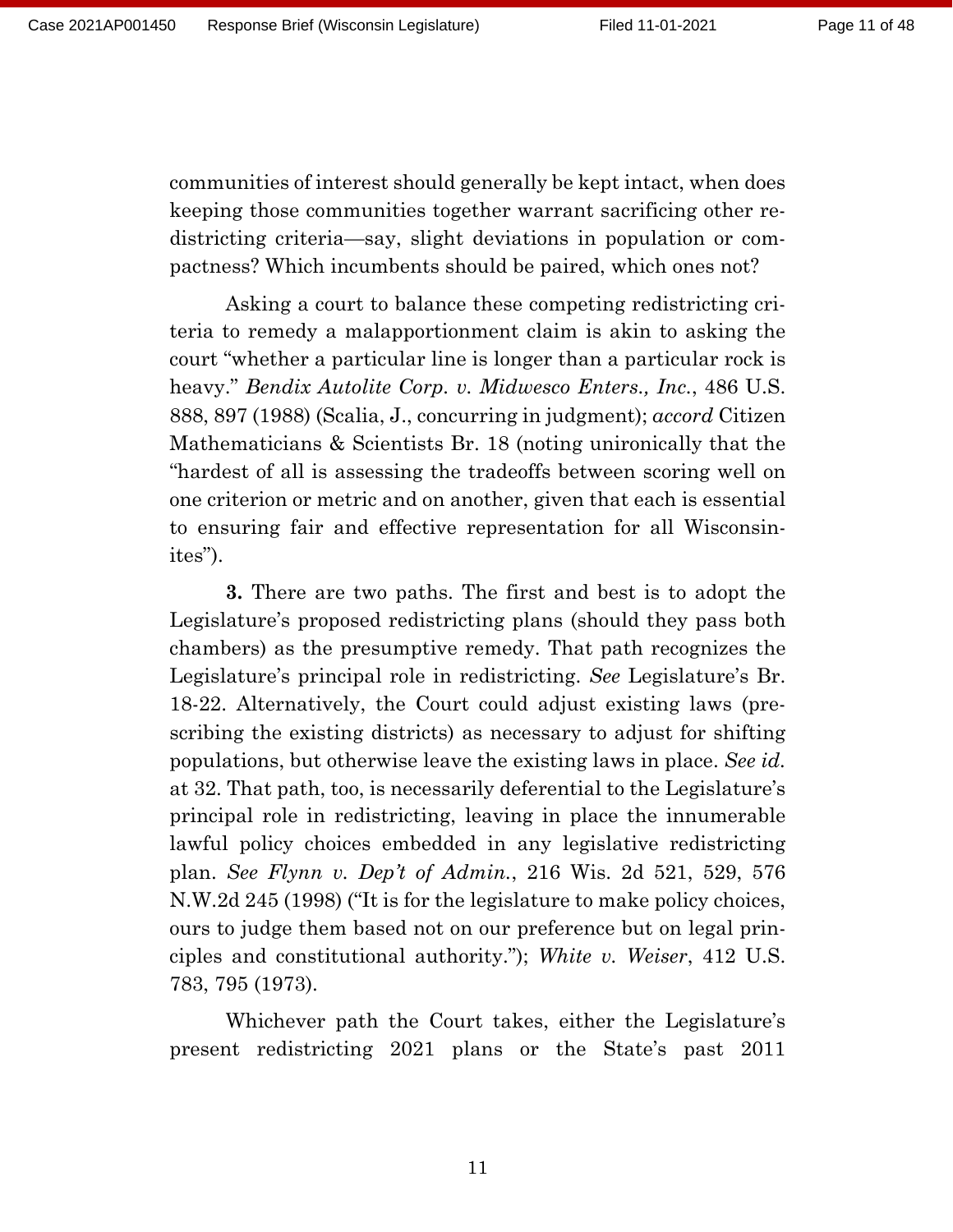redistricting plans warrant deference. They already balance the above criteria. The newly introduced plans<sup>3</sup> are based on the existing plans. 2021 Senate Joint Res. 63. They modify those existing plans insofar as they perfectly reapportion the congressional districts (with 0% aggregate population deviation) and approach perfect reapportionment for the legislative districts (with a remarkable <1% aggregate population deviation).<sup>4</sup> Because they are based on the existing plans, they prioritize continuity of representation and temporally "disenfranchising" the fewest number of voters in the upcoming Senate elections for odd-numbered Senate Districts.<sup>5</sup> (The average Senate District in the newly proposed maps keeps 92.21% of the existing district—meaning only a small fraction of voters will miss out on their next Senate election*.*6) And they pair

<sup>5</sup> Contrary to some parties' unsupported arguments, continuity of representation is a uniformly *welcome* feature of territorial redistricting. *See, e.g.*, *Karcher v. Daggett*, 462 U.S. 725, 740 (1983); *White*, 412 U.S. at 791-92; *Vieth v. Jubelirer*, 541 U.S. 267, 357-358 (2004) (Breyer, J., dissenting) (collecting sources); Persily, *In Defense of Foxes Guarding Henhouses: The Case for Judicial Acquiescence to Incumbent-Protecting Gerrymanders*, 116 Harv. L. Rev. 649, 671 (2002); Persily, *When Judges Carve Democracies: A Primer on Court-Drawn Redistricting Plans*, 73 Geo. Wash. L. Rev. 1131, 1136 (2005).

<sup>6</sup> LRB Memo. re Proposed Legislative Districts, *supra*, at 2*.*

<sup>3</sup> *See* 2021 Wis. Senate Bill 621; 2021 Wis. Assembly Bill 624; 2021 Wis. Senate Bill 622.

<sup>4</sup> *See* Memo. from LRB re Proposed Congressional Districts (Oct. 20, 2021), bit.ly/2ZDNkas. The largest proposed Assembly District is 0.39% above ideal population; the smallest is -0.37% below ideal population; the aggregate population deviation totals 0.76%. Similarly, the largest proposed Senate District is 0.29% above ideal population; the smallest is -0.28% below ideal population; the aggregate population deviation totals 0.57%. *See* Memo. from Legislative Reference Bureau (LRB) re Proposed Legislative Districts at 1-2 (Oct. 20, 2021), bit.ly/3CsWC7Q.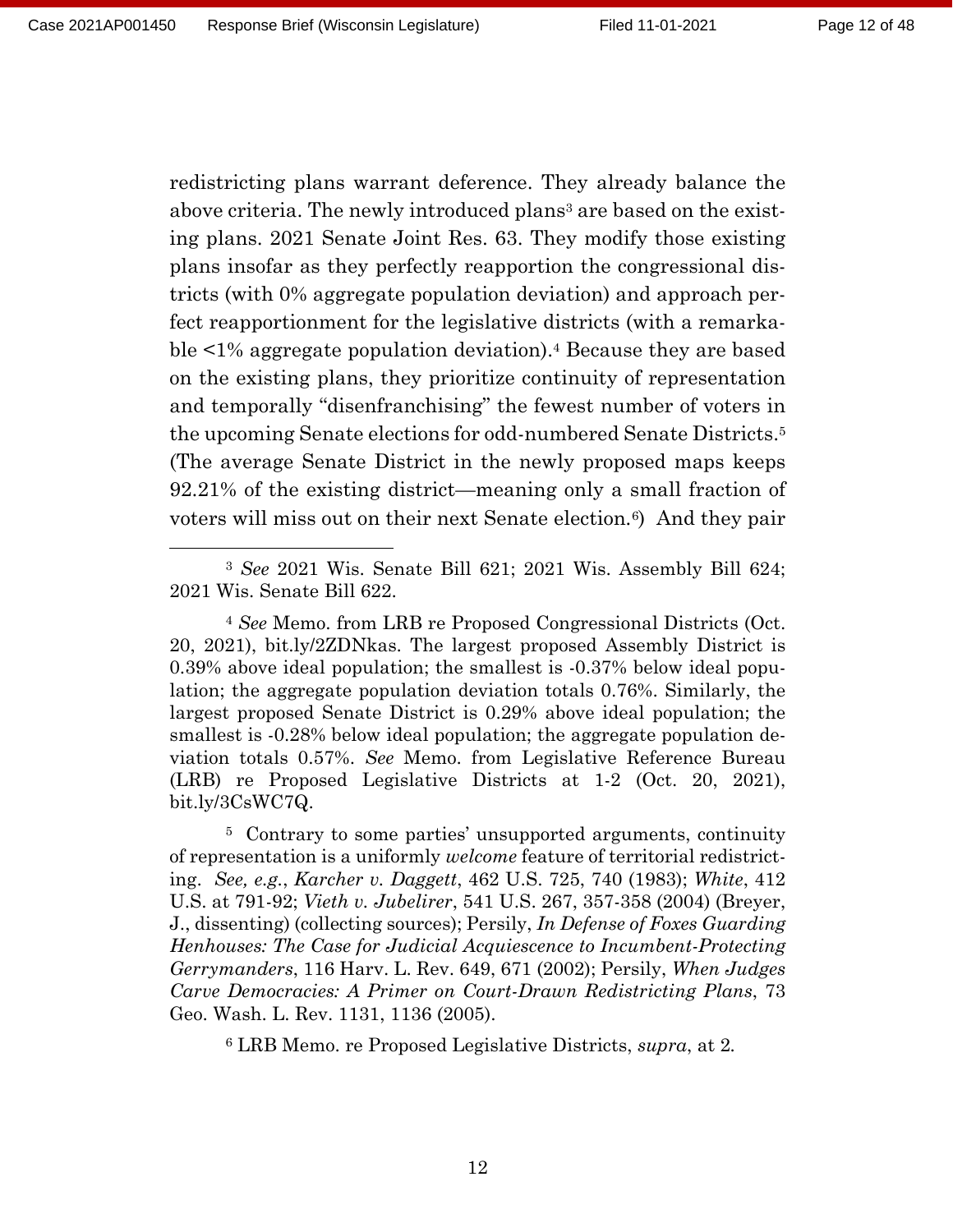only six existing legislators in three districts (all of whom are Republican Assembly members).<sup>7</sup> Most importantly, the Legislature's redistricting plans continue to reflect their countless "political and policy decisions," *Jensen v. Wis. Elections Bd.*, 2002 WI 13, ¶10, 249 Wis. 2d 706, 639 N.W.2d 537 (2002), which cannot be set aside by a Court without some state or federal requirement for doing so. *See* Part II.B, *infra.*

**4.** One might wonder why the Governor's "People's Maps Commission" does not warrant the same deference. After all, this Court's precedent has labeled him an "indispensable" part of the legislative process. *State ex rel. Reynolds v. Zimmerman*, 22 Wis. 2d 544, 557, 126 N.W.2d 551 (1964). For the reasons explained in the Legislature's opening brief, the Legislature has the power to reapportion. Legislature's Br. 18-22. At best, the Governor has the power to *approve* the Legislature's maps (even though that requirement appears nowhere in the Wisconsin Constitution). *Id.* at 20-21. But there can be no argument that the Governor has the power to oust the Legislature altogether, with his "People's Maps Commission," through litigation, or otherwise. Even if he could, his commission has started from scratch, without consideration of existing lines, thereby moving a mass of voters from their existing districts, among other flaws.<sup>8</sup> Whatever plans the commission proffers will go well beyond what is necessary to resolve the malapportionment claims here, and will thus exceed this Court's equitable power to offer those plans as a remedy. The Court, as *a court*, cannot fashion a remedy that entails such sweeping changes in no way tailored to the claims before it. *See* Part II.B, *infra.*

<sup>7</sup> LRB Memo. re Proposed Legislative Districts, *supra*, at 3*.*

<sup>8</sup> "The People's Maps Commission Criteria for Drawing Districts," The People's Maps Commission (2021), bit.ly/3ms8dyu.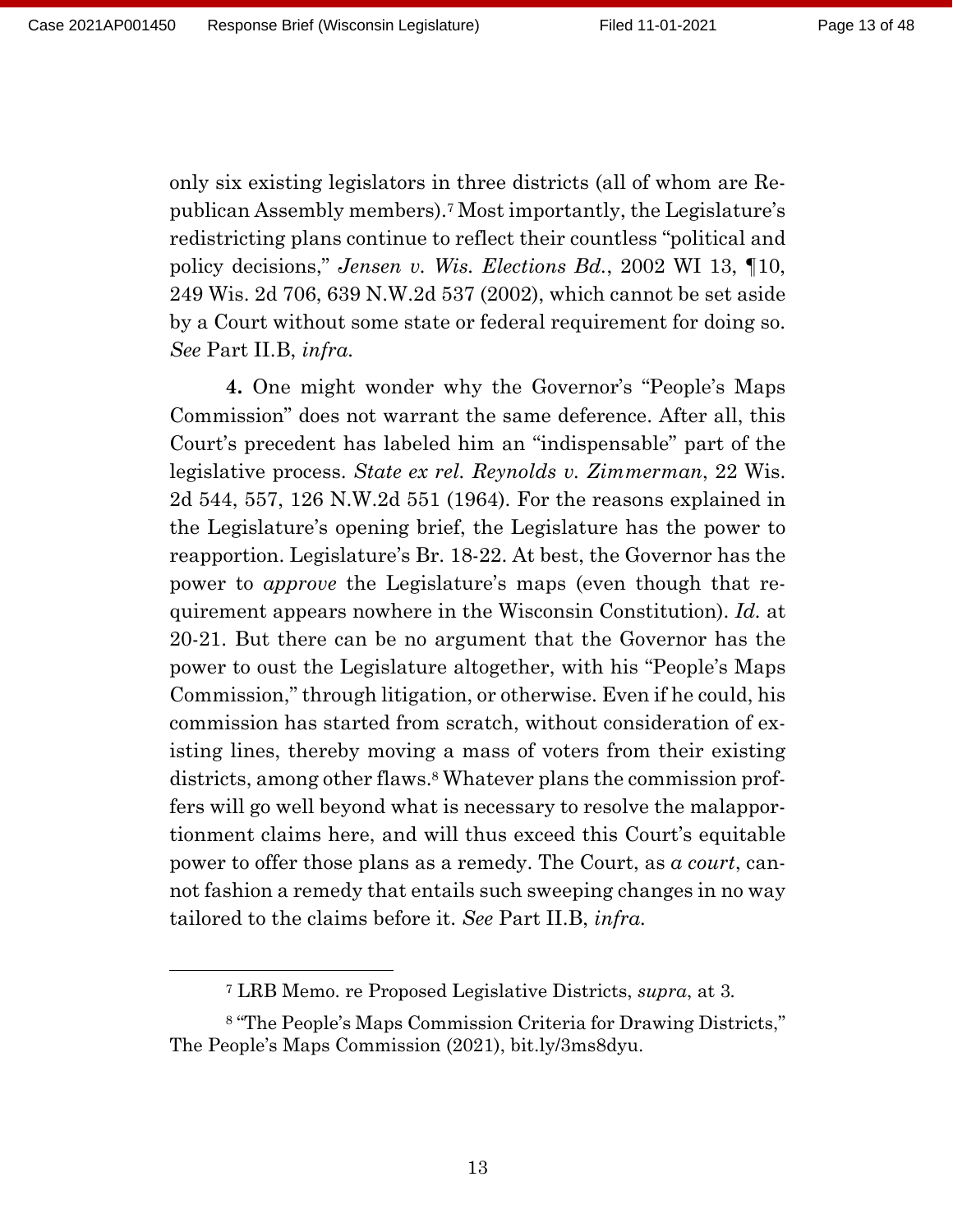**II. In the event the Legislature does not reapportion, the Court will be ordering a judicial remedy, not acting as a super-legislature.**

### **A. This malapportionment suit is not a forum for relitigating the existing maps.**

The parties who oppose a least-changes remedy rest their opposition on the idea that the existing maps are unconstitutional or illegal. They are wrong, and their arguments are no basis for rejecting a least-changes approach.

That's because the existing maps survived six years of litigation and two mammoth cases. In *Baldus*, a federal court rejected every challenge to the existing districts, save for one minor modification to Assembly Districts 8 and 9 that the Voting Rights Act required. *See generally Baldus v. Members of the Wis. Gov't Accountability Bd.*, 849 F. Supp. 2d 840 (E.D. Wis. 2012). Then in *Gill*, the U.S. Supreme Court altogether vacated a district court decision setting out its vision of the good in a "case" that the Supreme Court deemed not to be a "case" about alleged partisan gerrymandering. In no uncertain terms, the Supreme Court rejected that suit as one "about group political interests, not individual legal rights" and admonished that the Court was "not responsible for vindicated generalized partisan preferences." *Gill v. Whitford*, 138 S. Ct. 1916, 1933 (2018). Later the Supreme Court confirmed that what the district court did in *Gill* was "not law" at all. *Rucho v. Common Cause*, 139 S. Ct. 2484, 2508 (2019) ("our duty is to say 'this is not law'"). It was policymaking, and suspect policymaking at that. *See id.* at 2499 (rejecting that courts can make a "political judgment about how much representation particular parties *deserve*").

Arguments about why this Court should not begin with the existing maps as a baseline are mostly based on "findings" from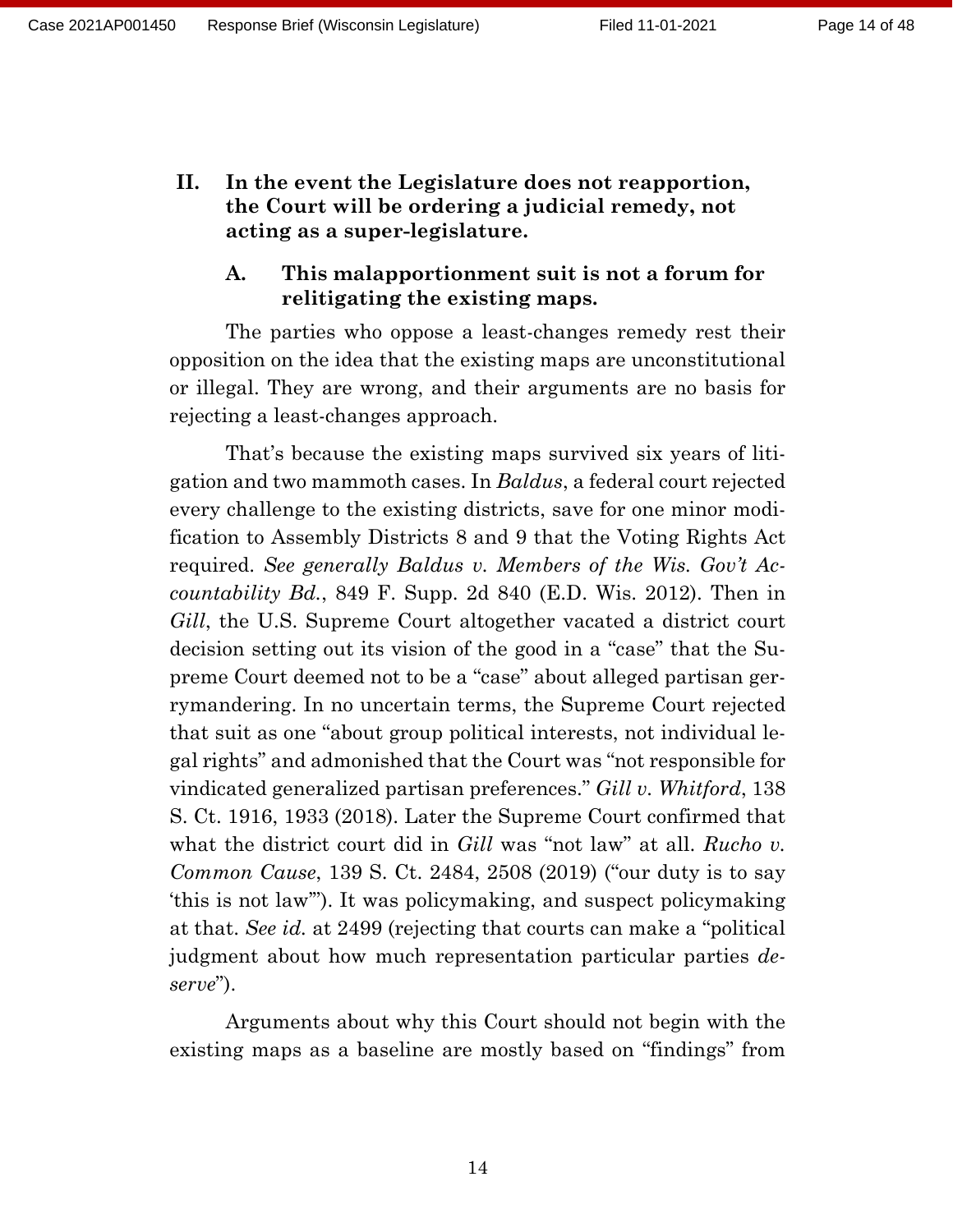that vacated district court decision in *Gill.* Findings made by a court lacking jurisdiction are no findings at all. *See, e.g.*, *Montana v. United States*, 440 U.S. 147, 153 (1979) (an element of the doctrines of collateral estoppel and res judicata is that first court possesses "competent jurisdiction"); *see also Rucho*, 139 S. Ct. at 2508. With the greatest of respect, to ask this Court to defer to jurisdiction-less proceedings is to thumb one's nose at the Supreme Court and the foundation of American legal tradition. This Court should no sooner adopt or defer to such jurisdiction-less findings as it would adopt and defer to the findings of the Rotary Club on the subject. Contrary to the district court's egregiously wrong musings in *Gill*, considerations of partisanship are not only "permissible" but expected when both the federal Constitution and the Wisconsin Constitution leave redistricting in the hands of the Legislature. *Id.* at 2497, 2503; *Jensen*, 2002 WI 13, ¶10; *see* Part III.A, *infra*.

The Court here finds itself in no different position than the many cases cited in the Legislature's opening brief (at 32-36). Courts must begin somewhere in a malapportionment suit. At the very least, a court should begin with existing law, thereby limiting its role to addressing shifting populations. Just as in these many other suits, for purposes of this litigation, the existing law (Acts 43 and 44) are presumed constitutional and otherwise lawful, except for the alleged malapportionment. The *only* claim in the voluminous omnibus petition as to the existing districts is that they are malapportioned.

### **B. Beginning with the Legislature's map is the only way to avoid policy-laden judgments with no legal answer.**

The parties who criticize a "least-change" approach believe that it arbitrarily privileges some traditional redistricting criteria over others. *See, e.g.*, BLOC Br. 22 *et seq.*, Bewley Br. 14 *et seq.*,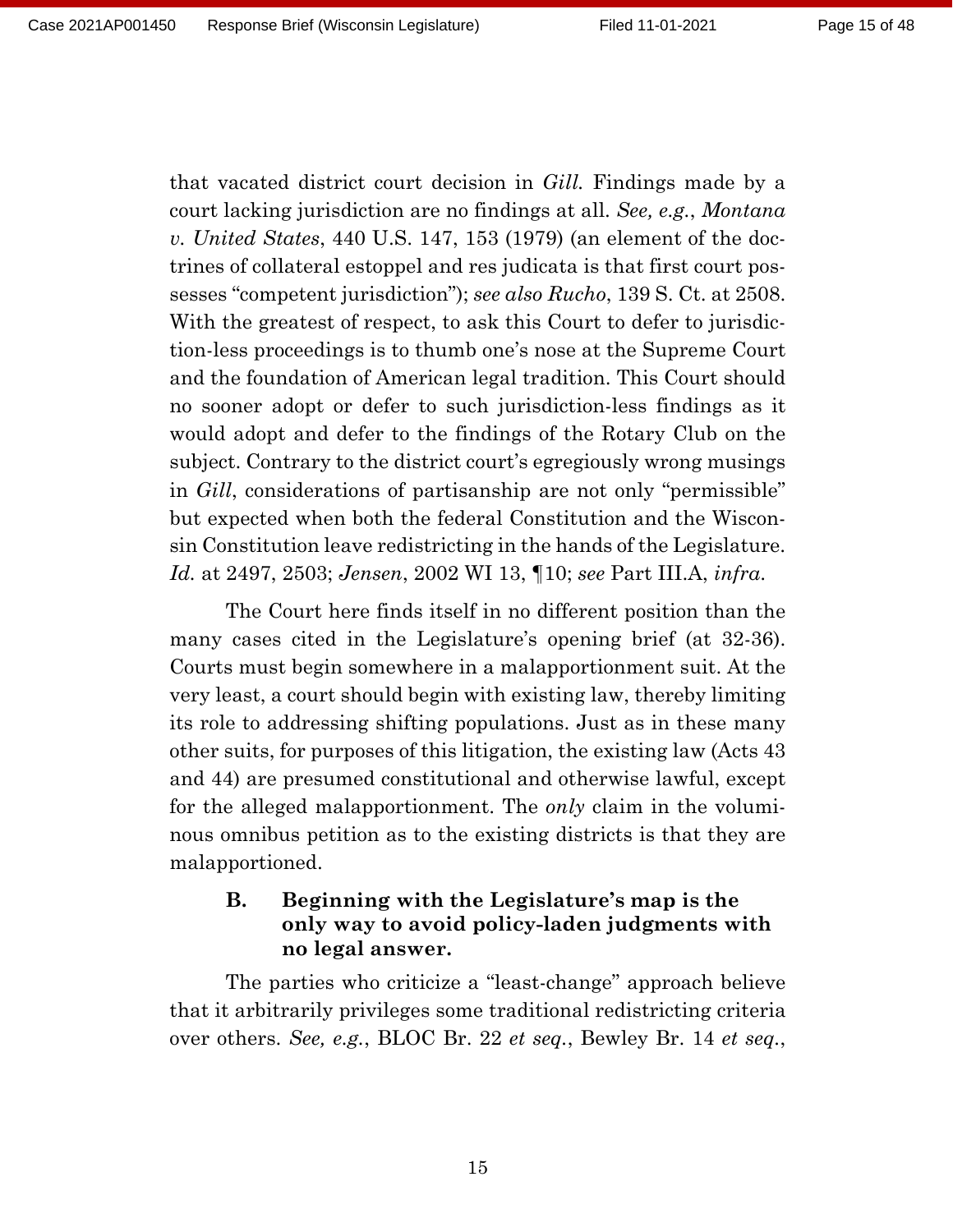Evers Br. 8-10, Hunter Br. 13, Whitford Br. 4 *et seq.* They characterize (in order to criticize) the least-change approach as a criterion for drawing electoral maps, much as a legislature would. *See, e.g.*, BLOC Br. 23 (least-change approach would "elevate a prioritize a single criterion" over others which the Wisconsin Constitution demands). This argument misunderstands the work of this Court. It ignores both *why* a least-change approach is valuable here as a tool of judicial restraint, and *how* it naturally pre-incorporates all traditional redistricting criteria (part II.C, *infra*).

If this Court takes a least-change approach, it avoids acting as "a super-legislature" balancing competing factors and political theories. *Flynn*, 216 Wis. 2d at 529 ("Our form of government provides for one legislature, not two."). "The question" here "is not what policy" the Court "prefer[s], but whether the legislature's choice is consistent with constitutional restraints." *Id.* The leastchange approach is how this Court respects limits on the judicial power. In fact, it is just descriptive of how courts in equity act all the time when facing an alleged constitutional violation—a court redresses the alleged legal injury and nothing more. Applied to redistricting disputes, a court can remedy malapportionment, racial gerrymandering, or a VRA violation, but must stop short of substituting its political judgments for the Legislature's. *See, e.g.*, *White*, 412 U.S. at 796 (legislative policy "should not be unnecessarily put aside in the course of fashioning relief appropriate to remedy what were held to be impermissible population variations between congressional districts").

It is no surprise, then, that myriad other courts have endorsed a "least-change" approach to avoid exceeding their proper role. *See* Legislature's Br. 32-41. And they have been upbraided when they go further. In *North Carolina v. Covington*, for example, the U.S. Supreme Court held that a district court's remedy for a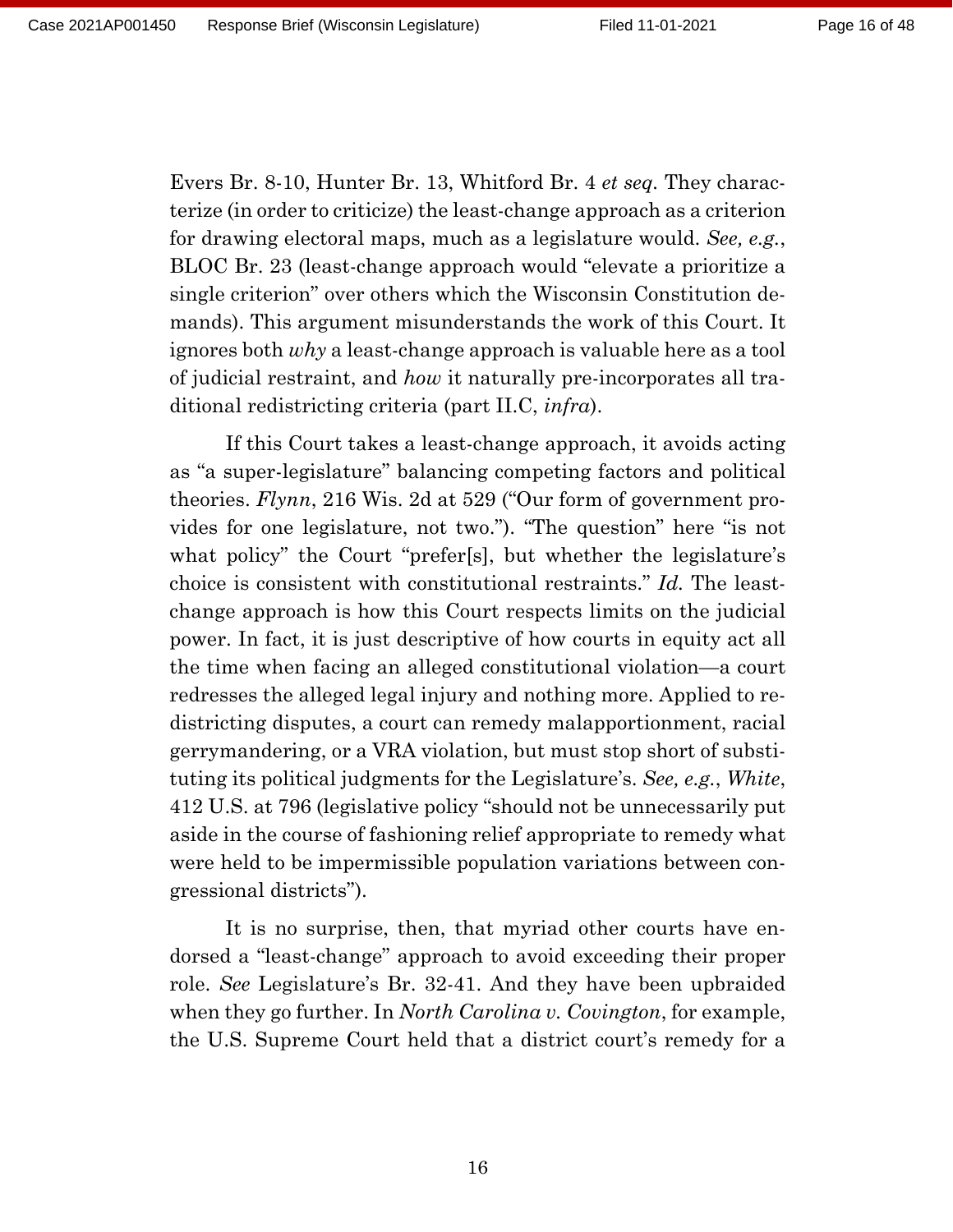racial gerrymandering claim swept too broadly. 138 S. Ct. 2548, 2554-55 (2018). The Supreme Court observed that "the District Court proceeded from a mistaken view of its adjudicative role and its relationship to the North Carolina General Assembly" in redrawing the House districts. *Id.* at 2554. The lower court had struck down these district maps merely because "the General Assembly's action was not required by federal law." *Id.* (quotation marks omitted). That was overstepping: "[A] legislature's freedom of choice to devise substitutes for an apportionment plan found unconstitutional, either as a whole or in part, should not be restricted beyond the clear commands of federal law." *Id.* (quotation marks omitted). Otherwise, "[a] district court is not free to disregard the political program of a state legislature." *Id.* at 2554-55 (alteration and quotation marks omitted). The court should have confined itself to "ensur[ing] that the racial gerrymanders at issue in this case were remedied," *id.* at 2555, and gone no further.

The recent Wisconsin redistricting dispute in *Baldus* is another example of a court's limited remedial role. There, plaintiffs challenged Wisconsin's 2011 redistricting plans. Plaintiffs pressed a host of theories for declaratory and injunctive relief that would have invalidated the new districts in upcoming elections. *Baldus*, 849 F. Supp. 2d at 847-48. The only meritorious claim was the allegation that two Assembly districts violated the VRA. *Id.* at 859. In the court's own words, that conclusion was "not intended to affect any other district drawn by Act 43." *Id.* And the court explained that it would "avoid disrupting other lines" and that "redrawing of the lines for [the offending districts] must occur within the combined outer boundaries of those two districts." *Id.* at 860. In other words, the existence of a VRA violation was not an opendoor for redrawing all Wisconsin Assembly districts. The remedy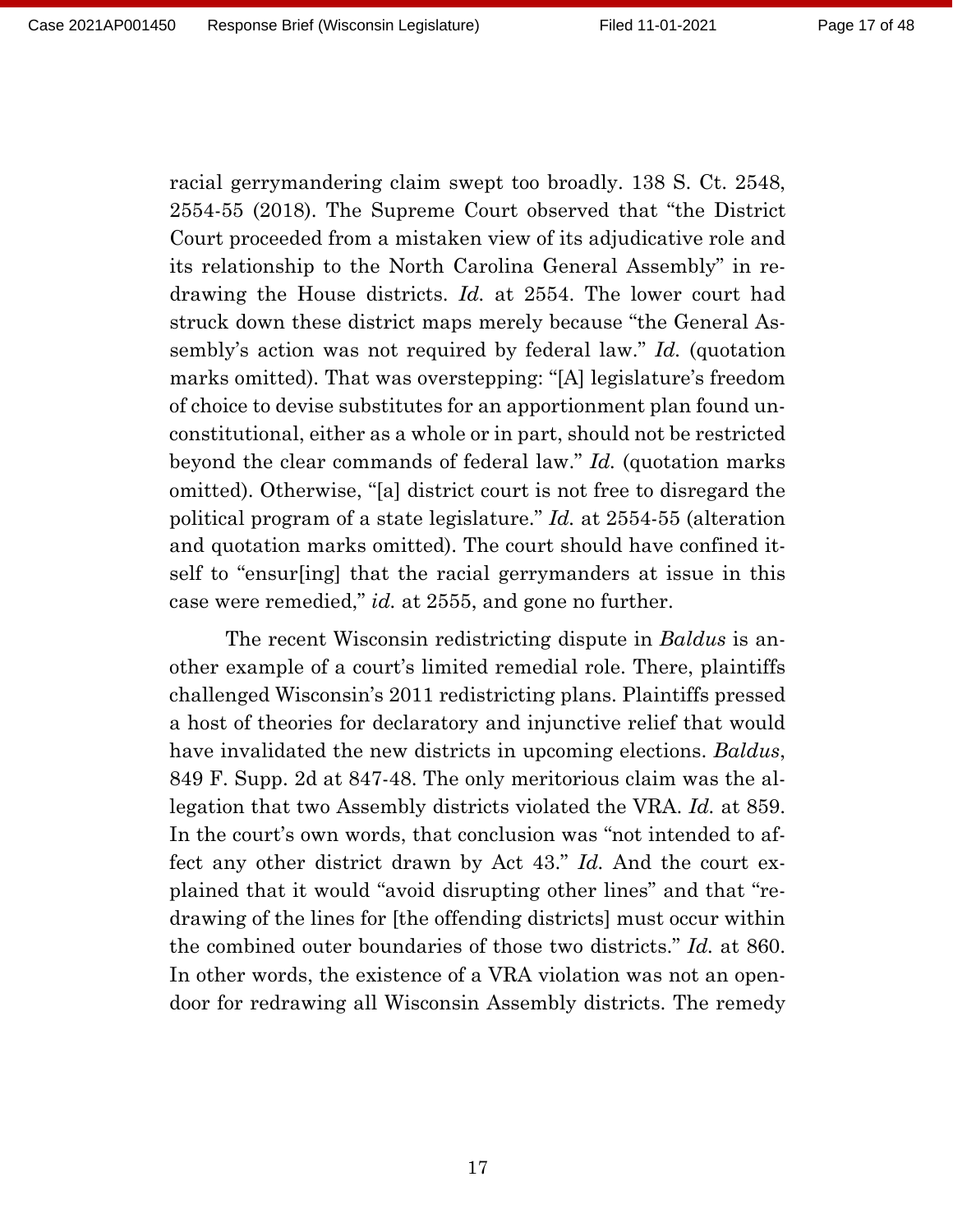appropriately deferred to the Legislature and redressed the violations of law and nothing further.

The same is true here. The Court must redress any victorious malapportionment claim without upsetting the valid policy judgments of the Legislature. The existence of a constitutional defect in the existing maps empowers the Court to correct the defect. It does not allow the Court to draw new maps from scratch. At the very least, the existing maps should be the "starting point" and give this Court the "important guidance" for its remedy, which cannot "displac[e] legitimate state policy judgments with the court's own preferences." *Perry v. Perez*, 565 U.S. 388, 394 (2012).

## **C. A "least-change" approach respects other traditional redistricting criteria.**

The criticism that a least-change approach privileges "core retention" over other traditional redistricting criteria reveals a misunderstanding of the Court's role here. That criticism is based on the mistaken view that this Court is stepping into the shoes of the Legislature and will act as a Legislature in resolving this dispute. For example, the Citizen Mathematicians & Scientists Intervenor-Petitioners ask rhetorically (at 28), "does prioritizing Petitioners' 'least change' approach mean that there will be less respect for the integrity of counties, municipalities, or wards? Does it mean the districts will be less compact? Does it mean there will be insufficient opportunity for minority voters?" Similarly, the BLOC Intervenor-Petitioners (at 27-29) contend that following a leastchange approach would lead the Court to ignore the redistricting requirements identified in Article IV of the Wisconsin Constitution. And Senator Bewley argues (at 16-18) that the Court will necessarily be "called upon to apply its own values" and that it "smacks of hypocrisy" to order minimal changes now after the Legislature made more than minimal changes last cycle. *See also*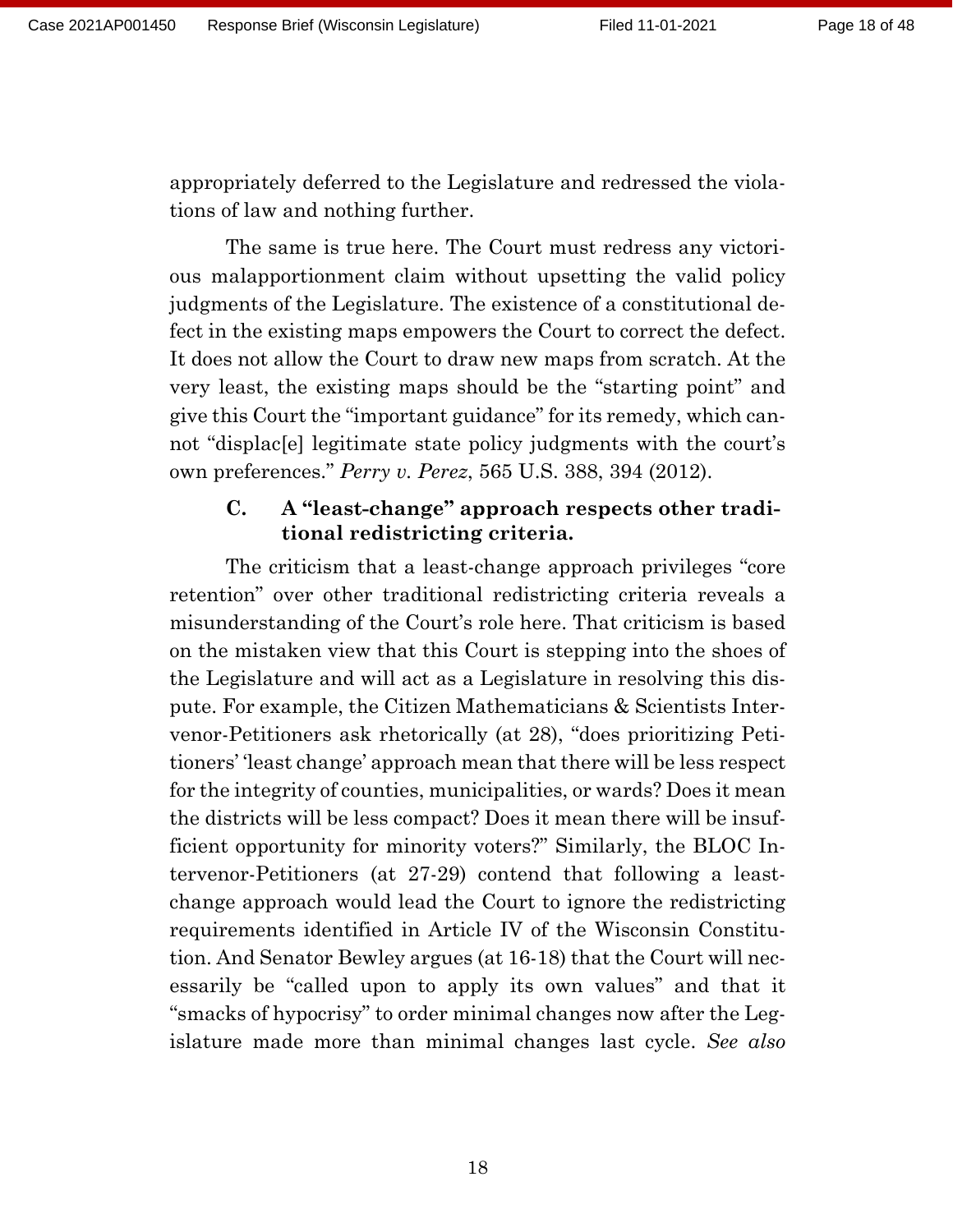Hunter Br. 16 (describing least-changes arguments as "frankly disingenuous"). Likewise, the Whitford amici (at 11-12) point to other States where "core retention" is just one factor among many in the redistricting process as a reason why the Court ought not prioritize that criterion here. And others point to States where "core retention" is not recognized at all. *See, e.g.*, BLOC Br. 20-21.

Contrary to these critiques, a "least-change" approach is descriptive of *a court's* equitable remedy. The Court is not "drawing" a map. Its remedy will redress legal defects in the existing maps. But it will otherwise leave in place the balance *already struck* by Wisconsin's duly elected representatives with respect to its electoral districts. The Legislature's maps, existing or forthcoming, already calibrate all the traditional redistricting criteria as a matter of state policy. *Cf. White*, 412 U.S. at 796 (admonishing that the court's "preferences do not override whatever state goals were embodied in" a plan). A least-change approach respects those innumerable policy choices already embedded in the plans. It would be quite unnatural for the Court to reweigh those policy choices except as required to remedy the malapportionment claim. *See Jensen*, 2002 WI 13, ¶10 ("The framers in their wisdom entrusted this decennial exercise to the legislative branch because the give-andtake of the legislative process, involving as it does representatives elected by the people to make precisely these sorts of political and policy decisions, is preferable to any other.").

Article IV directs the Legislature to redistrict, not the courts, or computers, or commissions. Contrary to the BLOC Intervenor-Petitioners' arguments (at 31), this Court will not be replacing the Legislature to "district anew."<sup>9</sup> Similarly, the Citizen

<sup>9</sup> Relatedly, both the BLOC Intervenor-Petitioners and the Whitford amici contend that Article IV's phrase "district *anew*" requires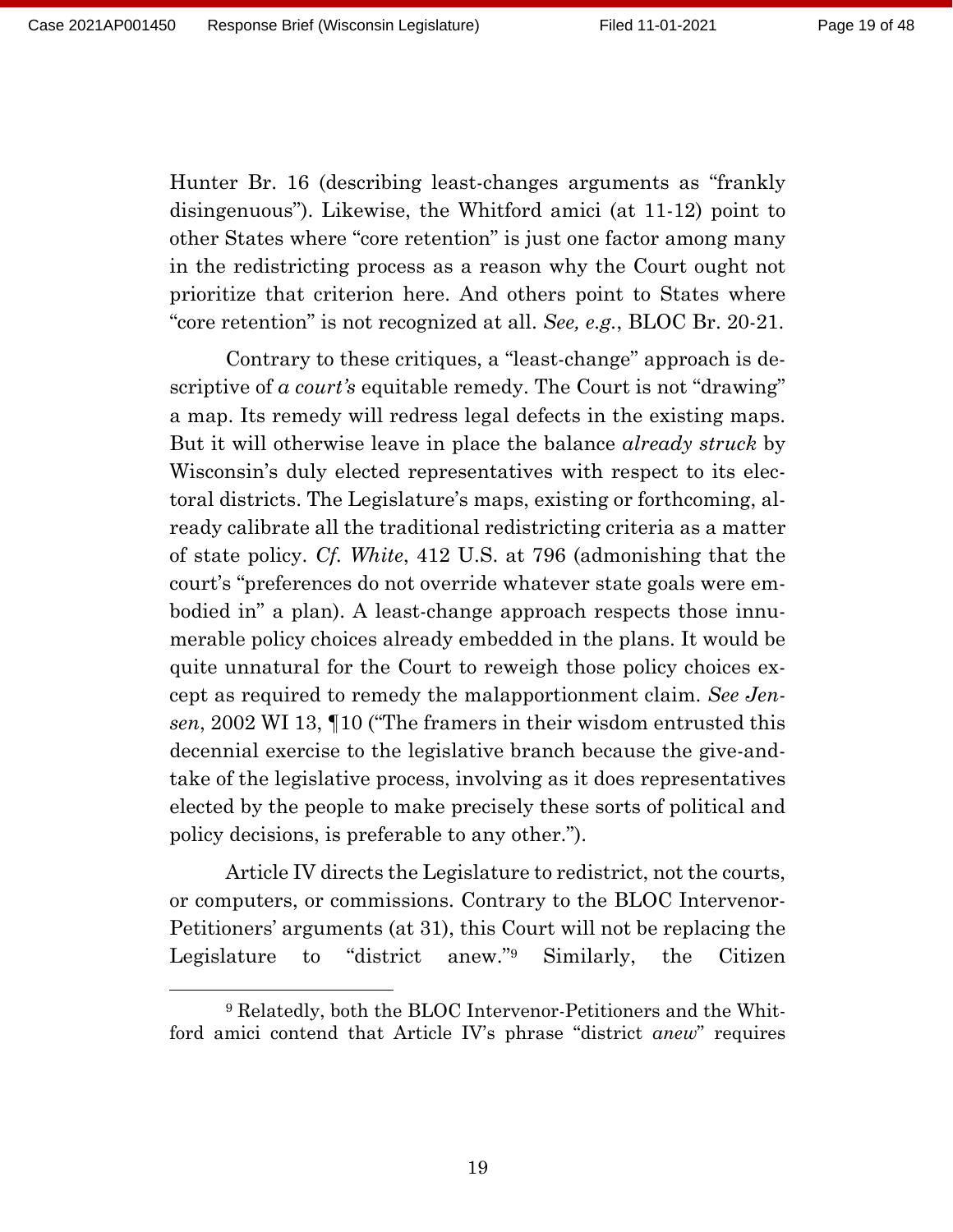Mathematicians & Scientists assert (at 19) that the Court ought to adopt "computational redistricting" so that "no fair-minded Wisconsinite can claim that the Court's maps are not constitutional, neutral, and fair." To the contrary, if the Court adopts "computational redistricting," drawing maps from scratch without any deference to the Legislature's constitutionally assigned role, then every fair-minded Wisconsinite with a copy of the Wisconsin Constitution could say that the Court's maps are a violation of the separation of powers. This Court is not replacing the Legislature with the help of computers or not. It is remedying a constitutional claim by issuing an order to adjust Wisconsin law pursuant to its judicial power.<sup>10</sup>

redistricting—whether by a Legislature or by courts—to discount core retention and preexisting maps. BLOC Br. 31; *see also* Whitford Br. 5. This puts far more weight on "anew" than it can bear. A logical corollary of this view is that if redistricting maps were enacted that largely preserved the prior cycle's maps, this would violate the supposed "district anew" clause of the Wisconsin Constitution. The clause "district anew" confirms that the Legislature must adjust for shifting populations. It does not, *sub silentio*, reject core retention as a traditional redistricting criterion, contrary to well-established political theory that continuity of representation benefits voters and their representatives. *See* n.5, *supra.*

<sup>10</sup> Now would be an appropriate time for the Court to correct misstated dicta in *Jensen* that "[c]ourts called upon to perform redistricting are, of course, *judicially legislating*, that is, *writing* the law rather than *interpreting* it, which is not their usual—and usually not their proper role." 2002 WI 13, ¶10. The Court's role here, as in every other case, is to correct a constitutional violation, not to "perform redistricting" or "write the law." Its remedial authority is to issue injunctive relief. That relief should be limited "to the problem" and "may not be broader than equitably necessary." *Ayotte v. Planned Parenthood of N. New England*, 546 U.S. 320, 328 (2006); *State v. Seigel*, 163 Wis. 2d 871, 890, 472 N.W.2d 584 (Ct. App. 1991).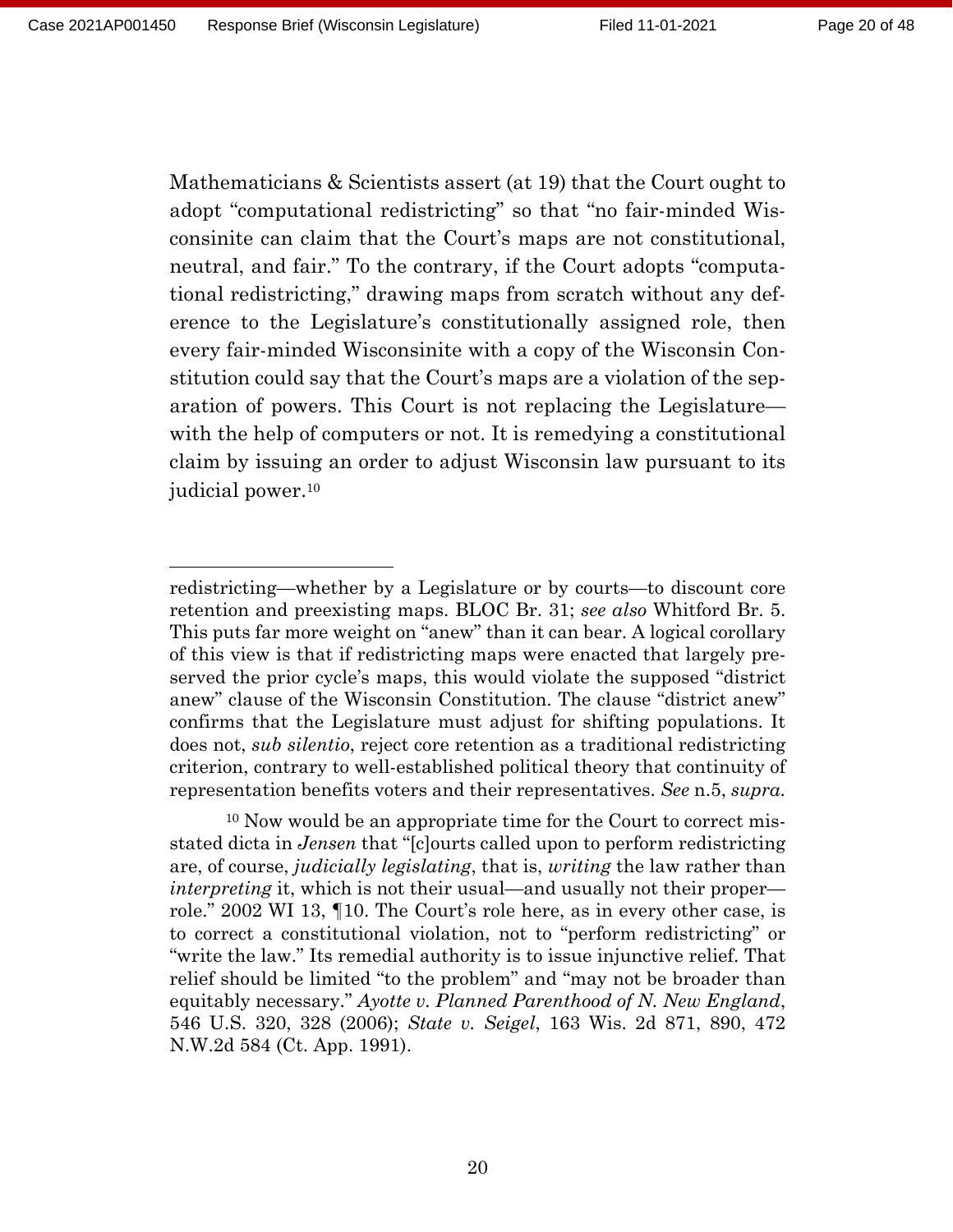For all of the foregoing reasons, the Court must start somewhere to order a remedy. And the only conceivable place to start is with the policy choices already made by the Legislature and to adjust those policy choices only as necessary to comply with state and federal law.

#### **III. Partisanship considerations must be rejected.**

Petitioners' and Intervenor-Petitioners' claims are malapportionment claims with respect to the existing districts. *See* Omnibus Pet. ¶¶1-7 (Oct. 21, 2021). They do not challenge the existing districts as an unconstitutional partisan gerrymander. Nor could they. *See* Part III.A, *infra.* But Intervenor-Petitioners, the Governor, and the Senate Minority Leader urge this Court to make this a case about partisanship anyway.

For the reasons that follow, even the most well-intentioned quest for partisan "balance" or "fairness" will transform this Court's role from a judicial one to a political one. There is no basis for a Court to reject or prefer proposed remedies based on their partisan make-up. The Court would not be "cementing … a partisan gerrymander" (BLOC Br. 56) should it decide to adopt the Legislature's map or a least-changes map. The Court would be refusing (rightly) to enter the "political thicket" of redistricting, except as necessary to remedy the malapportionment claims. *Gaffney v. Cummings*, 412 U.S. 735, 750 (1973); *see Covington*, 138 S. Ct. at 2554; *White*, 412 U.S. at 796.

#### **A. Neither federal nor state law requires a remedy to pass a partisan "fairness" test.**

The parties cannot back-door a partisan gerrymandering claim into this malapportionment suit by asserting (as they do) that the remedy must survive a partisan "fairness" or "balance"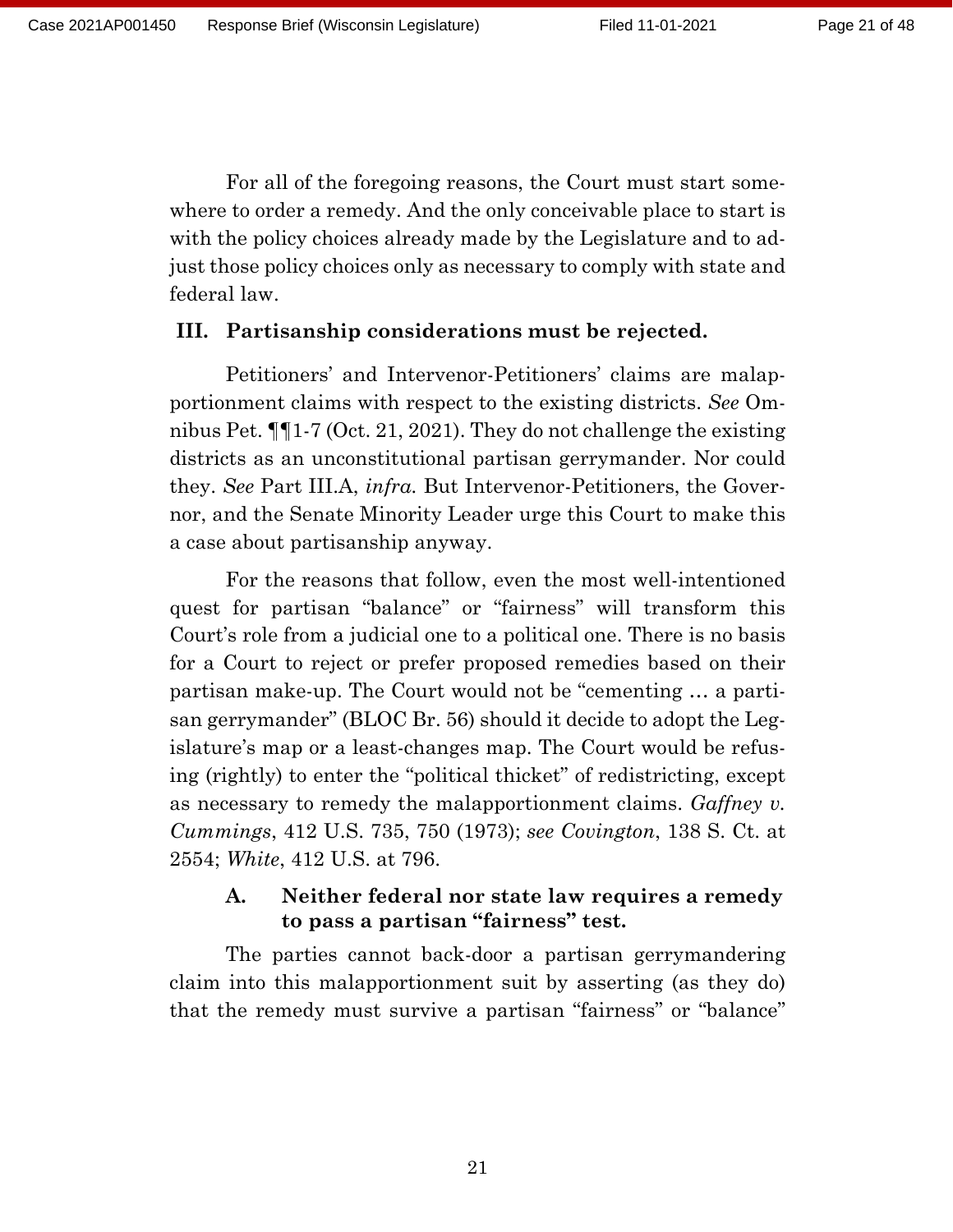test.<sup>11</sup> The remedy must comply with a list of state and federal law requirements. "Fair" and "balanced" maps are not on that list. *See Rucho*, 139 S. Ct. at 2503; *Vieth*, 541 U.S. at 286 (plurality opinion).

**1.** There are various federal and state guardrails in redistricting. *See* Legislature Br. 22-31. Drawing districts on the basis of race, for example, has no place in redistricting absent a compelling state interest. *Cooper v. Harris*, 137 S. Ct. 1455, 1464 (2017). But achieving partisan "balance," "equilibrium," "symmetry," "proportionality," or whatever else some deem "fair" is not one of them. *See Rucho*, 139 S. Ct. at 2502 ("Unlike partisan gerrymandering claims, a racial gerrymandering claim does not ask for a fair share of political power and influence, with all the justiciability conundrums that entails. It asks instead for the elimination of a racial classification. A partisan gerrymandering claim cannot ask for the elimination of partisanship.").

It is not only "permissible" for legislatures to act with partisan intent in redistricting; it is also expected. *Id.* at 2497, 2503. The use of partisan considerations in districting is a "lawful and common practice" by legislatures from time immemorial. *Vieth*, 541 U.S. at 286 (plurality opinion). By giving legislatures primary responsibility for redistricting, the Framers necessarily anticipated that redistricting would be "root-and-branch a matter of

<sup>11</sup> *See, e.g.*, BLOC Br. 18-19 ("This Court is obligated to ensure that it does not—intentionally or unwittingly—impose a plan with unfair partisan advantage. The Court can do so only by analyzing the plans' partisan implications in light of the established voting preferences of Wisconsin voters."); Hunter Br. 8 ("If a court does not intend to enact a partisan gerrymander, then it must consciously take steps to prevent that result from occurring."); Citizen Mathematicians & Scientists Br. 31 ("expressly checking for partisan consequences in a remedial redistricting map is necessary").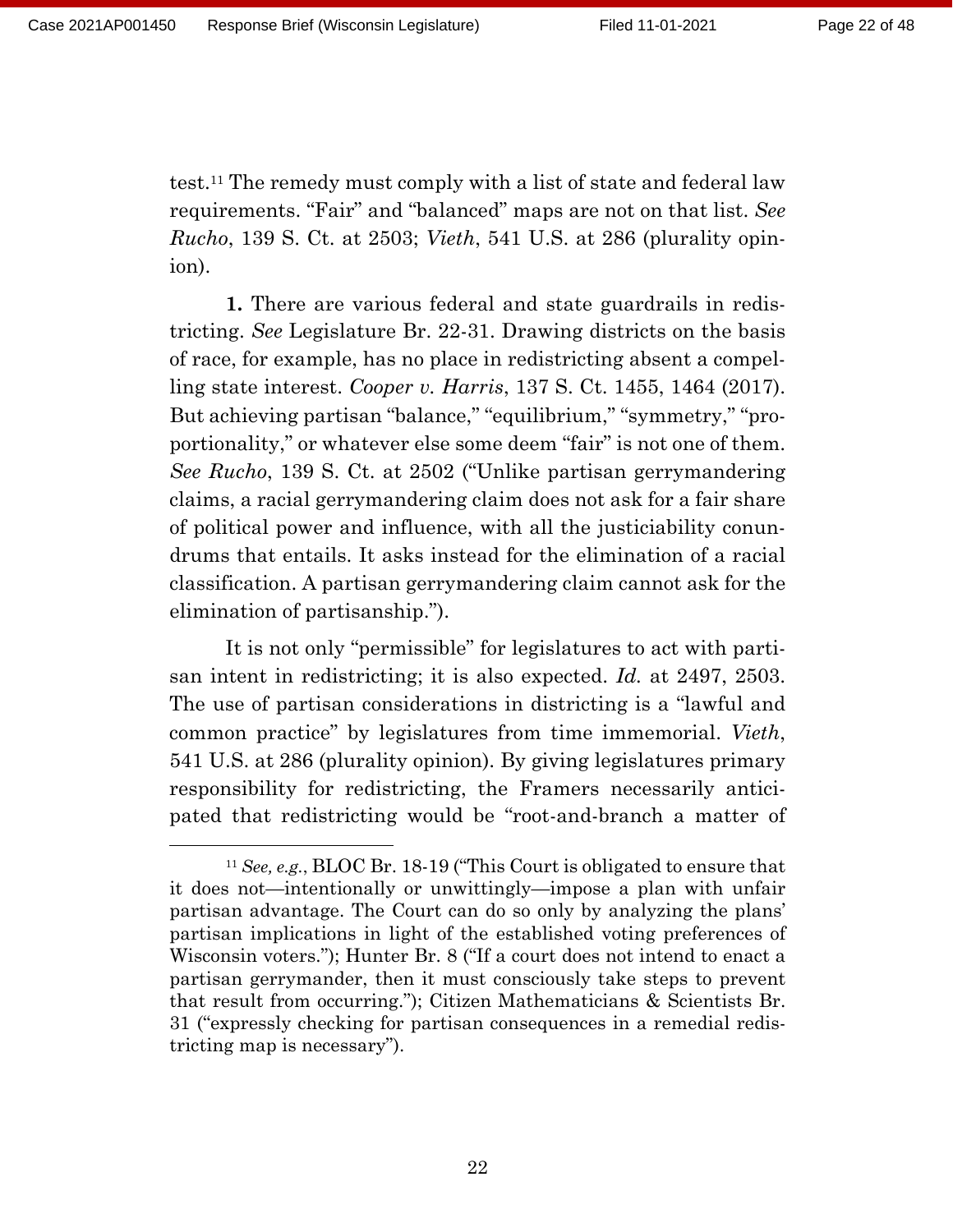Page 23 of 48

politics." *Id.* at 285; *see Rucho*, 139 S. Ct. at 2497 (collecting cases for the proposition that "a jurisdiction may engage in constitutional political gerrymandering"); *Jensen*, 2002 WI 13, ¶10. "It would be idle … to contend that any political consideration taken into account in fashioning a reapportionment plan is sufficient to invalidate it," for "political considerations are inseparable from districting and apportionment." *Gaffney*, 412 U.S. at 752-53; *see Davis v. Bandemer*, 478 U.S. 109, 145 (1986) (O'Connor, J., concurring in judgment) (the "opportunity to control the drawing of electoral boundaries through the legislative process of apportionment is a critical and traditional part of politics in the United States").

**2.** Applied here, no state or federal law requires this Court to neuter any past or present redistricting plans as part of remedying the pending malapportionment claims. Just the opposite the Supreme Court has repeatedly recognized that any attempt to achieve "balance" in a redistricting plan is itself a political act. *See, e.g.*, *Rucho*, 139 S. Ct. at 2503 ("Judges must forecast with unspecified certainty whether a prospective winner will have a margin of victory sufficient to permit him to ignore the supporters of his defeated opponent (whoever that may turn out to be). Judges not only have to pick the winner—they have to beat the point spread."). It would be an "impossible task" for courts to "extirpate[e] politics from what are the essentially political processes of the sovereign States." *Gaffney*, 412 U.S. at 754. The Governor and Intervenor-Petitioners turn these Supreme Court decisions upside down, as though precedent endorses partisan "balancing" here. For example, they quote *Rucho*'s statement that "gerrymandering 'is incompatible with democratic principles.'" *Rucho*, 139 S. Ct. at 2506 (quoting *Ariz. State Legislature v. Ariz. Indep. Redistricting Comm'n*, 576 U.S. 787, 791 (2015)). But they neglect the part of *Rucho* that holds a federal court is unfit to determine what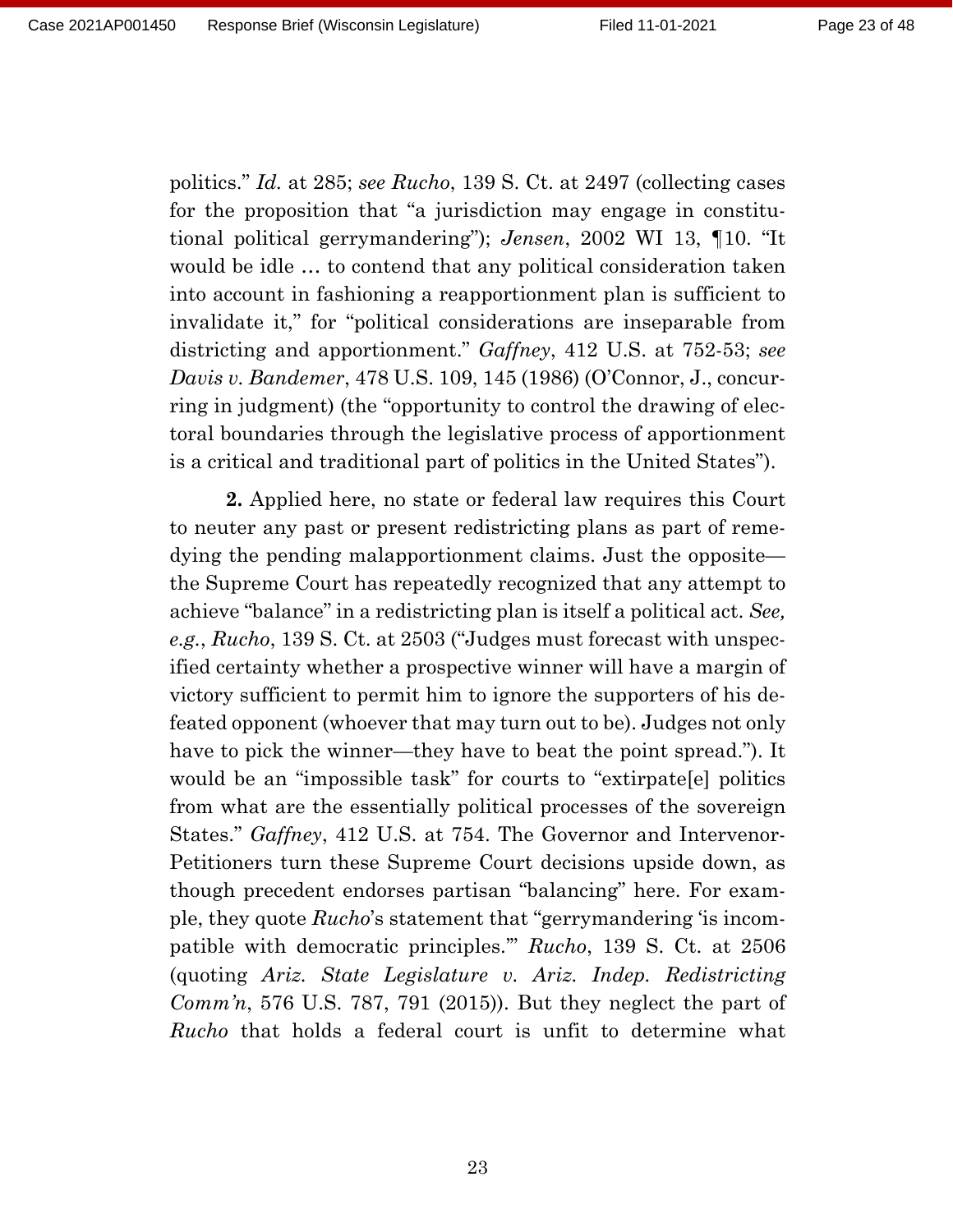constitutes "excessive partisanship" and that such debates about "democratic principles" must thus be left to the political branches. It is "not law." *Id.* at 2508. The very same justiciability concerns control here. *See State v. Chvala*, 2004 WI App. 53, ¶50, 271 Wis. 2d 115, 678 N.W.2d 880 (applying *Baker v. Carr*, 369 U.S. 186 (1962)), *aff'd*, 2005 WI 30, ¶50, 279 Wis. 2d 216, 693 N.W.2d 747; *Vincent v. Voight*, 2000 WI 93, ¶¶193-98, 236 Wis. 2d 588, 614 N.W.2d 388 (Sykes, J., concurring in part, dissenting in part); *see, e.g.*, *Voters with Facts v. City of Eau Claire*, 2018 WI 63, ¶¶31, 39, 382 Wis. 2d 1, 913 N.W.2d 131 ("legislative determination … does not give rise to justiciable issues of fact or law").

Despite some parties' insistence that any "neutral" remedy must reflect the partisan breakdown of voters statewide, there is "no authority" for a rule-of-thumb that the majority of voters statewide should be able to elect a majority of the State's congressional and legislative delegations. *Vieth*, 541 U.S. at 308 (Kennedy, J., concurring in judgment); *id.* at 288 (plurality opinion) ("the Constitution contains no such principle" of "proportional representation"). U.S. Supreme Court precedents "clearly foreclose any claim that the [U.S.] Constitution requires proportional representation." *Bandemer*, 478 U.S. at 130 (plurality opinion). Nowhere does the Constitution "sa[y] that farmers or urban dwellers, Christian fundamentalists or Jews, Republicans or Democrats, must be accorded political strength proportionate to their numbers," either in the state legislatures or in Congress. *Vieth*, 541 U.S. at 288 (plurality opinion). Likewise, nowhere does the Constitution say that courts may "make their own political judgment about how much representation particular parties *deserve*—based on the votes of their supporters [statewide]—and to rearrange the challenged districts to achieve that end." *Rucho*, 139 S. Ct. at 2499.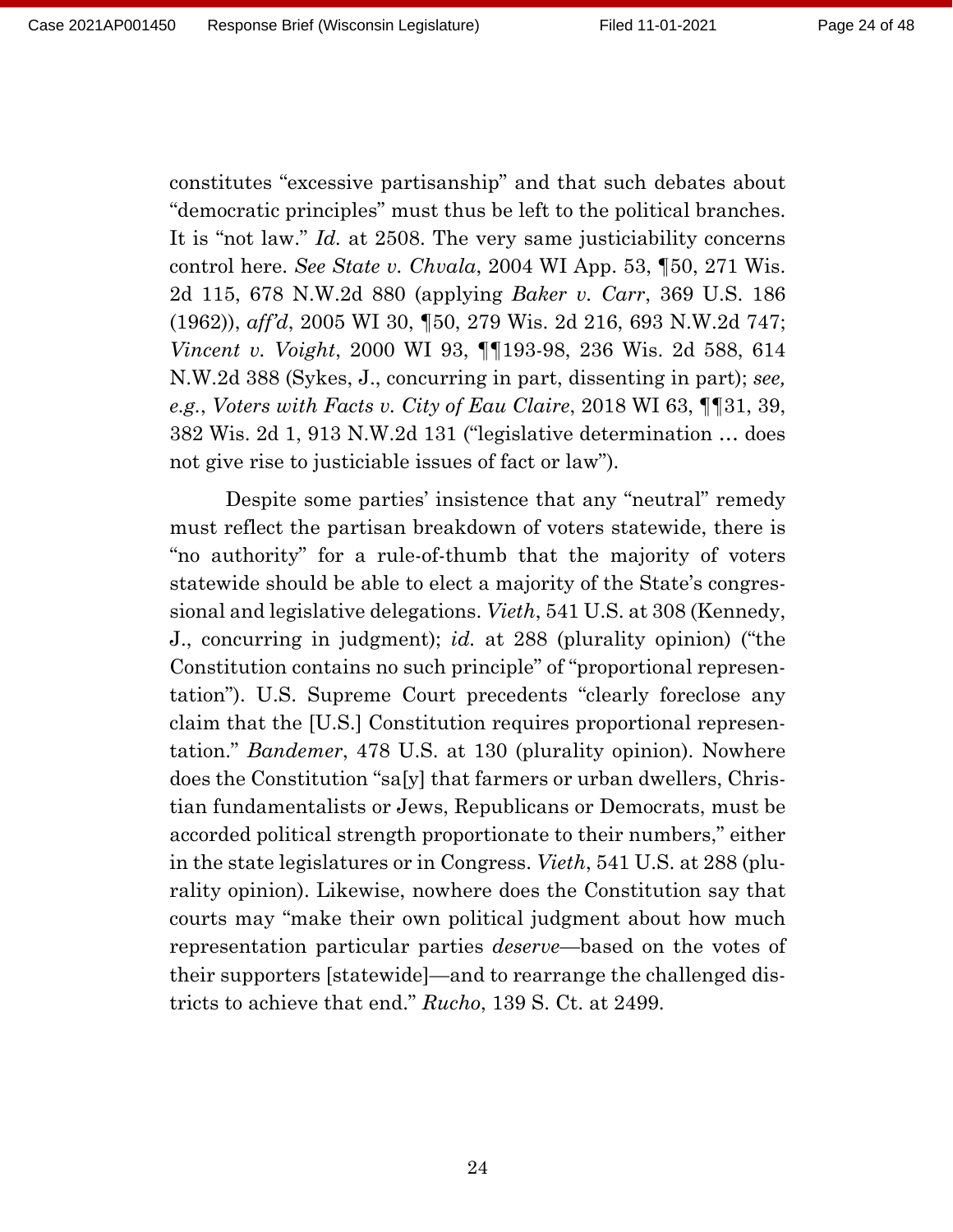**3.** Nor is there any independent basis in state law that requires this Court to search for partisan "balance" in a remedy—an unachievable Platonic ideal (Part III.B & C, *infra*). The BLOC Intervenor-Petitioners argue (at 47-48 & n.12) that this Court does not face the same difficulties in refereeing partisanship as the Supreme Court did in *Rucho*. Wrong. In *Rucho*, the Supreme Court explained that "[f]ederal judges have no license to reallocate political power between the two major political parties, with no plausible grant of authority in the Constitution, and no legal standards to limit and direct their decisions." 139 S. Ct. at 2507. This Court faces the same limitations. Just as the U.S. Constitution "provides no basis whatever to guide the exercise of judicial discretion" in evaluating partisanship, the Wisconsin Constitution as it stands now does not either. *See id.* at 2506 ("There is no way to tell whether the prohibited deviation from that map should kick in at 25 percent or 75 percent or some other point. The only provision in the Constitution that specifically addresses the matter assigns it to the political branches."); *see also, e.g.*, *Voters with Facts*, 2018 WI 63, ¶39; *Vincent*, 2000 WI 93, ¶¶193-98 (Sykes, J., concurring in part, dissenting in part). At this time, Wisconsin is not one of those States with "[p]rovisions in state statutes [or] state constitutions [that] can provide standards and guidance for state courts to apply." *Rucho*, 139 S. Ct. at 2507. The parties cannot leapfrog the political process and achieve that end by using this litigation which does not even allege partisan gerrymandering—to replace the Legislature with the heretofore unknown Wisconsin Supreme Court Independent Redistricting Commission.

For their part, the BLOC Intervenor-Petitioners suggest (at 49) that article I, section 22 of the Wisconsin Constitution requires partisan "balancing." They believe that provision "require[s] this Court not to ignore how the redistricting plans it considers and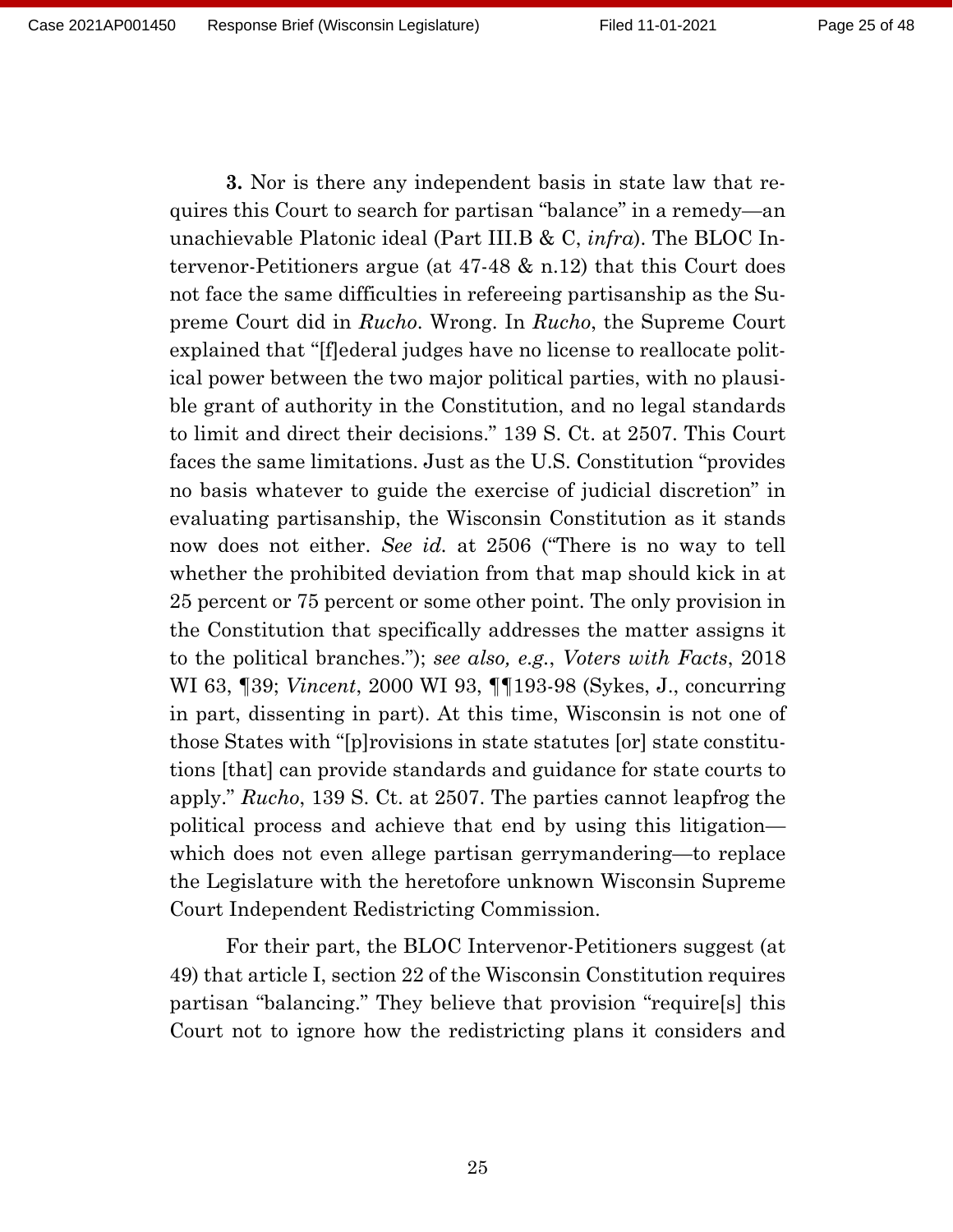adopts will affect the ability of Wisconsinites to translate their votes into electoral outcomes" and "compels this Court to analyze that question in light of justice, moderation, temperance, and respect for democratic principles." BLOC Br. 49. Wrong again. Section 22's inapplicability to this case speaks for itself. Section 22 states, "The blessings of a free government can only be maintained by a firm adherence to justice, moderation, temperance, frugality and virtue, and by frequent recurrence to fundamental principles." It says nothing about redistricting. It prescribes no test for "fair" redistricting. It has never been applied in a redistricting case. And for the Court to consider partisan "balance" here is precisely the opposite of judicial "moderation." The Court's judicial role is to prescribe a remedy—not a legislative reassessment of partisan "balance" or which incumbents to protect or which communities of interest to group in which districts. Redistricting authority rests primarily with the Legislature, Wis. Const. art. IV, §3, and its policy choices are to remain intact unless in violation of federal or state law. *See White*, 412 U.S. at 796; *see also Rucho*, 139 S. Ct. at 2507 ("[f]ederal judges have no license to reallocate political power").

Finally, the BLOC Intervenor-Petitioners also suggest (at 51) that this Court has already deemed partisanship impermissible in the *Cunningham* cases. *See State ex rel. Lamb v. Cunningham*, 83 Wis. 90, 53 N.W. 35 (1892); *State ex rel Att'y Gen. v. Cunningham*, 81 Wis. 440, 484, 51 N.W. 724 (1892). Still wrong. In the *Cunningham* cases, districts were severely malapportioned, designed to preserve the power of the majority party. *See Zimmerman*, 22 Wis. 2d at 566-67. This Court held that districts must be equally apportioned, even if that meant that the Legislature could not obtain its desired political ends. *See Lamb*, 53 N.W. at 59; *see also Cunningham*, 51 N.W. at 729-30. Here too, neither the Legislature nor this Court can put partisan considerations above the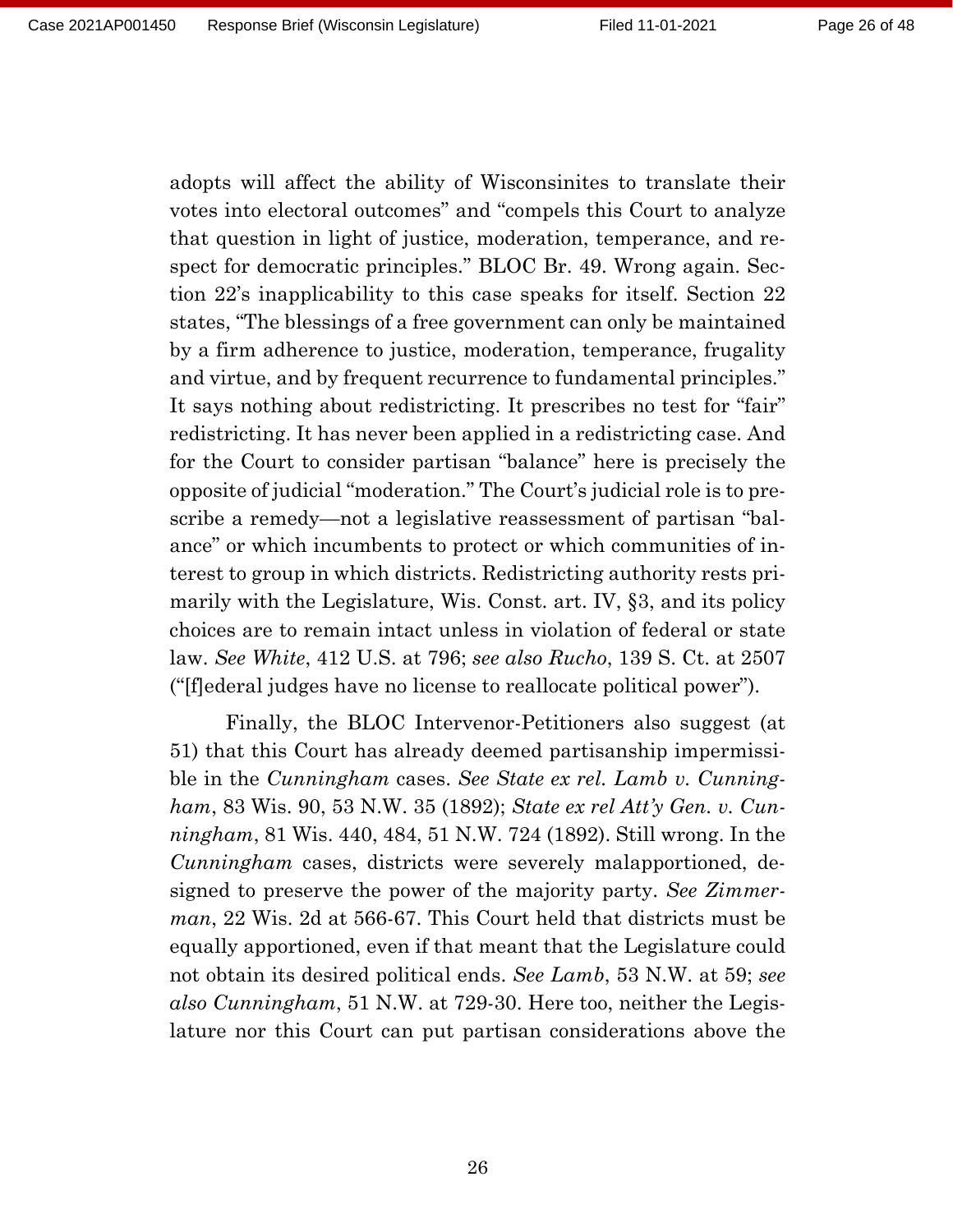constitutional requirement that there be an equal number of inhabitants in districts. Everyone agrees on that score. And it is laughable to suggest otherwise.

## **B. Applying traditional redistricting criteria can never be politically neutral because Wisconsin Democrats have geographically concentrated themselves.**

For the foregoing reasons, neither state nor federal law requires this Court to somehow scrub any legislative map for partisan advantage. For good reason—doing so would require this Court to prioritize partisanship over traditional redistricting criteria, likely creating new maps with sprawling and "balanced" districts that look little like the existing ones and disenfranchise hundreds of thousands of State Senate voters next year.

**1. Single-member districts are inherently "unfair."**  It is well-accepted (except by the Governor, Senator Bewley, and Petitioner-Intervenors apparently) that when a legislature applies traditional redistricting criteria, the resulting districts are often not politically competitive. *See Bandemer*, 478 U.S. at 159 (O'Connor, J., concurring in judgment). As Justice Breyer noted in his dissenting opinion in *Vieth*, Democrats tend to live closely together in urban areas, while Republicans tend to disperse into suburban and rural areas. 541 U.S. at 359-60; *see* Gardner, *What Is "Fair" Partisan Representation, and How Can It Be Constitutionalized?*, 90 Marq. L. Rev. 555, 565-66, 569 (2007). Because districts are contiguous and as compact as practicable, a legislature will not place Madison Democrats in a district with Republicans in the far reaches of Wisconsin's Northwoods. Nor would such a pairing respect communities of interest, continuity with previous districts, or any number of other traditional redistricting criteria.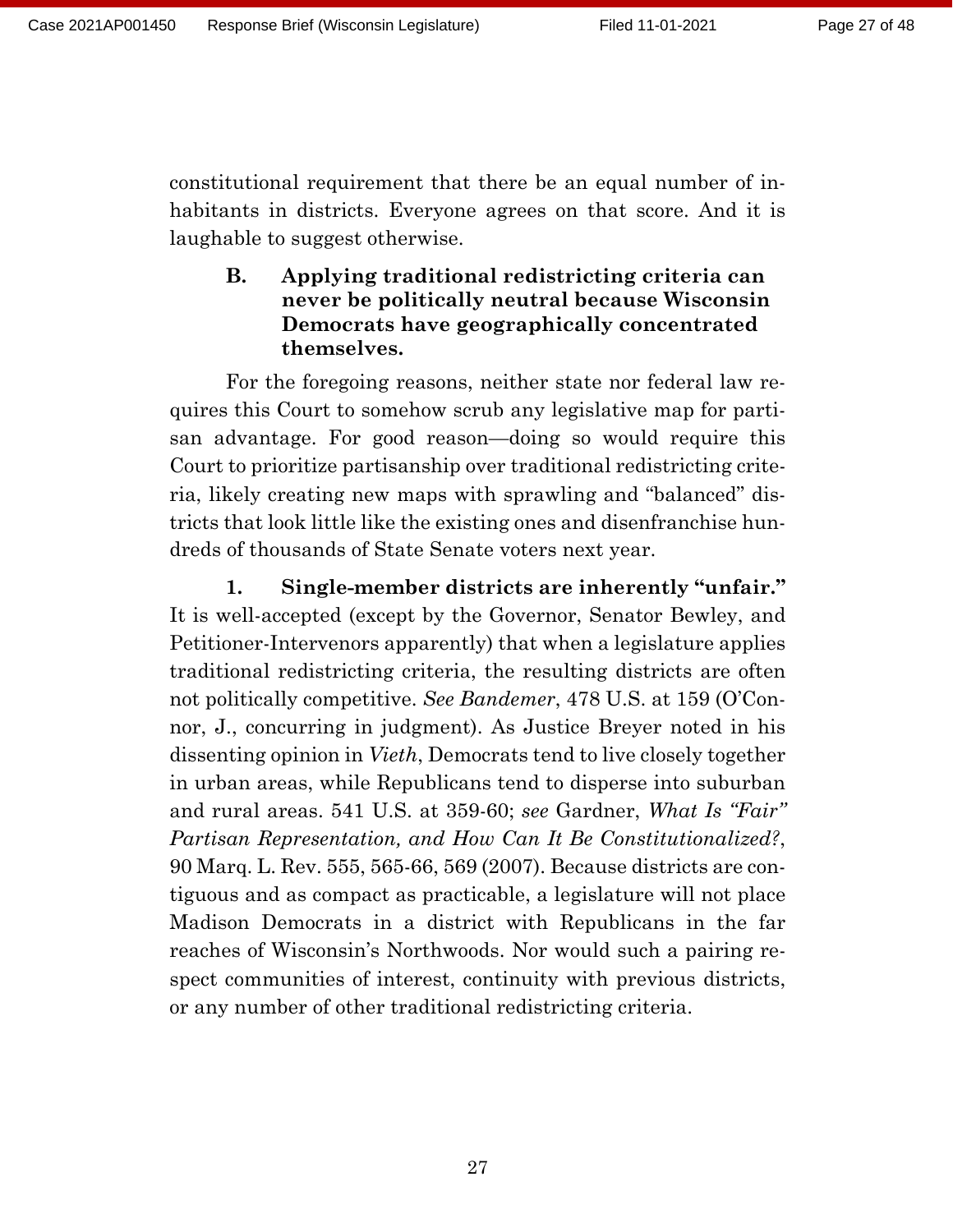Consider the hypothetical state below, where there are four districts comprising 20 voters from the X and O parties.<sup>12</sup> On a statewide basis, the X party's share of the vote is 50% and the O party's share of the vote is 50%. But in a system of winner-takeall, single-member districts—such as those in Wisconsin and across the country—the composition of legislative districts will rarely match these statewide numbers. In the hypothetical state below, the X party takes three of the four legislative districts, and the O party takes only one:

**Hypothetical State W**

| District 1  | District 2  |
|-------------|-------------|
| $X$ X X X O | $X$ X X O O |
| District 3  | District 4  |
| $X$ X X O O | 00000       |

Some will inevitably argue that State W's districting plan was the result of partisan gerrymandering. But it just as likely results from where voters naturally reside, or where natural boundaries lie. Or perhaps it is a mix of multiple factors.

<sup>12</sup> Discussed in Part III.D, measuring partisanship in Wisconsin is far less straightforward. Wisconsin does not have party registration, whereby voters identify themselves on party lines. It has open primaries. *Democratic Party v. Wisconsin*, 450 U.S. 107, 110-11 (1981). And more than one third of Wisconsin voters identify as independents. *See, e.g.*, "Marquette Law School Poll, August 3-8, 2021, Toplines," Marquette, bit.ly/3jUfg15 (reporting 37% of those polled think of themselves as independents).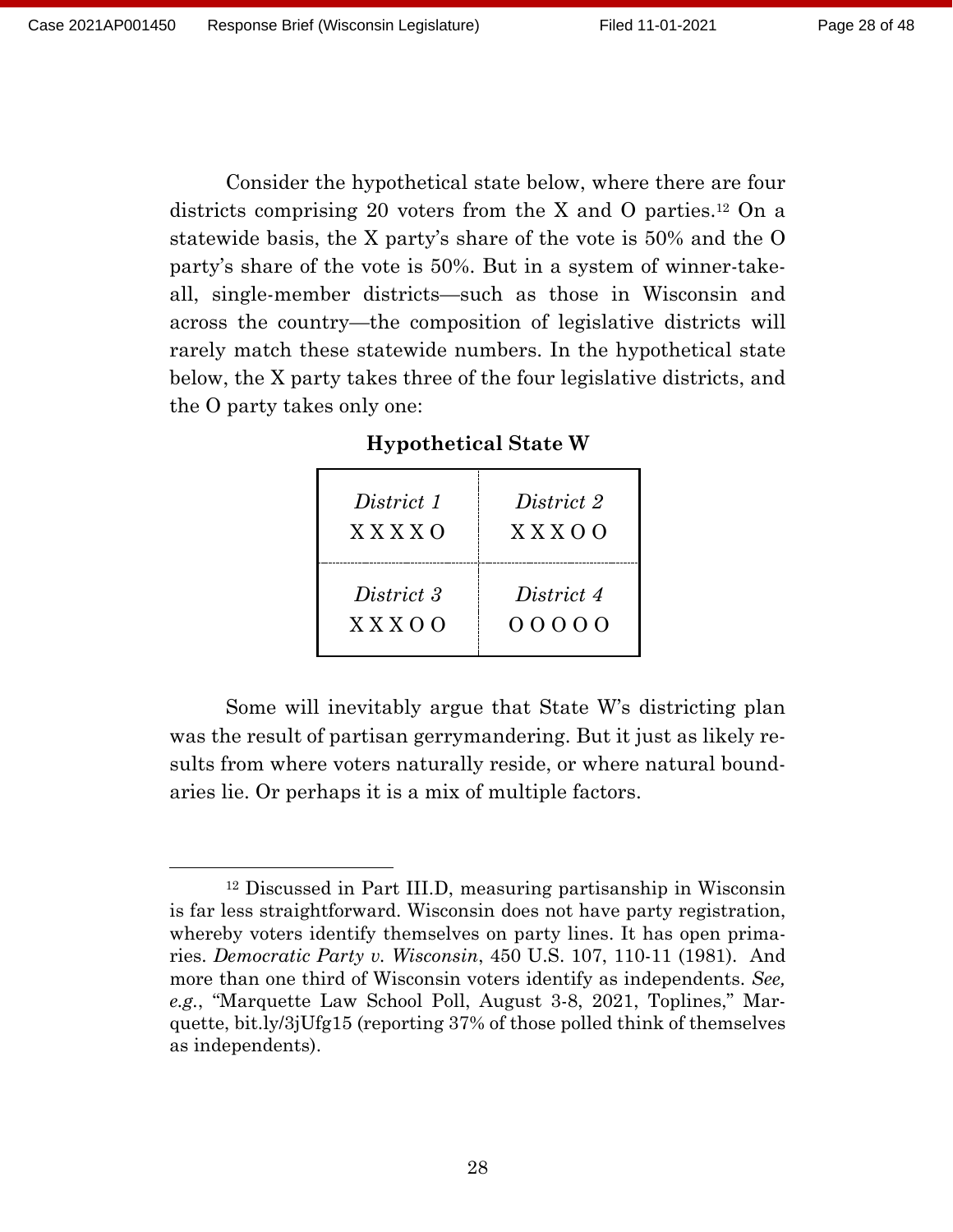Achieving "balance" in State W's redistricting plan requires sacrificing traditional redistricting criteria. One cannot send some of District 1's X voters to District 4 if the counties or municipalities in those districts do not border each other. Doing so would create "islands" of voters in each district, joined only by their predicted votes in future elections. Similarly, imagine that District 4 is an urban, progressive municipality. The only way to make districts more politically competitive is to slice District 4, pulling its voters into the surrounding rural districts. That sacrifices traditional redistricting criteria—splitting a municipality and likely making districts less compact, even though District 4 embodies a community of interest with shared priorities different than those faced by the surrounding rural districts. No federal or state constitutional principle requires sacrificing these redistricting criteria for the sake of political heterogeneity.

As these examples show, the application of traditional redistricting criteria can produce politically lopsided districts. There is a "'natural' packing effect" in states where political groups tend to cluster, even where the legislature's objectives are only "compactness and respect for the lines of political subdivisions." *Vieth*, 541 U.S. at 289-90 (plurality opinion). It is a political directive to tell a legislature (or a court) that it must abandon or reprioritize these traditional redistricting criteria to avoid partisan asymmetries and to some extent an impossible one. Which districts are the result of naturally occurring political advantages because of where voters live? Which are the result of "tinkering for partisan advantage" (Evers Br. 14)? Which are some of both? These are unanswerable questions.

**2. Adjusting redistricting plans to correct naturally occurring "unfairness" is also "unfair."** Some parties surmise that Wisconsin's maps will not be "fair" until they match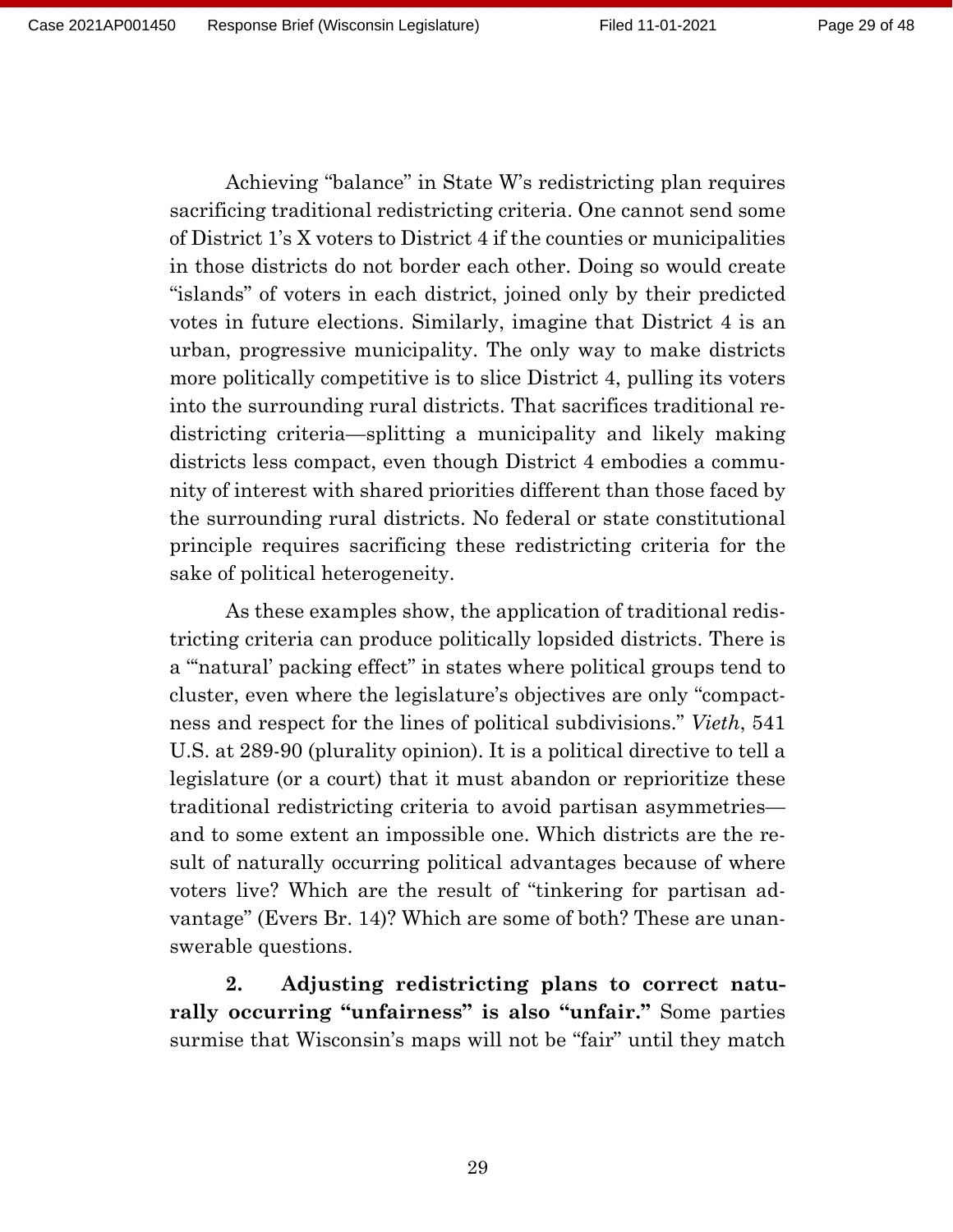Wisconsin's statewide partisan makeup. *See, e.g.*, Evers Br. 12. For example, if the Democratic Governor received 50 percent of the statewide vote, then the Legislature should be 50 percent Democrats. There is no legal authority for that position. Part III.A, *supra.* And it ignores the phenomena illustrated above—representatives from single-member, winner-take-all districts will not reflect the statewide proportion of the vote because individual voters do not live in perfect political homogeneity.

If this Court were to attempt to divine what is "fair," despite the naturally occurring advantages for some groups of voters, the Court itself would be making a political decision to favor one party over another. The best example of this is the Governor's own commission. Its marching orders include achieving "proportional outcomes," meaning legislative representation "roughly equal to [a party's] statewide share of support."<sup>13</sup> In reality, that means conferring an unnatural advantage for Wisconsin Democrats. The Court need not take the Legislature's word for that; the Governor's own experts conceded it.

The Governor's commission held a number of public hearings involving their own experts early on in their quest for "fair" maps. Their own experts candidly acknowledged that there will be a baseline advantage in Congress and the Legislature for Republican voters because of where Wisconsinites live. According to one of the commission's own experts, the median 2012 Assembly map in Wisconsin favored Republicans in an estimated 55 out of 44 districts, even assuming voters were split roughly 50-50 statewide.<sup>14</sup> In his

<sup>13</sup> "The People's Maps Commission Criteria for Drawing Districts" at 3, The People's Maps Commission (2021), bit.ly/3ms8dyu.

<sup>14</sup> The People's Maps Commission Online Public Hearing for the 3rd Congressional District, 26:00-27:35, The People's Maps Commission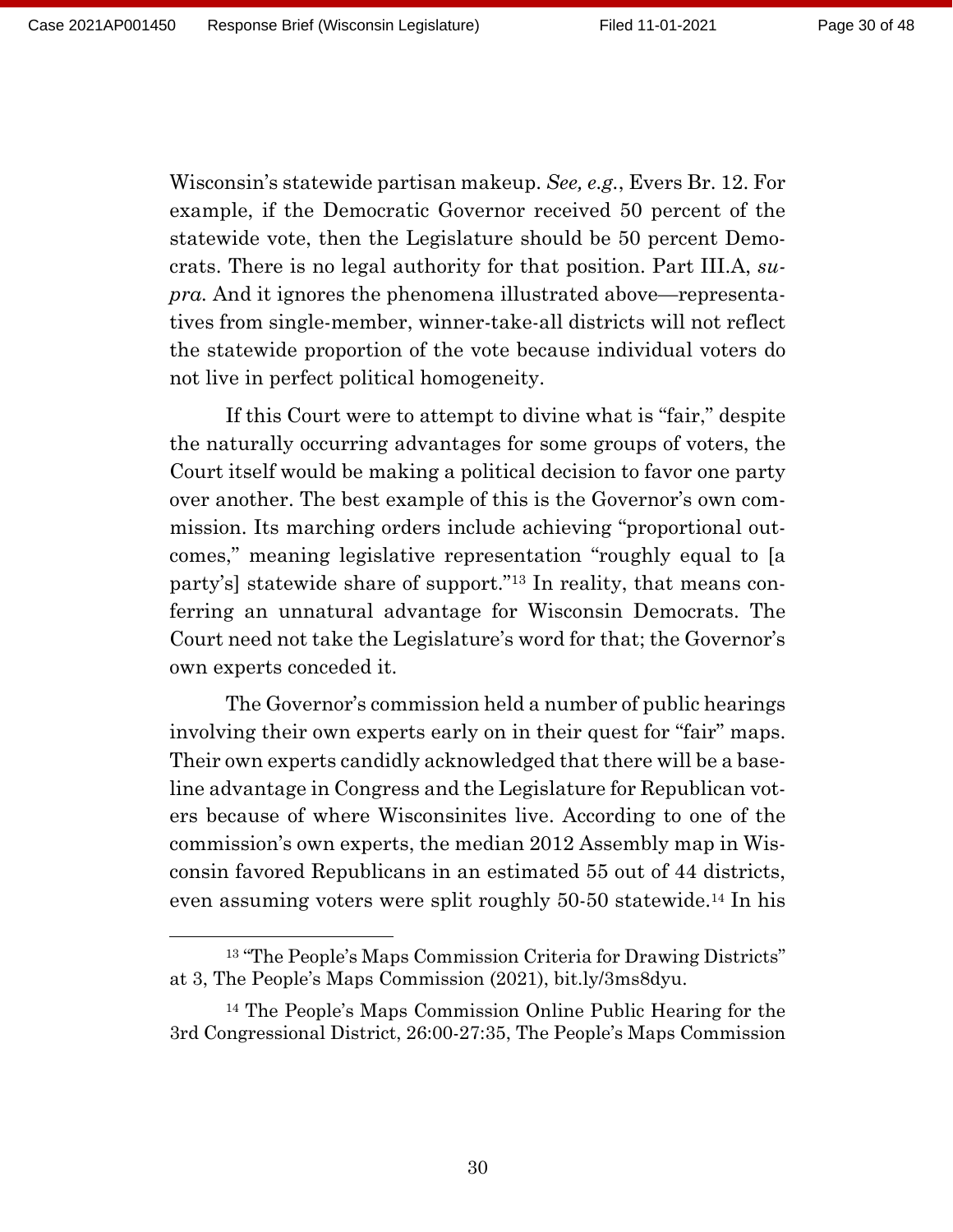words, even though "one notion of 'fair" might be a 50-50 map, "[y]ou shouldn't expect the proportion of the popular vote necessarily to match the share of seats" in Wisconsin's Assembly.<sup>15</sup> Another one of the commission's experts observed, "Proportionality just doesn't come for free."<sup>16</sup> Meaning, if single-member districts are to reflect a State's partisan makeup statewide, then one must sacrifice traditional redistricting criteria such as compactness or keeping communities of interest intact. The commission's expert acknowledged that "Wisconsin follows the trend of close to 50-50 voting" statewide, but "sure enough, the … status quo is a 5-3 congressional delegation" in Wisconsin—not a 4-4 congressional delegation.<sup>17</sup> The presentation described Wisconsin's existing 5-3 congressional map as "pretty unremarkable."<sup>18</sup> Simply put, Wisconsin voters have gerrymandered themselves. This Court cannot now be expected to upset principles of separation of powers and judicial modesty so that these voters can avoid the attendant consequences of where they happen to live.

<sup>15</sup> The People's Maps Commission Online Public Hearing for the 3rd Congressional District, *supra*, 26:30-26:50.

<sup>16</sup> *Id.* at 36:03-36:07. <sup>17</sup> *Id.* at 45:55-46:15.

<sup>18</sup> *Id.* 

<sup>(</sup>Nov. 19, 2021), https://www.youtube.com/watch?v=BlC5ILnfEGo. In fact, Democrats won *more than* 50% of the vote in statewide elections in 2012. *See* 2012 Fall General Election Results, Wisconsin Elections Commission, bit.ly/3vYM128; *Whitford v. Gill*, 218 F. Supp. 3d 837, 946 & n.9 (W.D. Wis. 2016) (Griesbach, J., dissenting) (noting "Republicans won something on the order of 48.6% of the statewide vote in 2012"). Such analyses, moreover, are mere predictions of future elections based on past voting behavior. In real life, a vote for one candidate cannot necessarily predict votes for other candidates in the *same* election, let alone future elections. *See* Part III.D, *infra.*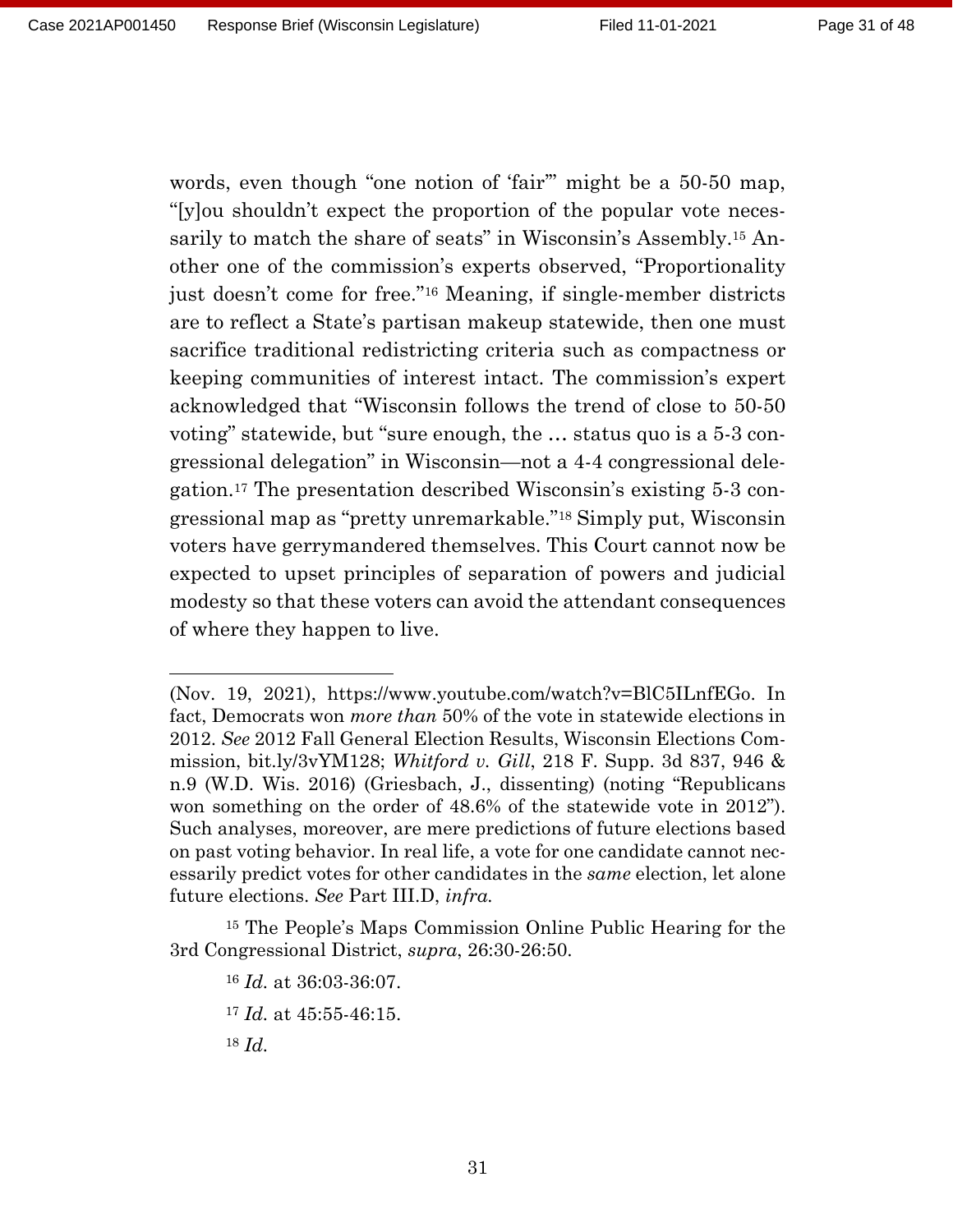## **C. Any pursuit of "fairness" entails political and policy-laden decisions about theories of representation.**

In light of the above difficulties, no party offers a way in which this Court could measure "fairness" or "balance." But the *Hunter* Intervenor-Petitioners offer a telling analogy:

Just as measuring brainwaves, pulse, and breathing activity are each distinct methods to determine whether or not a person is alive, for example, common statistical tools such as the efficiency gap, mean-median difference, and partisan bias all quantify related elements that help determine whether a plan is fair or not.

Hunter Br. 12. Just as the members of this Court are not brainwave-measuring neurologists, they are also not political philosophers. It is not this Court's role to develop political theories to ensure that those living in city mansions on Lakes Mendota and Michigan get both the great views and districts drawn to ensure an outsized influence on the Legislature too.

**1. Requiring politically competitive districts, just like requiring a proportionate number of "safe" districts, is a political choice.** For all the reasons discussed in *Rucho*, divining what is "fair" in redistricting is a question for political theorists or the political branches, not for courts. 139 S. Ct. at 2499-2502 ("Deciding among just these different visions of fairness (you can imagine many others) poses basic questions that are political, not legal.").

But here, the Governor, Senator Bewley, and Intervenor-Petitioners insist that this Court can adjust its remedy so that districts are "fair," as if that were any different than a partisan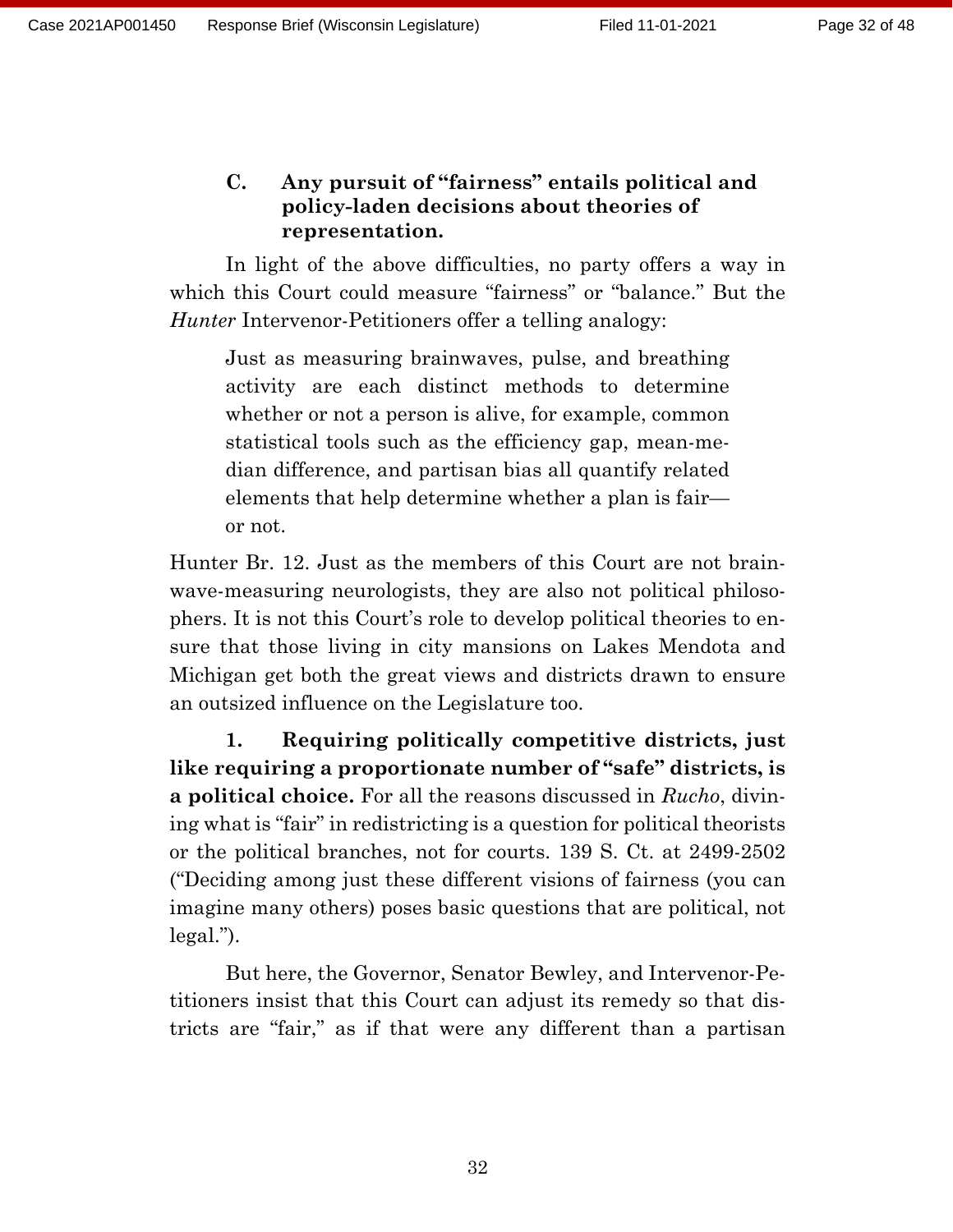gerrymandering claim. Searching (in vain) for a "fair" remedy is no different than searching (in vain) for a "fair" test for partisan gerrymandering claims. The parties do not even try. Indeed, the very same players who sponsored *Gill*'s doomed "gerrymandering" litigation are here again as counsel and *amici* putting forth the same theories, saying the same things for the same reasons, all of which were wisely rejected in *Rucho*. *See, e.g.*, BLOC Br. 18-19; Whitford Br. 15. Wisconsin has seen this movie before. In the end the Supreme Court said courts are in no position to do these things. *Rucho*, 139 S. Ct. at 2500. The Court was right.

Any (elusive) "fair" remedy would require this Court to reject or reorder lawful political and policy choices made by the Legislature (Parts III.A & B, *supra*) and then make its own political and policy choices about what is normatively "better" for representation in the Legislature. Is a voter better off in a politically homogenous district with mostly likeminded people? Or in a politically heterogeneous district where elections swing back and forth between parties? Represented by a long-time, seasoned representative in a "safe" district? Or a first-time representative who can't be sure they'll be re-elected next year in a "swing" district? There is no single answer to these questions.

For example, the homogeneity of territorial districts can have democratic benefits. In *Vieth*, Justice Breyer acknowledged that territorial redistricting enables more citizens to elect legislators with their same views and maintains stability in the legislature. 541 U.S*.* at 360 (Breyer, J., dissenting) ("The use of purely political boundary-drawing factors, even where harmful to the members of one party, will often nonetheless find justification in other desirable democratic ends, such as maintaining relatively stable legislatures in which a minority party retains significant representation."). Homogeneity can better ensure that both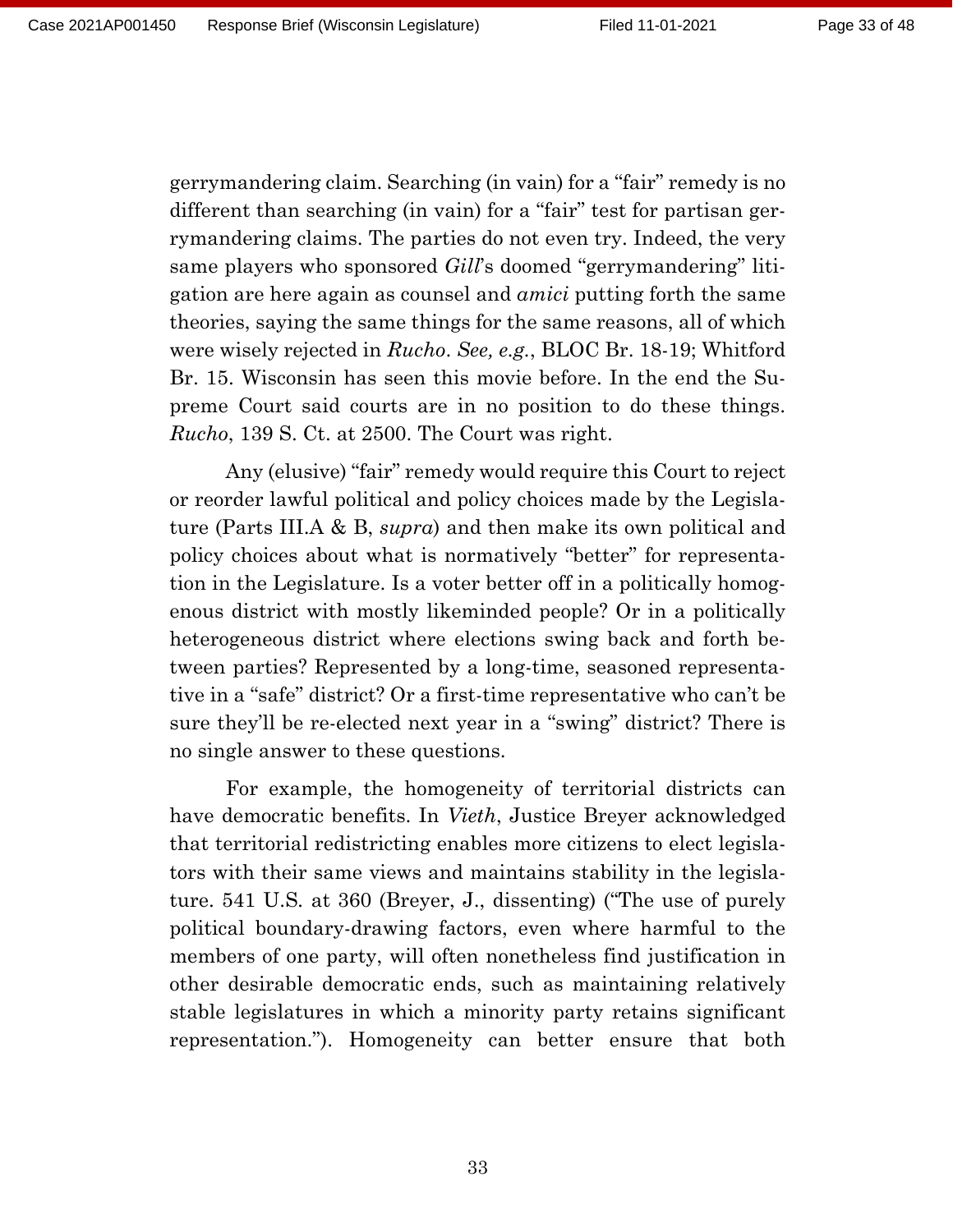political and racial minorities are reliably represented (as compared to swing districts, at-large elections, or multimember districts). *See Thornburg v. Gingles*, 478 U.S. 30, 47 (1986) (recognizing "that multimember districts and at-large voting schemes may operate to minimize or cancel out the voting strength of racial minorities" (quotation marks and alterations omitted)). These benefits are consistent with the long-held notion that legislators represent the distinct interests of a particular place, often politically homogenous, not merely statewide or nationwide party platforms. See Gardner, *supra*, 90 Marq. L. Rev. at 577-79.

Compare these democratic benefits to the parties' preferred alternative—having this Court redraw Wisconsin's electoral districts to create "fair" or competitive districts. Those districts might maximize competition in district-level elections and increase the odds that the Legislature (unnaturally) reflects the statewide proportion of voters. But they also maximize unhappy voters. It "promises to make the greatest number of voters *unhappy* with the outcome of the election…. In a highly competitive district, nearly half the voters will have voted for the loser." Persily, *supra*, 116 Harv. L. Rev. at 668 (emphasis added); *see also Bandemer*, 478 U.S. at 130 (plurality opinion) ("If all or most of the districts are competitive … even a narrow statewide preference for either party would produce an overwhelming majority for the winning party in the state legislature."). At the very least, whether the quixotic search for political competitiveness ought to replace traditional redistricting criteria is a political choice, not a judicial one.

Any quest for partisan "balance" will be at odds with the State's required system of territorial redistricting.<sup>19</sup> Illustrated

<sup>19</sup> It also "antithetical to our system of representative democracy" to presume that voters who supported losing candidates are deprived of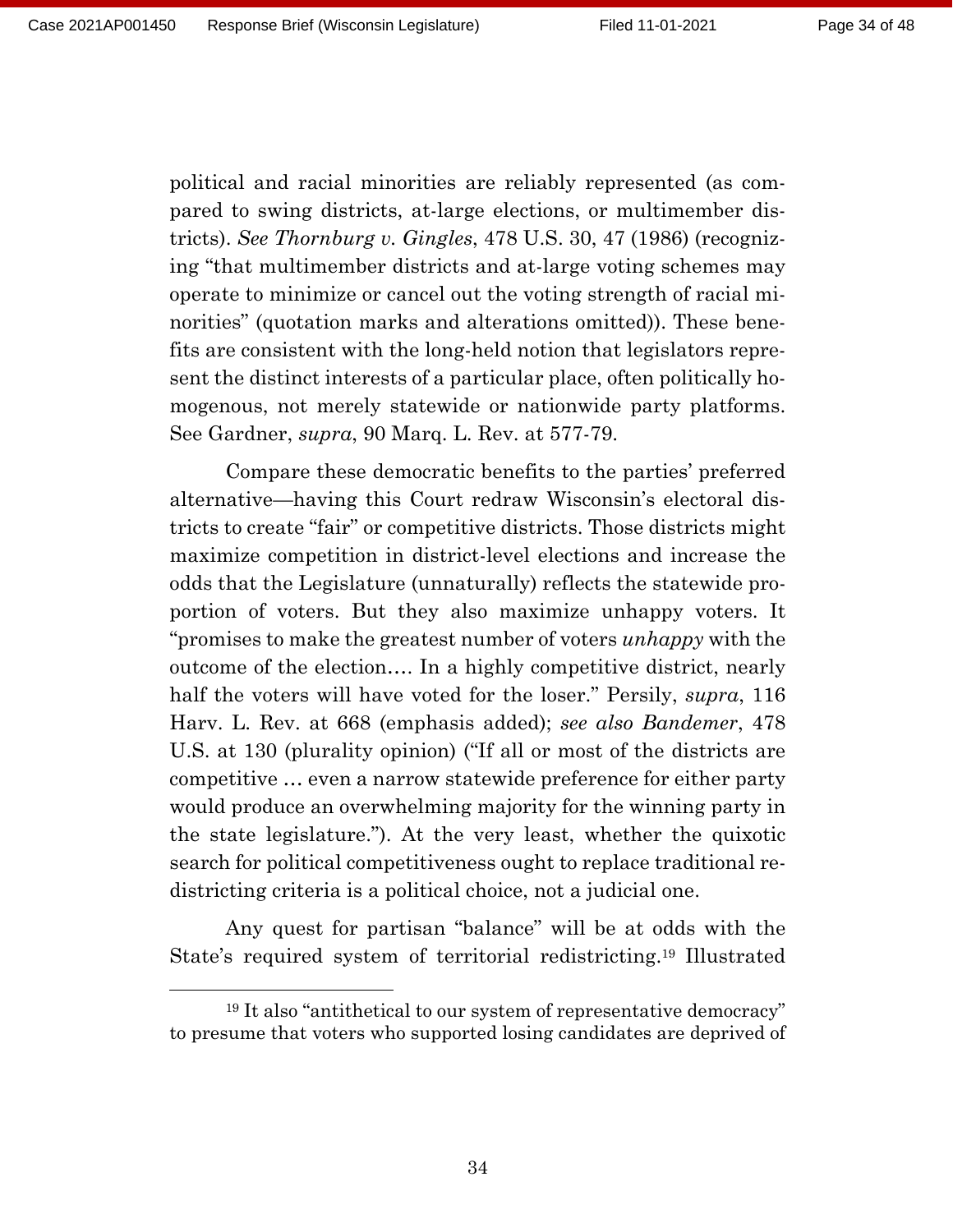above, partisan political affiliation is not uniformly distributed "save in a mythical State with voters of every political identity distributed in an absolutely gray uniformity." *Vieth*, 541 U.S. at 343 (Souter, J., dissenting). Likeminded people live with likeminded people. Communities develop shared interests and political preferences. Reshuffling those voters into different districts for "fairness" or "balance" replaces the application of traditional redistricting criteria with assumptions about *how* representation is best achieved. It is far beyond this Court's remedial role in this malapportionment suit to rebalance these distinctly political judgments. *See Holder v. Hall*, 512 U.S. 874, 901 (1994) (Thomas, J., concurring in judgment) ("The matters the Court has set out to resolve in vote dilution cases are questions of political philosophy, not questions of law.").

**2. Statistical tools are not politically neutral.** The Governor and Intervenor-Petitioners will argue that "balance" is easy to come by with math and sufficient computing power. *See, e.g.*, Hunter Br. 12. Wisely, the U.S. Supreme Court has rejected these "common statistical tools" that the parties seek to revive. As the Supreme Court explained in *Gill*, the so-called "efficiency gap," intended to measure alleged gerrymandering, is nothing but an *ex post* measure of election outcomes. The calculations are merely an "average measure" of the effect of redistricting "on the fortunes of

representation in the state legislature. *Shaw v. Reno*, 509 U.S. 630, 648 (1993). While a losing candidate's supporters might be "without representation" by their candidate of choice, *Whitcomb v. Chavis*, 403 U.S. 124, 153 (1971), courts "cannot presume … that the candidate elected will entirely ignore the interests of those voters," *Bandemer*, 478 U.S. at 132 (plurality opinion). Instead, those voters are "deemed to be adequately represented by the winning candidate and to have as much opportunity to influence that candidate as other voters in the district." *Id*.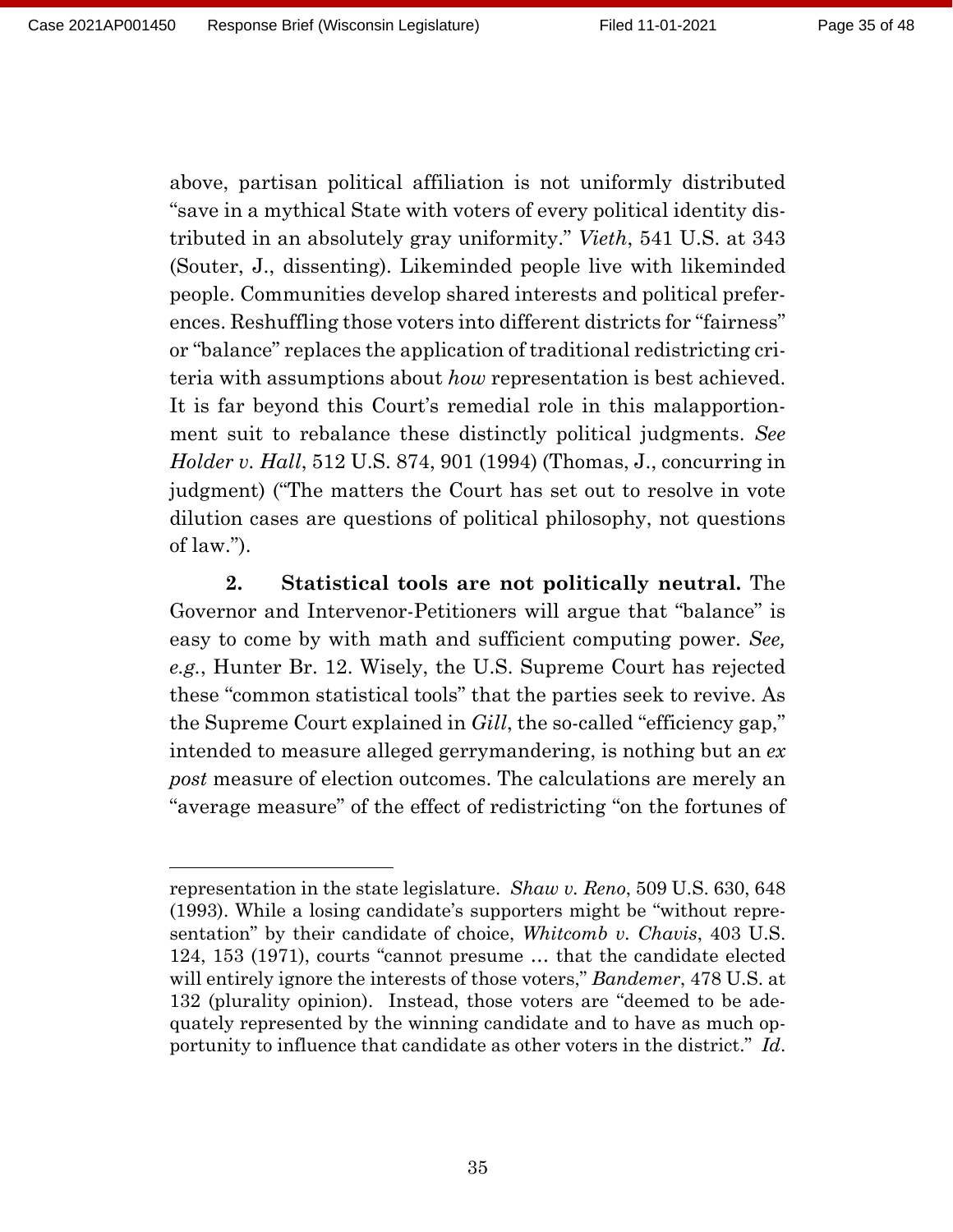political parties." *See Gill*, 138 S. Ct. at 1933.<sup>20</sup> And it is not a very good measure at that—the efficiency gap is highly variable, punishing states like Wisconsin where elections are won by narrow margins.<sup>21</sup> Others have similar failings. *See League of United Latin Amer. Citizens v. Perry (LULAC)*, 548 U.S. 399, 420 (2006) (opinion of Kennedy, J.) (rejecting "symmetry" as a reliable measure because "[t]he existence or degree of asymmetry may in large part depend on conjecture about where possible vote-switchers will reside"); Gardner, *supra*, 90 Marq. L. Rev. at 566 (describing attempts to construct "a definition of partisan fairness that takes into account both the commitment to partisan proportionality … and the commitment to territorial election districts" as "generally unsatisfying"). None equips a court to answer the elusive question of how much partisanship is "too much" in a redistricting plan. *See* 

<sup>20</sup> The "efficiency gap" measures "wasted" votes—defined as the number of votes cast for a losing candidate in a district. The creators of the efficiency gap have argued that a district with a certain percentage of "wasted" votes in past elections is presumptively invalid. Stephanopoulos & McGhee, *Partisan Gerrymandering and the Efficiency Gap*, 82 U. Chi. L. Rev. 831, 886-890 (2015). Their one-size-fits-all benchmarks might work in one-person-one-vote cases. But what might be "fair" in a Democratic stronghold like Vermont might not be in a swing state like Wisconsin, where elections are won by close margins resulting in more "wasted" votes. No more effort need be wasted by discussing academic theories such as these. They are not the law in Wisconsin.

 $21$  Take, for example, a four-district state in which each election is won by five votes. If Democrats win two districts and Republicans win two districts, the efficiency gap is 0. But if Democrats win three districts and Republicans win only one district, the efficiency gap is roughly 25%. *See also* Gardner, *supra*, 90 Marq. L. Rev. at 572 ("a districting plan in which every district is evenly balanced by party and thus genuinely competitive runs the risk of producing a normatively undesirable result: massive swings in the partisan composition of the legislature in response to small fluctuations in public opinion").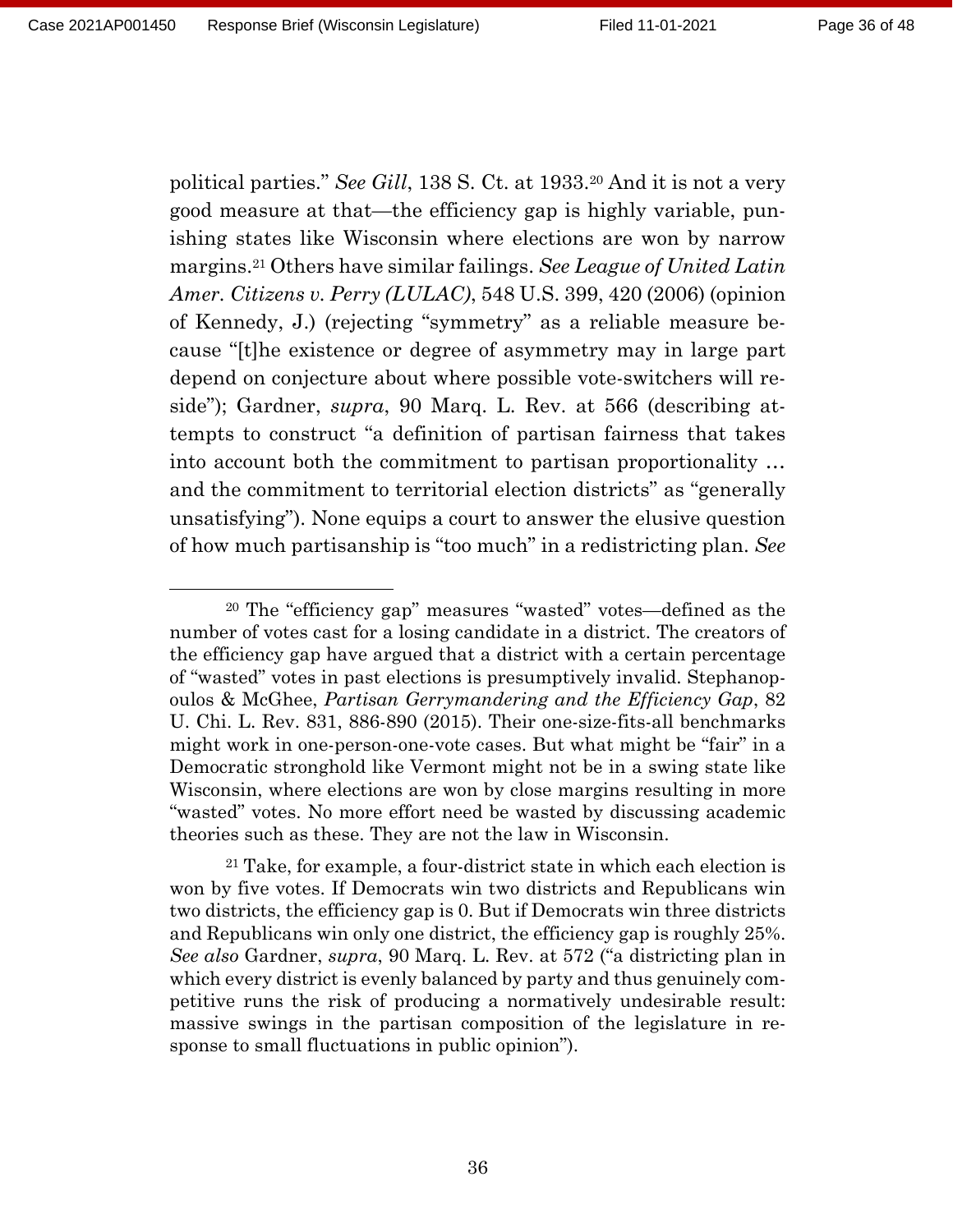*Gill*, 138 S. Ct. at 1926-29 (cataloguing failed gerrymandering claims); *Hall*, 512 U.S. at 899 n.6 (Thomas, J., concurring in judgment) (criticizing "desire, when confronted with an abstract question of political theory concerning the measure of effective participation in government, to seize upon an objective standard for deciding cases, however much it may oversimplify the issues").

The last round of Wisconsin redistricting litigation provides a helpful illustration of how seemingly neutral statistical tools can in fact lead the Court to partisan outcomes. In *Gill*, after the Supreme Court vacated the initial decision, the plaintiffs tried again to prove that Wisconsin's existing districts were unfair. They used the aforementioned "efficiency gap" as a measure of fairness.<sup>22</sup> And they hired an expert who chose one computer-drawn map ("Plan 43995") out of thousands of computer-drawn maps. His chosen map—picked because it was the most "fair"—revealed itself to be a complete outlier, favoring Democrats more than thousands of other computer-drawn maps that he did not pick:<sup>23</sup>

<sup>22</sup> *See* Stephanopoulos & McGhee, *supra*, 82 U. Chi. L. Rev. at 853.

<sup>23</sup> *See* Expert Report of Dr. James Gimpel at 43-45 & Fig. 6, *Whitford v. Gill*, No. 3:15-cv-00421-jdp (W.D. Wis. Feb. 4, 2019), ECF No. 249.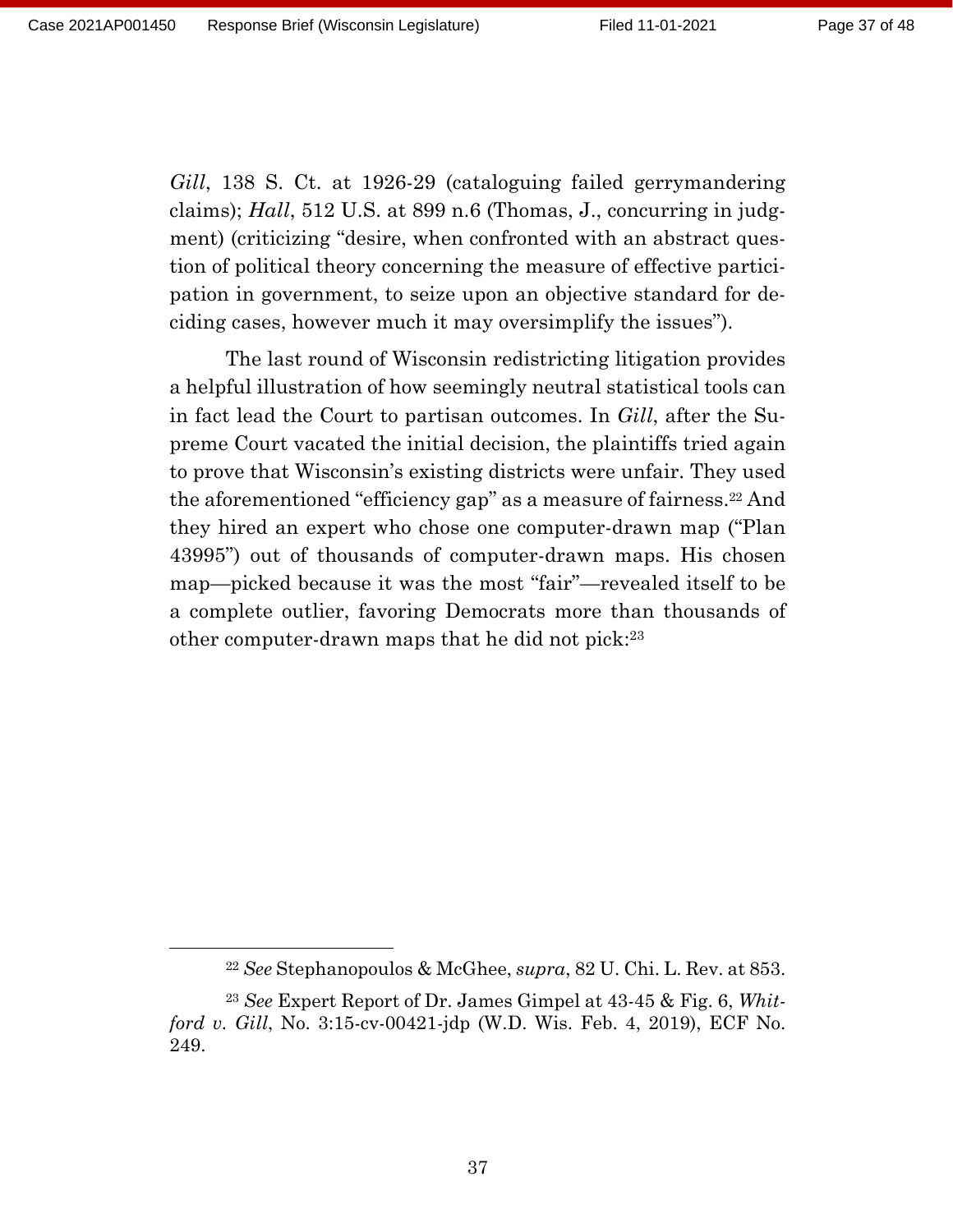

Figure 6. Graphed Distribution of the Efficiency Gap Scores of Simulated Legislative Redistricting Plans Produced by Plaintiffs Source: Chen backup: WI\_split\_v6\_july25.xlsx

The example is helpful because it shows that what is "fair" in the eyes of one expert could be standard deviations away from what is "fair" in the eyes of another. These are political questions for political actors and political thinkers. There is no Platonic ideal of "fairness" that can be applied by a court.

## **D. Achieving "balance" requires this Court to make political assumptions about Wisconsinites.**

The idea that this Court can divine what is "fair" rests on another equally pernicious fiction. It assumes that certain voters vote only for Democrats and others vote only for Republicans, in all elections—past, present, and future—and no matter the candidate. It depends on a completely "hypothetical state of affairs." *LU-LAC*, 548 U.S. at 420 (opinion of Kennedy, J.). Measuring partisanship is not so simple. Over time, voters' political preferences change. It is "assuredly not true" that the only factor determining voting behavior is party affiliation or past votes. *Vieth*, 541 U.S. at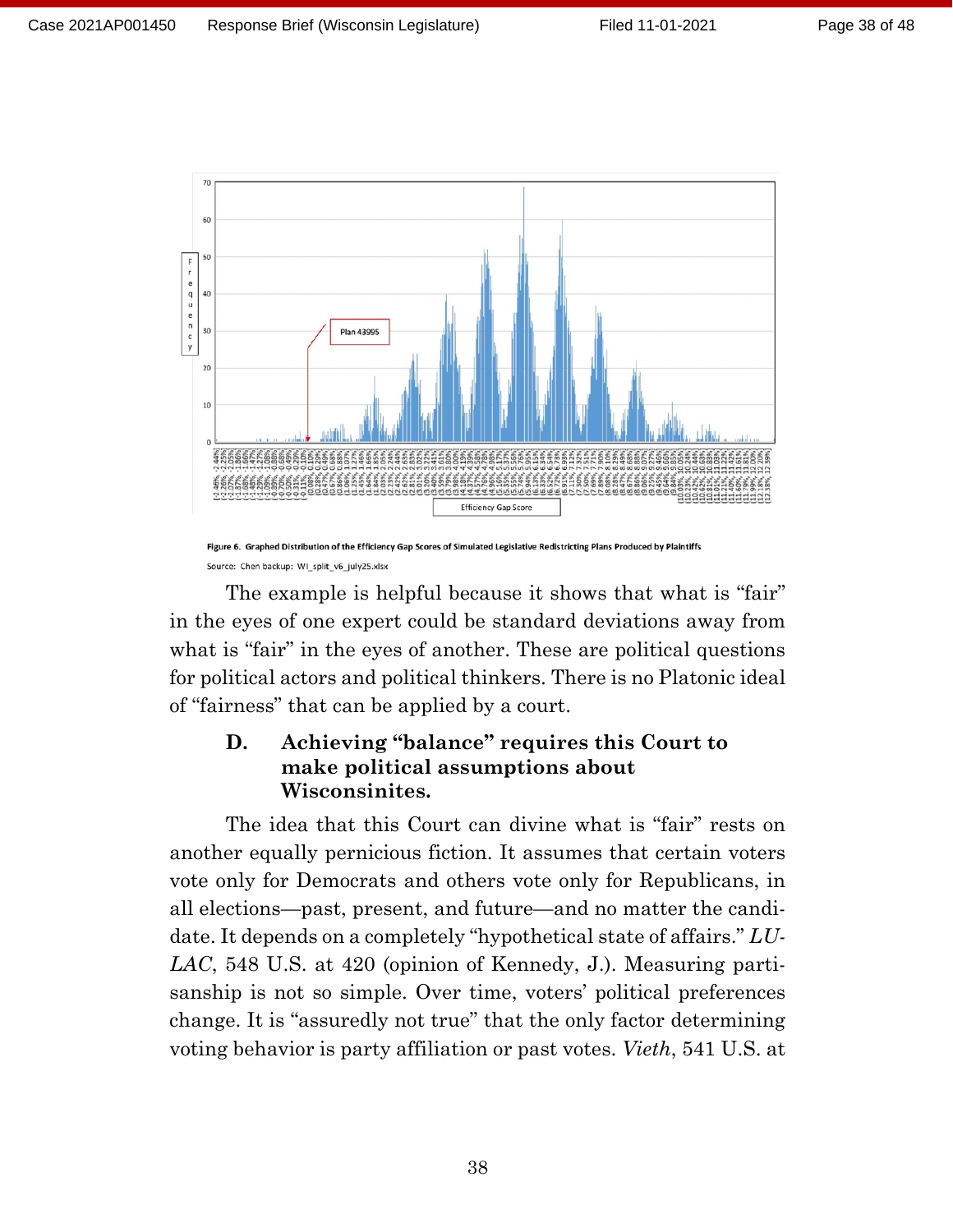288 (plurality opinion). A voters' political affiliation "is not an immutable characteristic, but may shift from one election to the next; and even within a given election, not all voters follow the party line." *Id.* at 287; *Bandemer*, 478 U.S. at 156 (O'Connor, J., concurring in judgment) ("voters can—and often do—move from one party to the other"). In reality, there are "separate elections between separate candidates in separate districts, and that is all there is." *Vieth*, 541 U.S*.* at 289 (quotation marks omitted). "These facts make it impossible to assess the effects of partisan gerrymandering," *id.* at 287, let alone to articulate a standard for crafting a "fair" remedy.

A quest for a "fair" or "balanced" remedy ignores all of this. It is especially out of step in Wisconsin, a quintessential "purple state," where primaries are open, voters do not register for particular parties, and voters "regularly elect comparable numbers of Democrats and Republicans." *Baldus*, 849 F. Supp. 2d at 843; *see Democratic Party*, 450 U.S. at 110-11. Wisconsin election results reveal an electorate with a sizeable faction of independent voters who choose candidates based on their records and positions, not just their political parties.

Examples abound showing that the same voter will vote for different parties in the same election and will change political allegiances over time. A Republican presidential nominee might win at the top of the ticket, while the same group of voters elects a Democrat for their State Assembly seat, or vice versa. For instance, a Democrat represents Senate District 31 even though voters in that district supported President Donald Trump (R) in 2016 and 2020.<sup>24</sup> Similarly, voters in Congressional District 3 re-elected

<sup>24</sup> *See* 2014 Fall General Election Results, Wisconsin Elections Commission (WEC), bit.ly/2ZDRnEp (reporting 52.3% of Senate District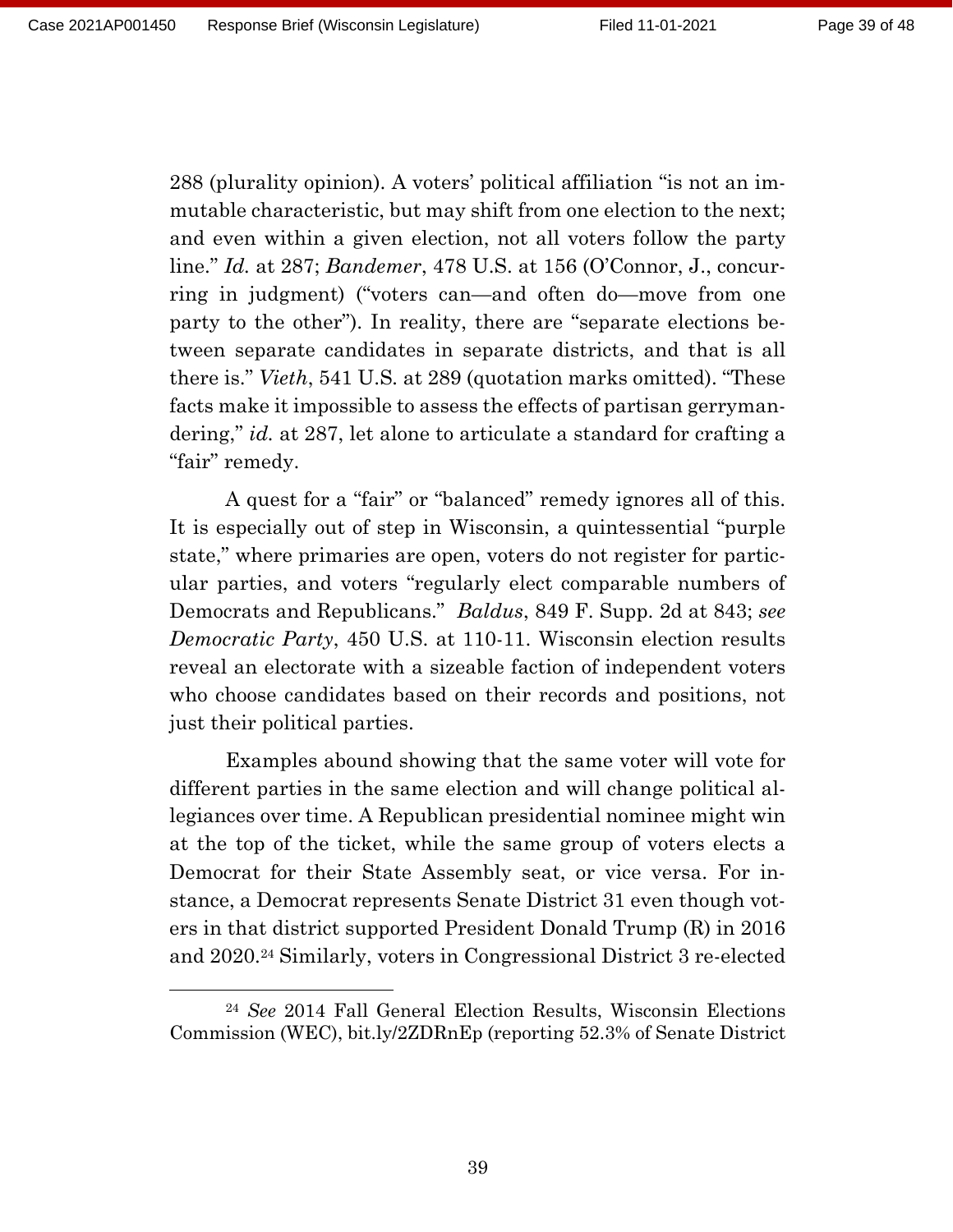U.S. Representative Ron Kind (D) in 2020, while the same set of voters would have also re-elected President Trump.<sup>25</sup> Likewise, nearly one out of every five Assembly districts simultaneously voted for a Republican Assembly candidate and U.S. Senator Tammy Baldwin (D) in Wisconsin's 2018 general election.<sup>26</sup>

Similarly, one party might hold a seat for some years and then lose as voters change even though district lines remain the same. For example, in Assembly District 92—long considered a "safe" Democratic district—a Democratic candidate won the seat uncontested in 2012, won again in 2014, but was then unseated by a Republican challenger in 2016.<sup>27</sup> In Assembly District 75, the incumbent Republican was unseated by a Democratic challenger in

<sup>31</sup> voters voted for Senator Kathleen Vinehout (D)); 2016 Fall General Election Results, WEC, bit.ly/2Y1DXRA (reporting 52% of Senate District 31 voters voted for President Trump (R)); 2018 Fall General Election Results, WEC, bit.ly/2ZFky9n (reporting 51.7% of Senate District 31 voters voted for Senator Jeff Smith (D)); 2020 Fall General Election Results, WEC, bit.ly/3pZc6NH (reporting 51.7% of Senate District 31 voters voted for President Trump (R)).

<sup>25</sup> 2020 Fall General Election Results, WEC, bit.ly/3pZc6NH (reporting 52.4% of Congressional District 3 voters voted for President Trump (R), while 51.3% of the same voters voted for Representative Kind  $(D)$ ).

<sup>26</sup> 2018 Fall General Election Results, WEC, bit.ly/2ZFky9n (reporting majority of voters in Wisconsin's Districts 1, 4, 13, 15, 21, 23, 24, 29, 30, 42, 49, 50, 51, 55, 68, 85, 88, 92, and 96 voted both for a Republican State Assembly candidate and Senator Baldwin (D)).

<sup>27</sup> *See* 2012 Fall General Election Results, WEC, bit.ly/3vYM128; 2014 Fall General Election Results, WEC, bit.ly/2ZDRnEp (reporting 56.6% of Assembly District 92 voters voted for Representative Chris Danou (D)); 2016 Fall General Election Results, WEC, bit.ly/2Y1DXRA (reporting only 47.9% of Assembly District 92 voters voted for Representative Chris Danou (D)).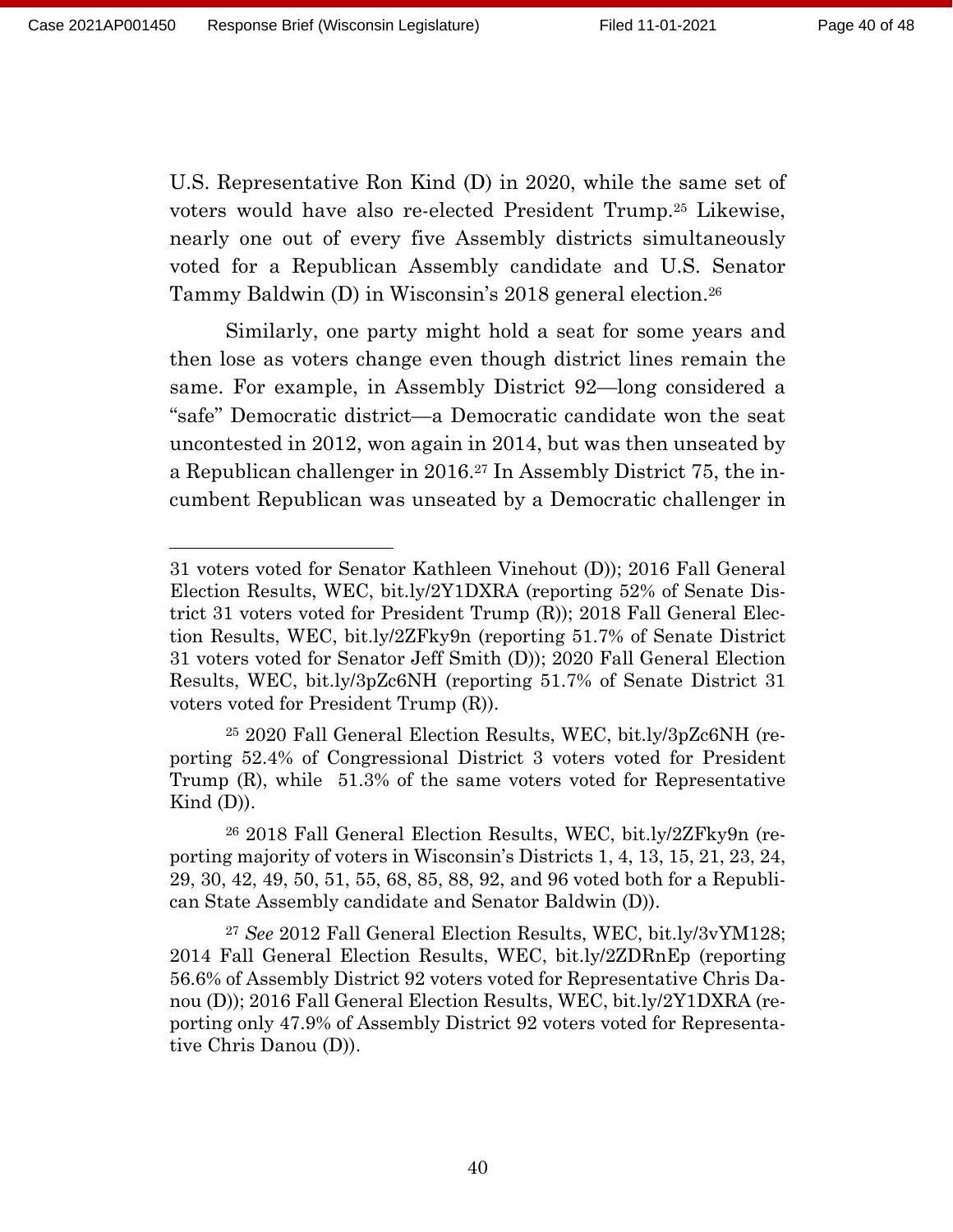2012, who himself was unseated two years later by another Republican.<sup>28</sup> Likewise, in Assembly District 70, a Democrat won in 2012, but was then defeated in 2014 by a Republican, who won again with a sizable majority in 2016 against a new opponent.<sup>29</sup>

None of these results can be explained by partisan gerrymandering. To the contrary, they reflect the same political factors that always decide elections: candidates and the issues they run on matter. *See Bandemer*, 478 U.S. at 159 (O'Connor, J., concurring) ("one implication of the districting system is that voters cast votes for candidates in their districts, not for a statewide slate of legislative candidates put forward by the parties"); *Vieth*, 541 U.S. at 287 (plurality opinion) ("We dare say (and hope) that the political party which puts forward an utterly incompetent candidate will lose even in its registration stronghold."). There is no statewide election for "Legislature" as there is for Governor, or U.S. Senate, or President. Wisconsin voters respond to what is happening in their districts. They do not blindly support one party from top to bottom on a ballot. By reducing all elections to an "R" or "D," as the parties invite this Court to do, the Court will underestimate the

<sup>28</sup> *See* 2012 Fall General Election Results, WEC, bit.ly/3vYM128 (reporting Republican incumbent defeated after earning only 48.85% of votes); 2014 Fall General Election Results, WEC, bit.ly/2ZDRnEp (reporting Democratic incumbent defeated after earning only 45.1% of votes).

<sup>29</sup> *See* 2012 Fall General Election Results, WEC, bit.ly/3vYM128 (reporting 50.19% of Assembly District 70 voters voted for Representative Amy Sue Vruwink (D)); 2014 Fall General Election Results, WEC, bit.ly/2ZDRnEp (reporting Democratic incumbent defeated after earning only 47.14% of votes); 2016 Fall General Election Results, WEC, bit.ly/2Y1DXRA (reporting Republican incumbent re-elected after earning 62.26% of votes).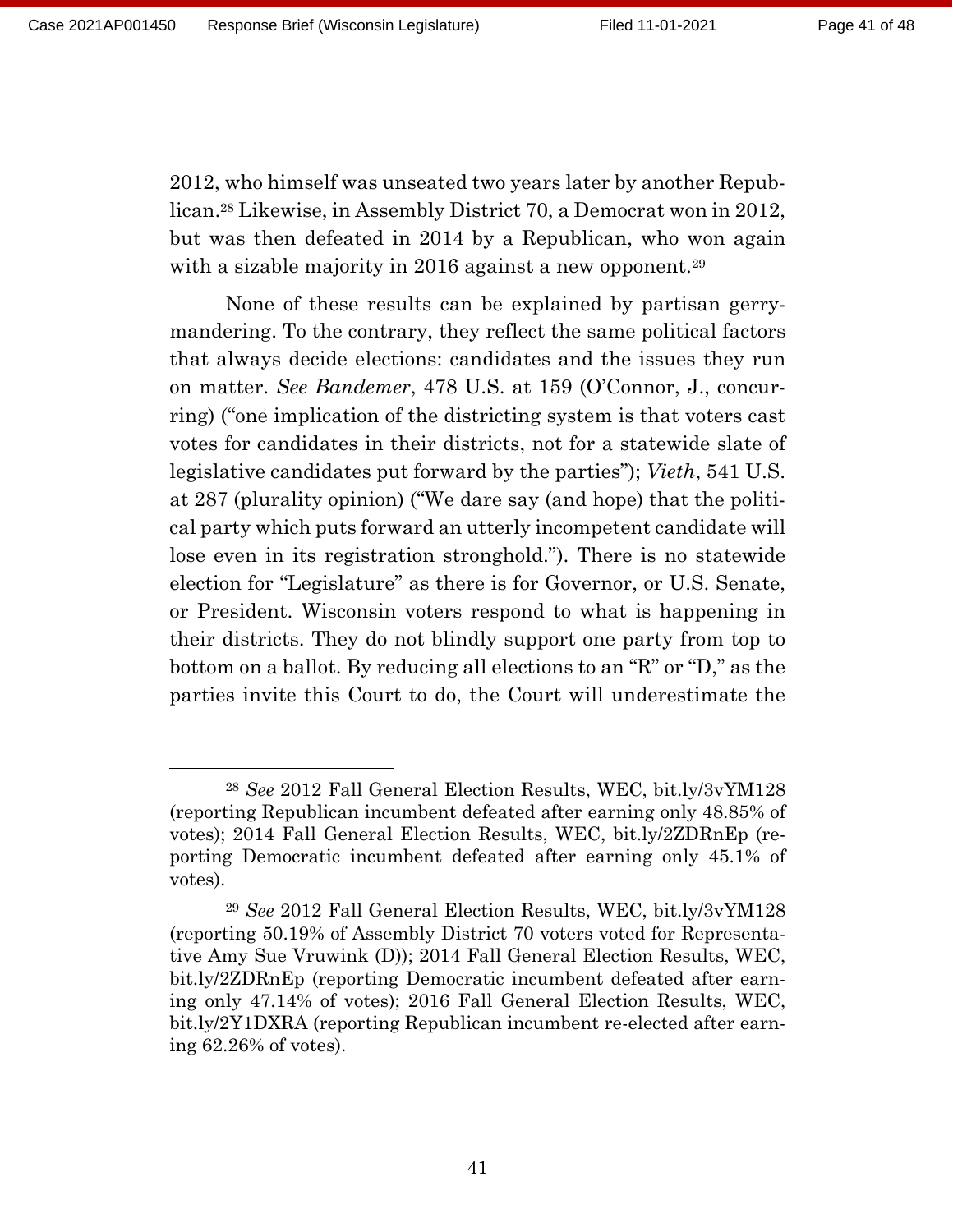discernment of Wisconsin voters and oversimplify the nuances of Wisconsin politics.

Each election cycle, "the candidates change, their strengths and weaknesses change, their campaigns change, their ability to raise money changes, the issues change—everything changes." *Vieth*, 541 U.S. at 289 (plurality opinion). Unlike the racial gerrymandering context, where the racial classifications at issue are "immutable" characteristics, *see id.* at 287, courts cannot simply assume that past votes dictate future votes. But that is exactly what partisan "fairness" methodologies will invite this Court to do—assume that how a voter voted for a U.S. Senate candidate years ago is how she will vote for a State Assembly candidate next year. (When in reality, recent election results show that those voters do not even vote for the same party for those two offices in the *same* election, *supra*.)

The epilogue to the Supreme Court's decision in *Vieth* further proves the point. The *Vieth* plaintiffs alleged that Pennsylvania's congressional plan was "rigged to guarantee that thirteen of Pennsylvania's nineteen congressional representatives will be Republicans." *Vieth v. Pennsylvania*, 188 F. Supp. 2d 532, 546 (M.D. Pa. 2002). But in elections held just two years after the Supreme Court found those claims nonjusticiable, a majority of Pennsylvania's congressional seats were won by *Democrats*, including many of the supposedly "guaranteed" Republican seats. *See Whitford*, 218 F. Supp. 3d at 937 (Griesbach, J., dissenting).

That lesson applies with extra force in Wisconsin, where winning elections frequently requires support from independent voters or members of other parties, and where yesterday's votes do not guarantee tomorrow's victories. The 2016 presidential election is illustrative. In 2008, President Obama carried 59 of Wisconsin's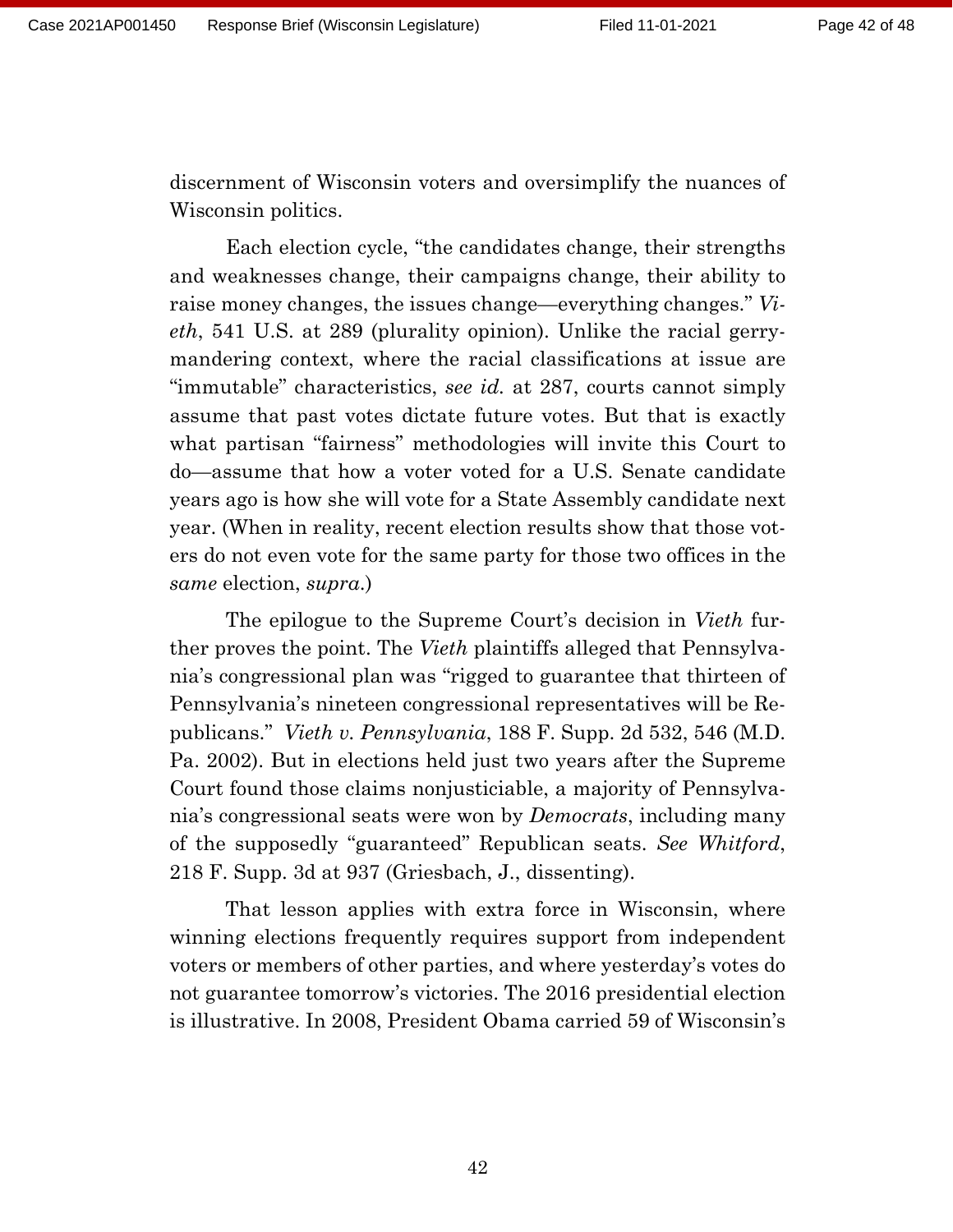72 counties.<sup>30</sup> In 2016, President Trump carried 60 of Wisconsin's 72 counties—capturing 47 counties that President Obama had won.<sup>31</sup> Thus, in the span of eight years—less than the lifespan of a decennial districting map—nearly two-thirds of Wisconsin counties flipped their party preference as measured by their presidential candidate of choice. As that reflects, party affiliation is simply not set in stone, and seats held by one party can (and do) change hands when effective candidates run effective campaigns.

\* \* \*

All of the above complexities come to a head when a court attempts the impossible: measuring alleged partisan influence of a redistricting plan to decide whether it is "too" partisan. There is no way for this Court to enter that thicket—predicting how districts will perform and adjusting them accordingly as part of its remedy—without the Court itself becoming a political actor. Voters are not easily categorized. They are not born Republicans or Democrats. They vote for candidates, not parties. How ought the Court categorize the Tammy Baldwin supporter who has voted for years to re-elect her Republican Assembly representative? Even if voters were easily categorized, the application of traditional redistricting criteria will invariably offer some partisan advantage to one of the parties. How much is too much? These are questions a court cannot answer. And they certainly should not frame the Court's remedy here. Any proposed remedy should be considered without respect to its perceived partisan advantage or disadvantage.

<sup>30</sup> "Fall Election for President County Returns," Wisconsin State Elections Board (2008), bit.ly/3bpJ9lm.

<sup>31</sup> "County by County Report President of the United States Recount," WEC (2016), bit.ly/3GB57Ad.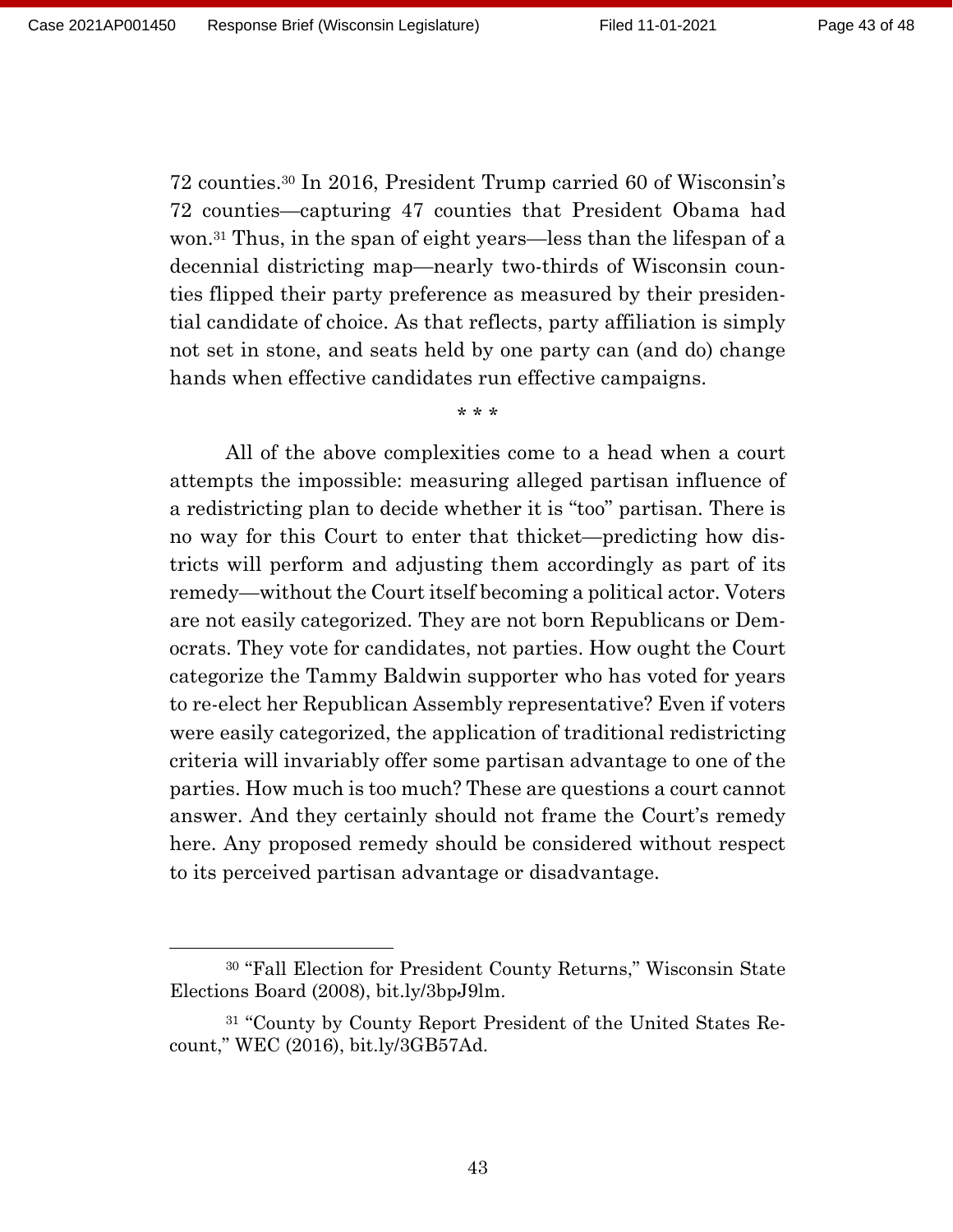## **IV. Form of proceedings**

The Legislature agrees with most parties' proposals that the likely submissions in this case would be remedial submissions supported by short briefing and expert witnesses. The Legislature maintains that its proposed form and timing of the proceedings is the best way forward. *See* Legislature's Br. 43-46.

At this early stage, the Legislature cannot guarantee one way or another whether there will be fact disputes. But in light of the parties' arguments thus far, and if the Court invites all parties to submit proposed remedies, the Legislature anticipates that there will be some disputes between experts regarding proposed remedies that will have to be refereed. The Legislature has no objection to the Governor's suggestion (at 16) that this Court conduct any such hearing regarding disputed facts, in lieu of appointing a special master.

The Legislature disagrees with the BLOC Intervenor-Petitioners' suggestion that the schedule must allow for additional fact discovery. The Legislature cannot understand why that would be necessary in this case—which largely entails what the Court's *remedy* ought to be for the malapportionment claims in the event of a redistricting impasse. It is becoming clear that the BLOC Intervenor-Petitioners wish to relitigate the redistricting battles their comrades lost in the last decade. To what relevant end, they cannot say. For the foregoing reasons, the existing maps are a lawful baseline by which to remedy the malapportionment claims.

Relatedly, to the extent the BLOC Intervenor-Petitioners mean to suggest that there will be fact discovery of individual legislators, that suggestion should be swiftly rejected. Even assuming (dubitante) that legislative intent could have any relevance to this malapportionment dispute, individual legislators cannot "testify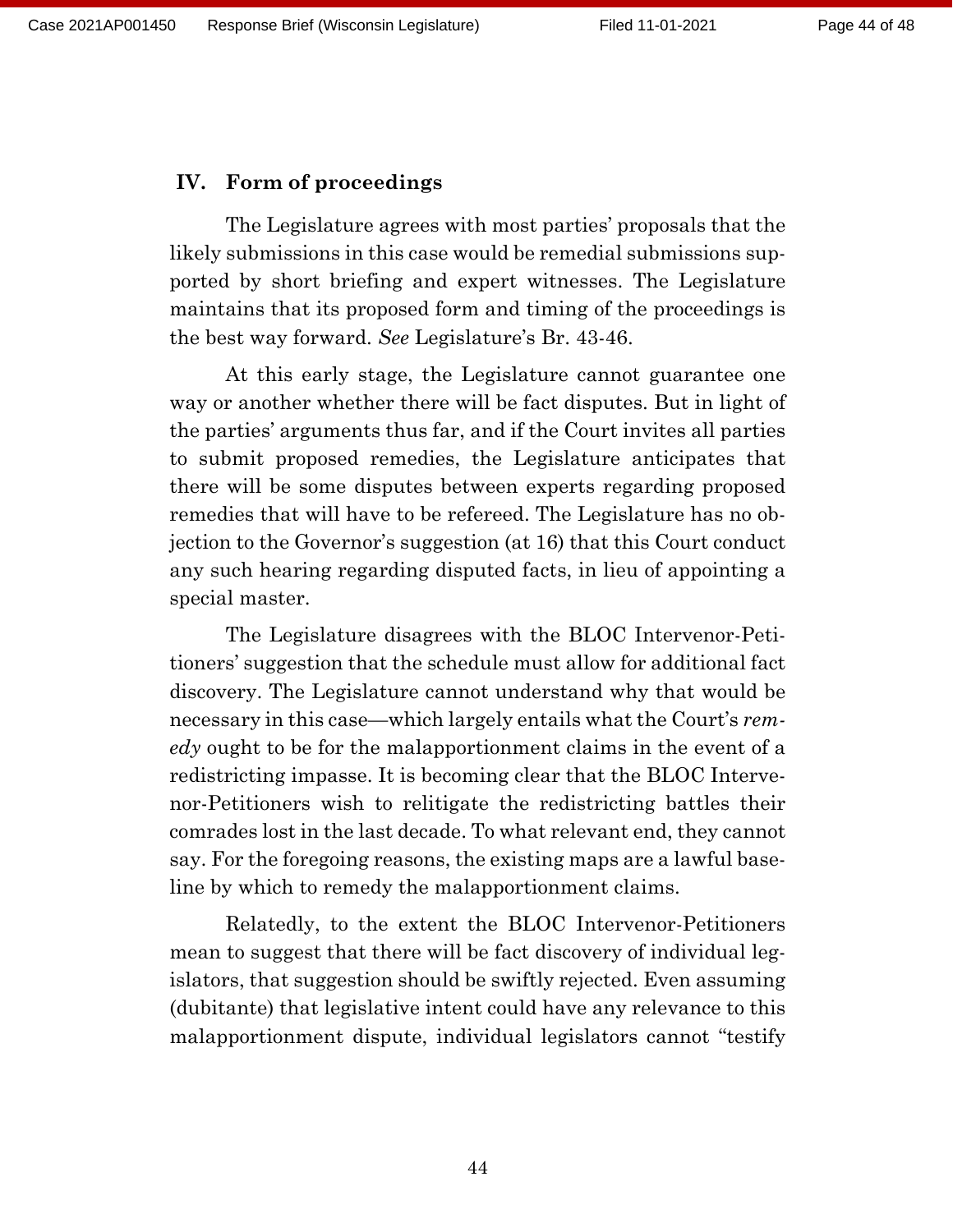as to what the intent of the legislature was in the passage of a particular statute." *State v. Consol. Freightways Corp.*, 72 Wis. 2d 727, 738, 242 N.W.2d 192 (1976); *see Cartwright v. Sharpe*, 40 Wis. 2d 494, 508-09, 162 N.W.2d 5 (1968). More fundamentally, legislators enjoy absolute immunity for their legislative acts and cannot be called as a witness to testify. *See* Wis. Const. art. IV, §§15, 16; *State v. Beno*, 116 Wis. 2d 122, 142, 341 N.W.2d 668 (1984); *see also Bogan v. Scott-Harris*, 523 U.S. 44, 49 (1998); *Gravel v. United States*, 408 U.S. 606, 616-17 (1972) ("[T]he day-to-day work of ... aides is so critical to the Members' performance that they must be treated as the latter's alter egos"). As this Court explained in *Beno*, the legislative privilege enshrined in Wisconsin's constitution "reinforces the separation of powers doctrine, protecting the independent functioning of the legislative branch by preventing interference, intrusion, or intimidation by the other branches. The framers' judgment was that the courts are not the proper place to hold legislators accountable as elected representatives for 'words spoken in debate.'" 116 Wis. 2d at 141-42. There is thus no constitutional basis for any fact discovery of legislators beyond what is in the legislative record.

#### **CONCLUSION**

The judicial power resides in this Court. It is not delegable to political science departments or their computers. That judicial power, moreover, is not the same political power held by the coordinate political branches of Wisconsin's Government. The Court's remedy should be of a judicial nature, not redrawing maps from scratch. To strike that balance here, deference is due to the Legislature—the branch to whom the framers of Wisconsin's first constitution gave the power to reapportion more than 150 years ago. Whatever injunctive relief that this Court may offer for the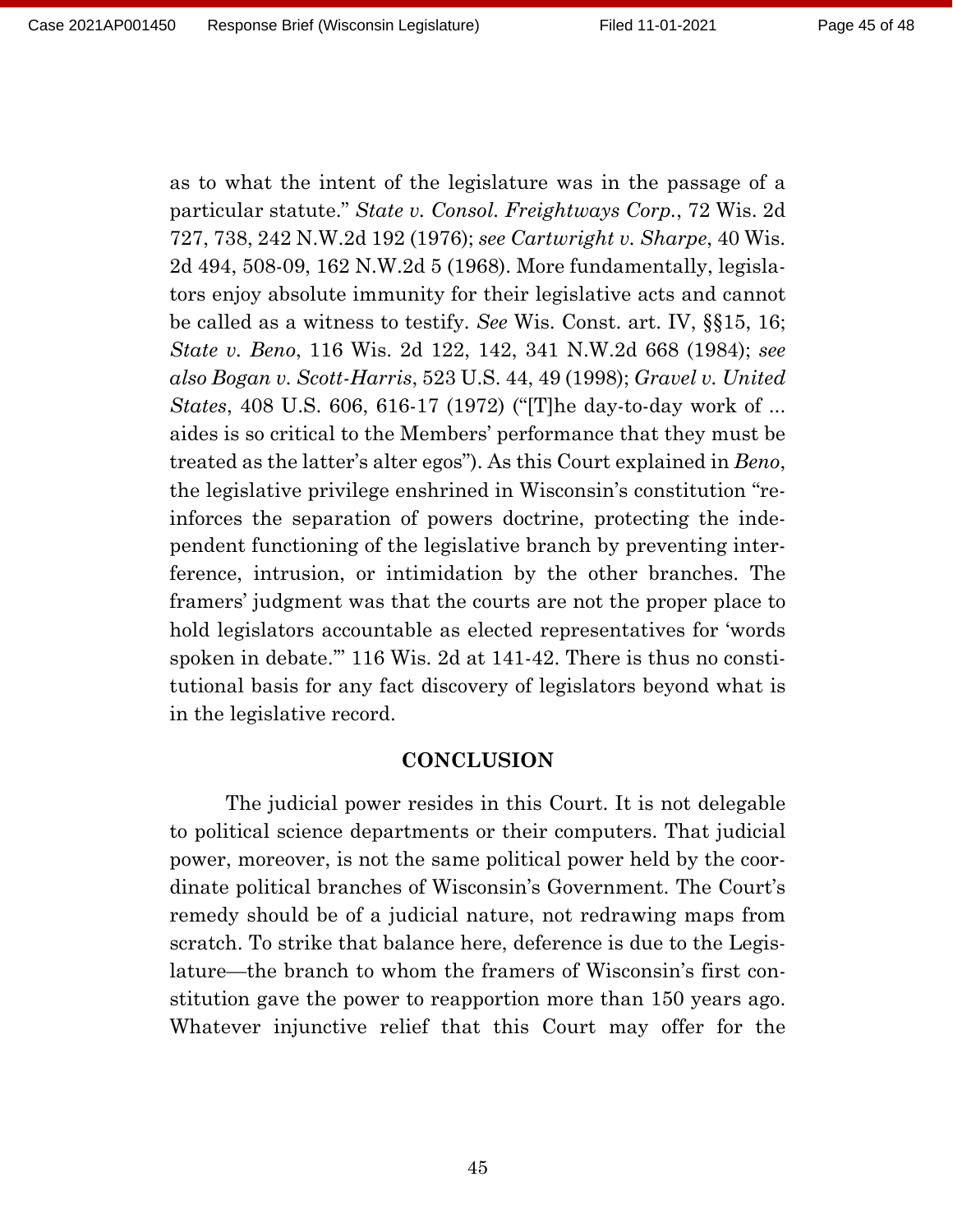malapportionment claims must "be tailored to the necessities of th[is] particular case." *Bubolz v. Dane Cty.*, 159 Wis. 2d 284, 296, 464 N.W.2d 67 (Ct. App. 1990). Once the Court has done what is "equitably necessary," *Seigel*, 163 Wis. 2d at 890, its role has ended and the Legislature's must be preserved.

Dated this 1st day of November, 2021.

Respectfully submitted,

Electronically Signed By Kevin M. St. John

#### **CONSOVOY MCCARTHY PLLC**

Jeffrey M. Harris\* Taylor A.R. Meehan\*\* James P. McGlone\*\*\* 1600 Wilson Boulevard, Ste. 700 Arlington, Virginia 22209 703.243.9423 *jeff@consovoymccarthy.com taylor@consovoymccarthy.com jim@consovoymccarthy.com*

*\* Admitted pro hac vice \*\* Admitted pro hac vice; licensed to practice in Ill. & D.C. \*\*\* Admitted pro hac vice;*

*licensed to practice in Mass.*

# **BELL GIFTOS ST. JOHN LLC**

Kevin M. St. John, SBN 1054815 5325 Wall Street, Ste. 2200 Madison, Wisconsin 53718 608.216.7990 *kstjohn@bellgiftos.com*

#### **LAWFAIR LLC**

Adam K. Mortara, SBN 1038391 125 South Wacker, Ste. 300 Chicago, Illinois 60606 773.750.7154 *mortara@lawfairllc.com*

*Attorneys for Intervenor-Respondent, Th*e *Wisconsin Legislature*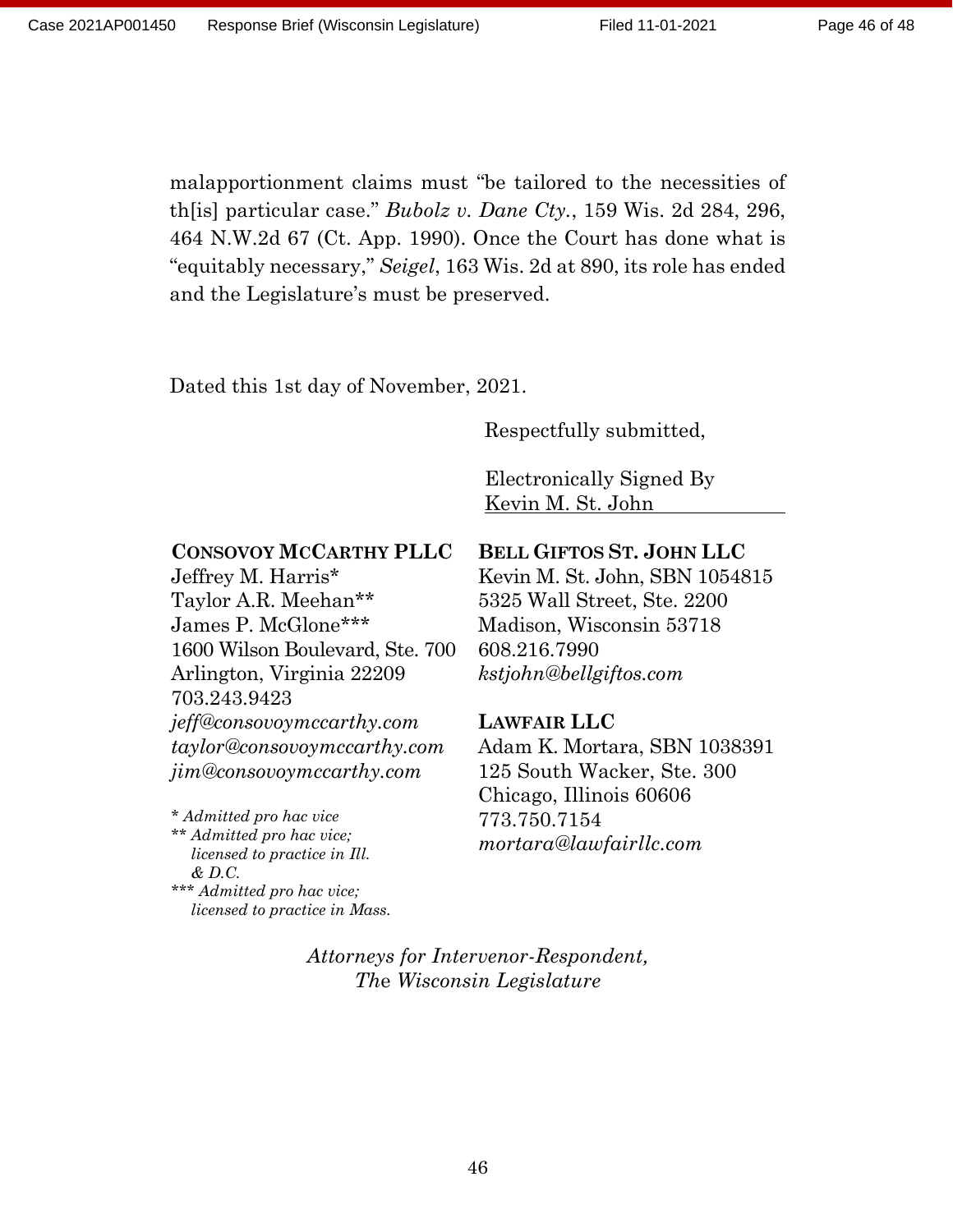### **CERTIFICATION REGARDING FORM AND LENGTH**

I hereby certify that this brief conforms to the rules contained in Wis. Stat. §809.19(8)(b), (bm), and (c) for a brief. This brief uses a proportionally spaced serif font, with margins and line spacing greater than or equal to that specified by rule. Excluding the caption, table of contents, table of authorities, signatures, and these certifications, the length of this brief is 10,674 words as calculated by Microsoft Word.

Dated this 1st day of November, 2021.

Respectfully submitted,

Electronically Signed by Kevin M. St. John **BELL GIFTOS ST. JOHN LLC** KEVIN M. ST. JOHN, SBN 1054815 5325 Wall Street, Suite 2200 Madison, Wisconsin 53718 608.216.7990 kstjohn@bellgiftos.com

Attorney for the Wisconsin Legislature